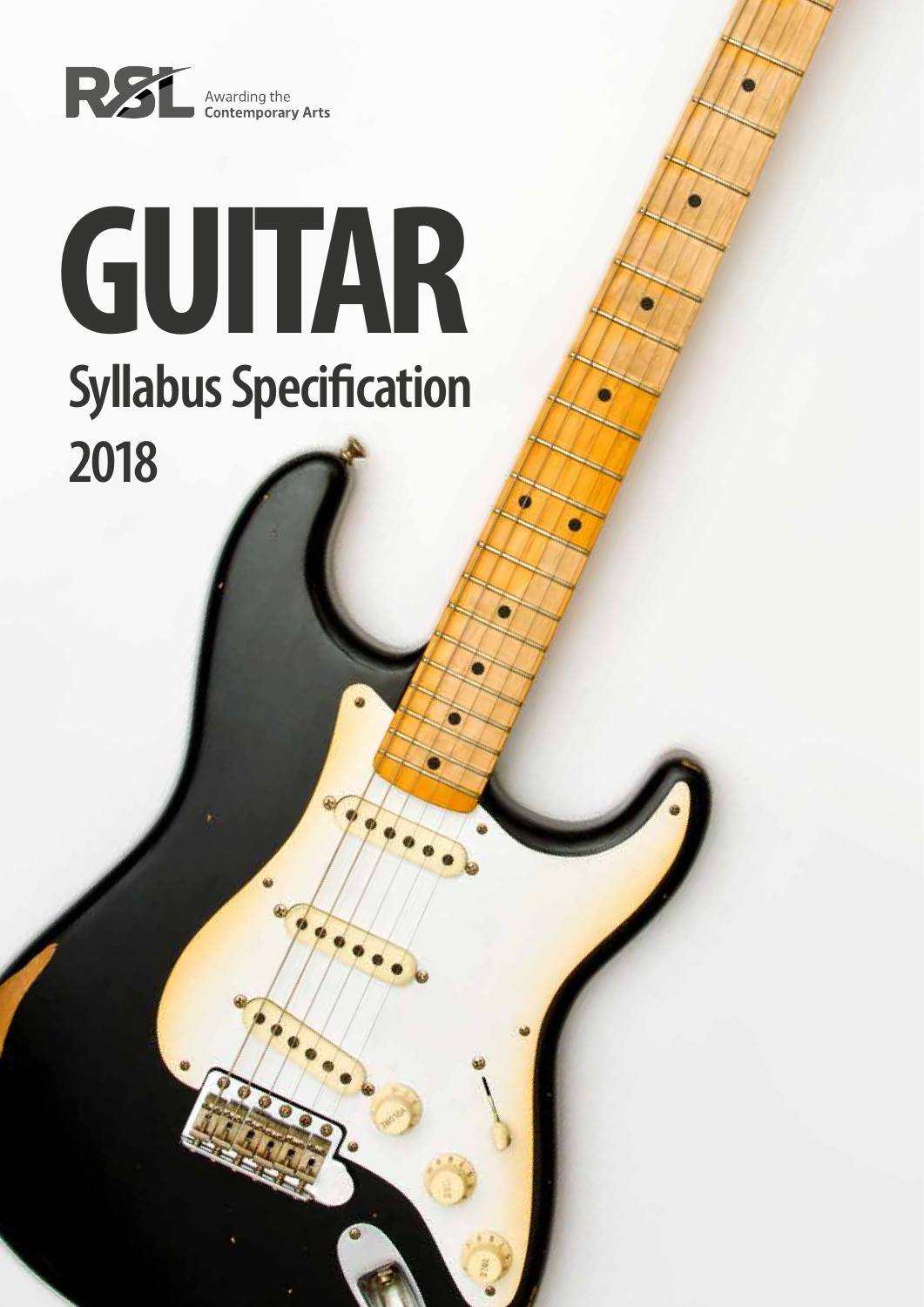

# **GUITAR** Syllabus Specification

SEPTEMBER 2018

**Revised:** 17 Sep 2020 (see final page for revision notes)

Rockschool | Performance Arts Awards | Vocational Qualifications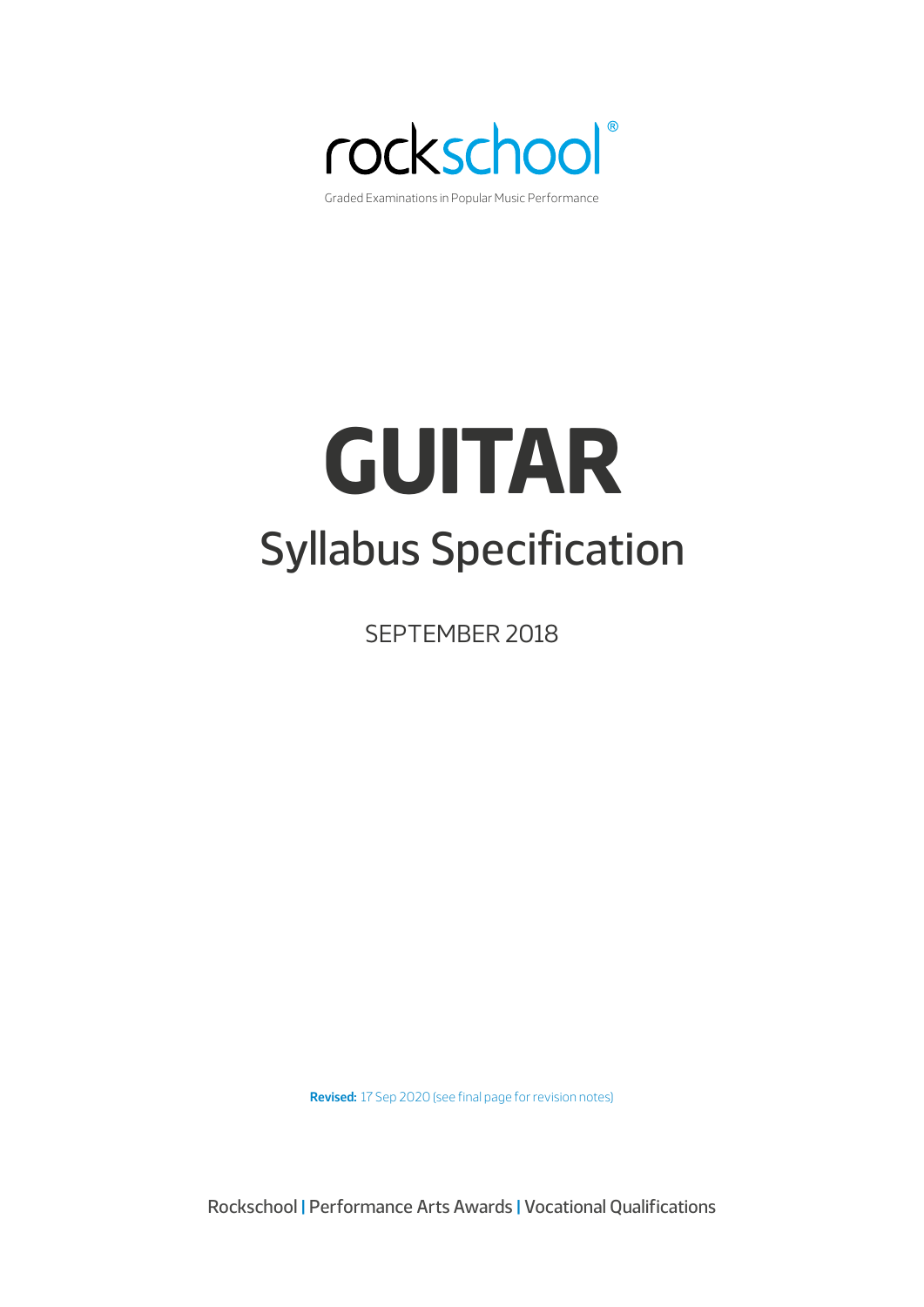<span id="page-2-0"></span>

# **Acknowledgements**

# Academic Team (2018)

# **Director Of Academic**

Tim Bennett-Hart

**Syllabus Specification Revision, Design and Update 2018** Jono Harrison

## **Syllabus Specification Design & Typesetting**

Simon Troup

### **Syllabus Proofing & Amendments** Jono Harrison, Sarah Perryman, Daniel Latham, Hannah Blabey, Tim Bennett-Hart, Sharon Kelly

**Syllabus Manager** Jono Harrison

**Academic Coordinator** Calum Harrison

## **Publishing Executive**

Sharon Kelly

#### **Executive Producers**

Norton York John Simpson

#### **Contact**

RSL Harlequin House Ground Floor 7 High Street Teddington Middlesex TW11 8EE

#### www.rslawards.com

**Telephone:** +44 (0)345 460 4747 **Email:** info@rslawards.com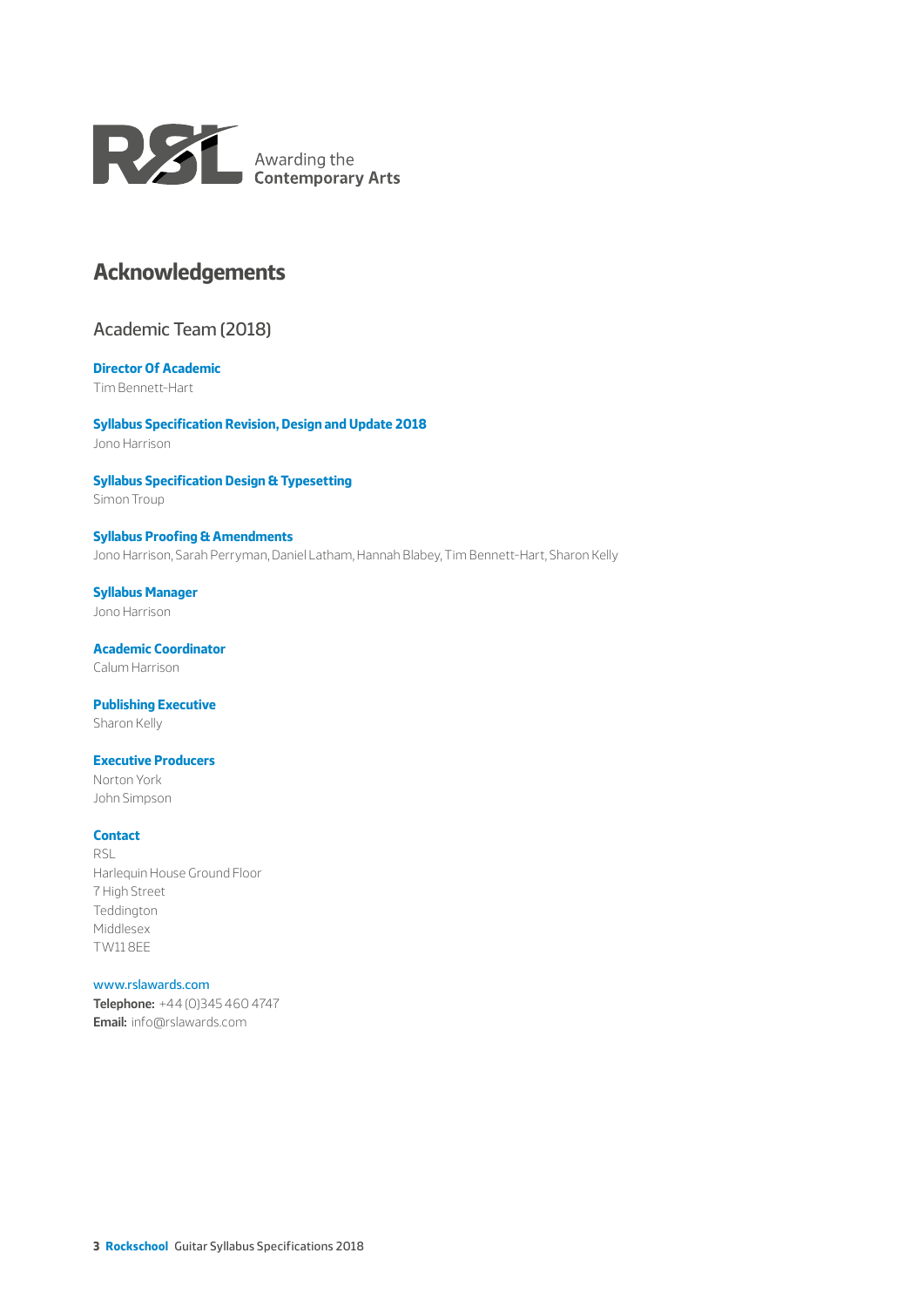

# **Acknowledgements (continued)**

# Development Team (2018)

#### **Syllabus Designer**

Nik Preston

**Producer**

Nik Preston

#### **Syllabus Consultants**

Paul Elliott, Pete Riley (Drums) Diego Kovadloff, Joe Hubbard, Joel McIver (Bass) Andy G Jones, James Betteridge (Guitar)

#### **Syllabus Advisor and Project Management**

Sharon Kelly

## **Proof reading**

Sharon Kelly, Jono Harrison, Nik Preston (and all arrangers/performers)

#### **Arrangers**

**Guitar:** James Betteridge, Andy G Jones, Mike Goodman, Viv Lock **Bass:** Diego Kovadloff, Andy Robertson, Joe Hubbard **Drums:** Paul Elliott, Stu Roberts, Pete Riley **Rockschool Classics Guitar 6–8 compendium:** James Betteridge **Rockschool Classics Drums 6–8 compendium:** Pete Riley

#### **Publishing**

Fact files by Diego Kovadloff Covers designed by Phil Millard (Rather Nice design) Music engraving, internal design, layout and editing by Simon Troup & Jennie Troup (Digital Music Art)

## **Printing**

Printed and bound in the United Kingdom by Caligraving Ltd.

## **Musicians (2018 Repertoire)**

**Bass Guitar:** Nik Preston, Joe Hubbard, Stuart Clayton, Andy Robertson, John Ilsley (Dire Straits) **Guitar:** Andy G Jones, James Betteridge, Mike Goodman, David Rhodes (Peter Gabriel) **Drums:** Paul Elliott, Pete Riley, Peter Huntington, Stu Roberts, Billy Cobham (Miles Davis, Mahavishnu Orchestra) **Vocals:** Kim Chandler, Samuel Jack **Keyboards:** Jono Harrison, Hannah V (Red Baron Grade 8 Drums), Andy Robertson **Horns:** Tom Walsh (tpt), Martin Williams (all saxes), Andy Wood (trmb).

#### **Endorsements**

**Nik Preston:** Overwater basses, Positive Grid amps. **Paul Elliott:** Liberty drums, Istanbul Mehmet cymbals, Regal Tip drumsticks, Remo heads, ACS custom ear plugs, Protection Racket cases. **Stu Roberts:** Paiste cymbals, Regal Tip drumsticks, Yamaha drums, Protection Racket cases

#### **Recording and Audio Engineering**

**Recording engineers:** Oli Jacobs, Scott Barnett, Patrick Phillips **Mixing engineer:** Samuel Vasanth **Mastering engineer:** Samuel Vasanth **Audio production:** Nik Preston **Audio management:** Ash Preston, Samuel Vasanth **Recording studios:** Real World Studios, The Premises, The John Ilsley studio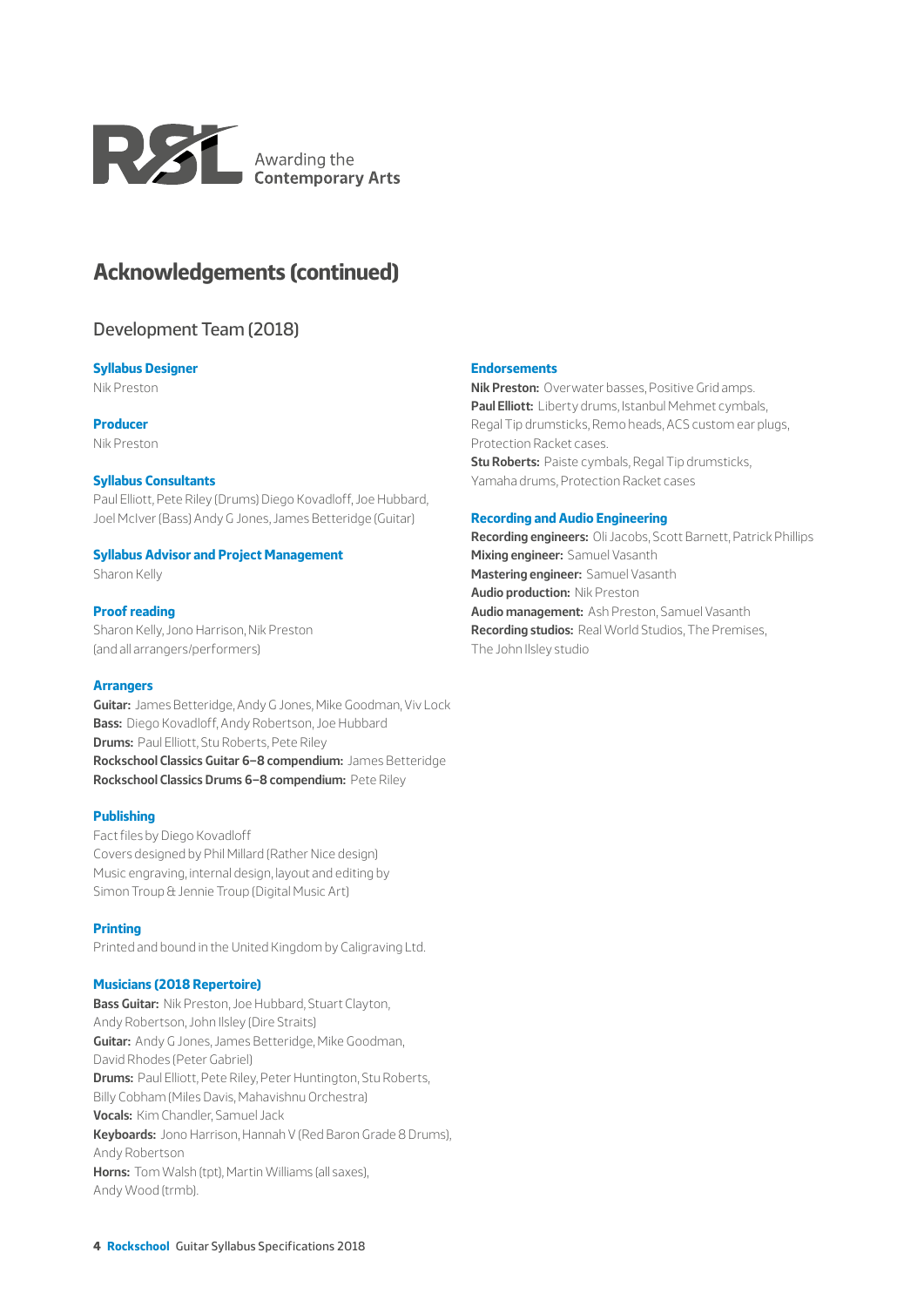

# **Acknowledgements (continued)**

# Development Team (2012)

#### **Publishing**

Fact Files written by Joe Bennett, Charlie Griffiths, Stephen Lawson, Simon Pitt, Stuart Ryan and James Uings Walkthroughs written by James Uings Music engraving and book layout by Simon Troup and Jennie Troup of Digital Music Art Proof reading and copy editing by Chris Bird, Claire Davies, Stephen Lawson, Simon Pitt and James Uings Publishing administration by Caroline Uings Additional drum proof reading by Miguel Andrews

#### **Instrumental Specialists**

James Uings (Guitar) Stuart Clayton (Bass) Noam Lederman (Drums)

#### **Special Thanks**

Brad Fuller and Georg Voros

#### **Musicians (2012 Repertoire)**

Andy Crompton, Camilo Tirado, Carl Sterling, Charlie Griffiths, Chris Webster, Dave Marks, DJ Harry Love, Felipe Karam, Fergus Gerrand, Henry Thomas, Jake Painter, James Arben, James Uings, Jason Bowld, Joe Bennett, Jon Musgrave, Kishon Khan, Kit Morgan, Larry Carlton, Neel Dhorajiwala, Nir Z, Noam Lederman, Norton York, Richard Pardy, Ross Stanley, Simon Troup, Steve Walker, Stuart Clayton, Stuart Ryan

#### **Musicians (Classics 2012 Repertoire)**

Arthur Dick, Brett Mason, Brett Morgan, Charlie Griffiths, Chris Baron, Dave Cottrell, Ian Thomas, Jason Bowld, Jonas Persson, Noam Lederman, Paul Honey, Paul Townsend, Steve Allsworth, Stuart Clayton, The Fullfat Horns, Tom Farncombe, Tom Fleming

#### **Endorsements**

Noam Lederman: Mapex Drums, PAISTE cymbals, Vic Firth Sticks.

#### **Recording and Audio Engineering (2012 Repertoire)**

Recorded at Fisher Lane Studios Produced and engineered by Nick Davis Assistant engineer and Pro Tools operator Mark Binge Mixed and mastered at Langlei Studios Mixing and additional editing by Duncan Jordan Supporting Tests recorded by Duncan Jordan and Kit Morgan Mastered by Duncan Jordan Executive producers: James Uings, Jeremy Ward and Noam Lederman

#### **Recording and Audio Engineering (Classics 2012 Repertoire)**

Produced by Tom Farncombe (Hal Leonard) Engineered, mixed and mastered by Jonas Persson, (Hal Leonard) Mastering and additional mixing by Duncan Jordan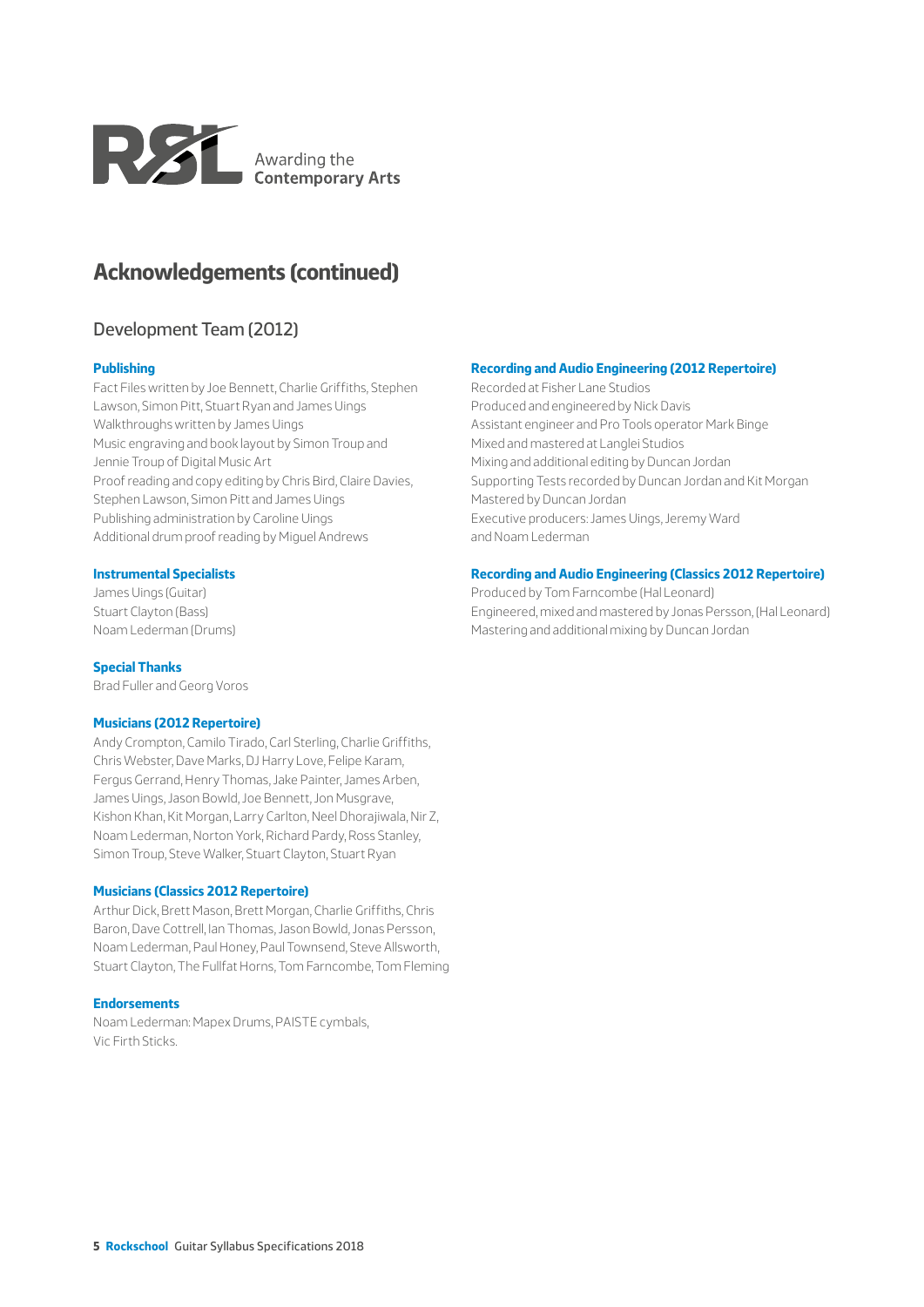# <span id="page-5-0"></span>**Contents**

## ................... [Acknowledgements](#page-2-0)

**Contents** 

# .................. **[PREFACE](#page-6-0)**

................... **[Foreword](#page-7-0)**

## ................... **[Introduction](#page-8-0)**

- ................... [The Value Of RSL Qualifications](#page-8-0)
- [RSL & UCAS](#page-8-0)
- ................... [Period Of Operation](#page-8-0)
- ................... [Examinations](#page-8-0)

## ............... **[Overview](#page-9-0)**

- ............... [Unit Overview Graded Examinations](#page-9-0)  [in Popular Music Performance](#page-9-0)
- ................. [Assessment Overview](#page-10-0)

## ................ **[Qualification Summary](#page-11-0)**

- ................ [Aims & Broad Objectives](#page-11-0)
- ................ [Progression](#page-11-0)
- ................ [Qualification Structure](#page-11-0)
- ................ [Entry Requirements](#page-11-0)

## ................ **[Assessment Information](#page-12-0)**

- ................ [Assessment Methodology](#page-12-0)
- ................ [Assessment Timings](#page-12-0)
- ................ [Marking Schemes](#page-13-0)
- ................ [Examination Structure](#page-14-0)
- ................ [General Notes](#page-14-0)
- ................ [Expectations of Knowledge,](#page-14-0)  [Skills and Understanding](#page-14-0)
- ................ [Quality Assurance](#page-14-0)

## ................ **[Candidate Access and Registration](#page-15-0)**

- ................ [Access and Registration](#page-15-0)
- ................ [Recommended Prior Learning](#page-15-0)

## ................ **[Further Information & Contact](#page-16-0)**

- ................ [Guidance on Free Choice Pieces](#page-16-0)
- ................ [Complaints & Appeals](#page-16-0)
- ................ [Equal Opportunities](#page-16-0)
- ................ [Contacts for Help & Support](#page-16-0)

# ............. **[GRADING CRITERIA](#page-17-0)  [& DEFINITIONS](#page-17-0)**

- ................ [Graded Examinations](#page-18-0)
- ................ [Performance Certificates](#page-20-0)
- ............... [Definitions](#page-21-0)

# ............. **[UNIT SPECIFICATIONS](#page-22-0)**

|                   | <b>24</b> <u></u> Premiere |
|-------------------|----------------------------|
| <b>26 Debut</b>   |                            |
| <b>30</b> Grade 1 |                            |
| <b>34</b> Grade 2 |                            |
| <b>38</b> Grade 3 |                            |
| <b>42</b> Grade 4 |                            |
| <b>47</b> Grade 5 |                            |
| <b>52</b> Grade 6 |                            |
| <b>57</b> Grade 7 |                            |
| <b>62</b> Grade 8 |                            |

............... **[Revision History](#page-69-0)**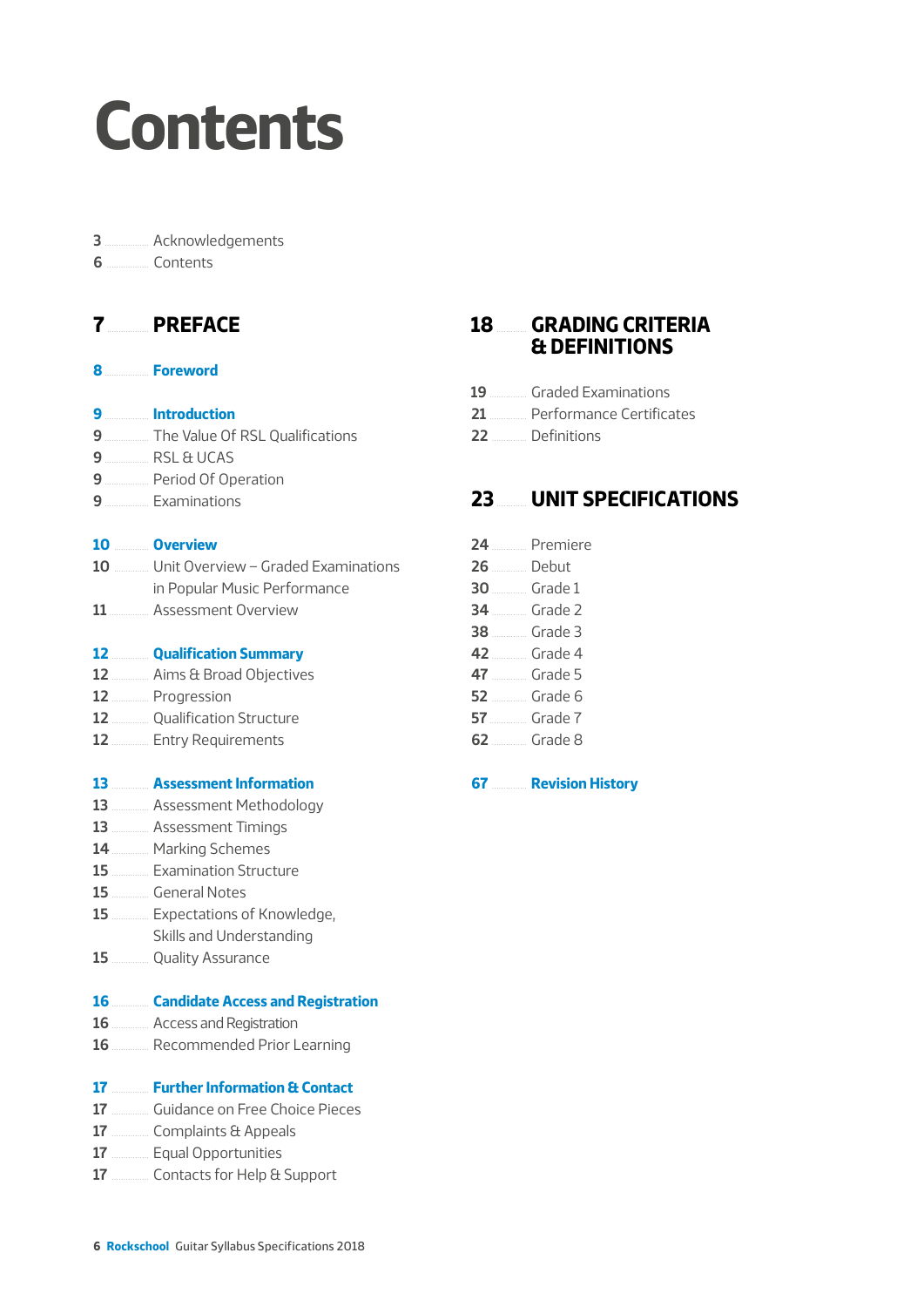<span id="page-6-0"></span>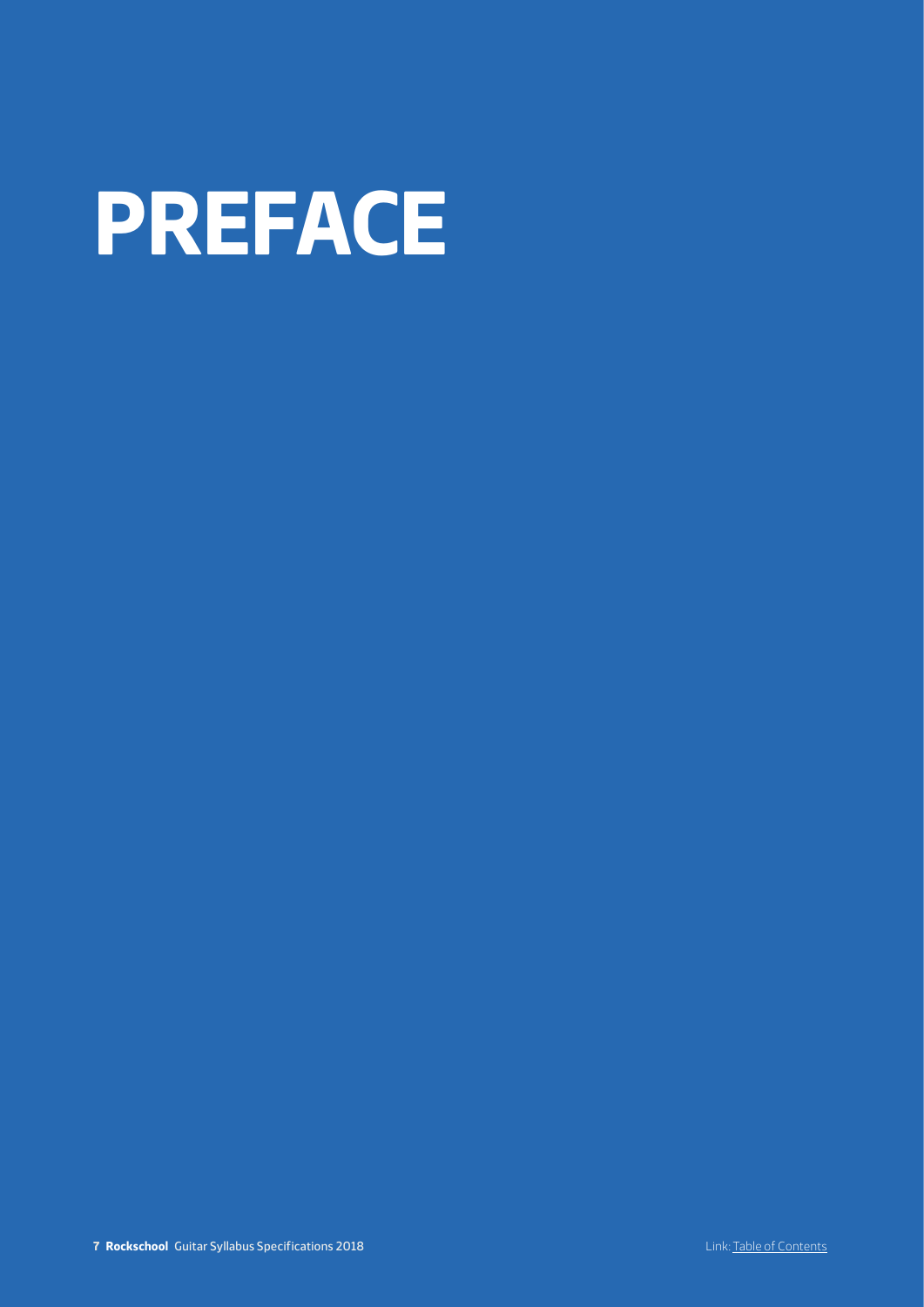# <span id="page-7-0"></span>**FOREWORD**

Rockschool's Guitar Syllabus 2018 has been designed to build upon the ever-popular 2012 qualification, expanding upon the original compositions with arrangements of six new 'hit tunes' at each grade. This has resulted in an even broader scope for learners at all levels to engage with repertoire which has been rigorously benchmarked against academic and industry standards. Furthermore, students can gauge their progress via commensurate levels of technical exercises, prepared and unseen skills tests and questions relating to their studies at each grade.

This specification guide serves three purposes:

- $\blacksquare$  To provide regulatory information surrounding the qualification
- $\blacksquare$  To provide an overview of examination structure and content
- $\blacksquare$  To provide content and assessment specification relevant to each graded examination

Rockschool's graded exams continue to provide a progressive mastery approach to music and an enjoyable experience for all learners.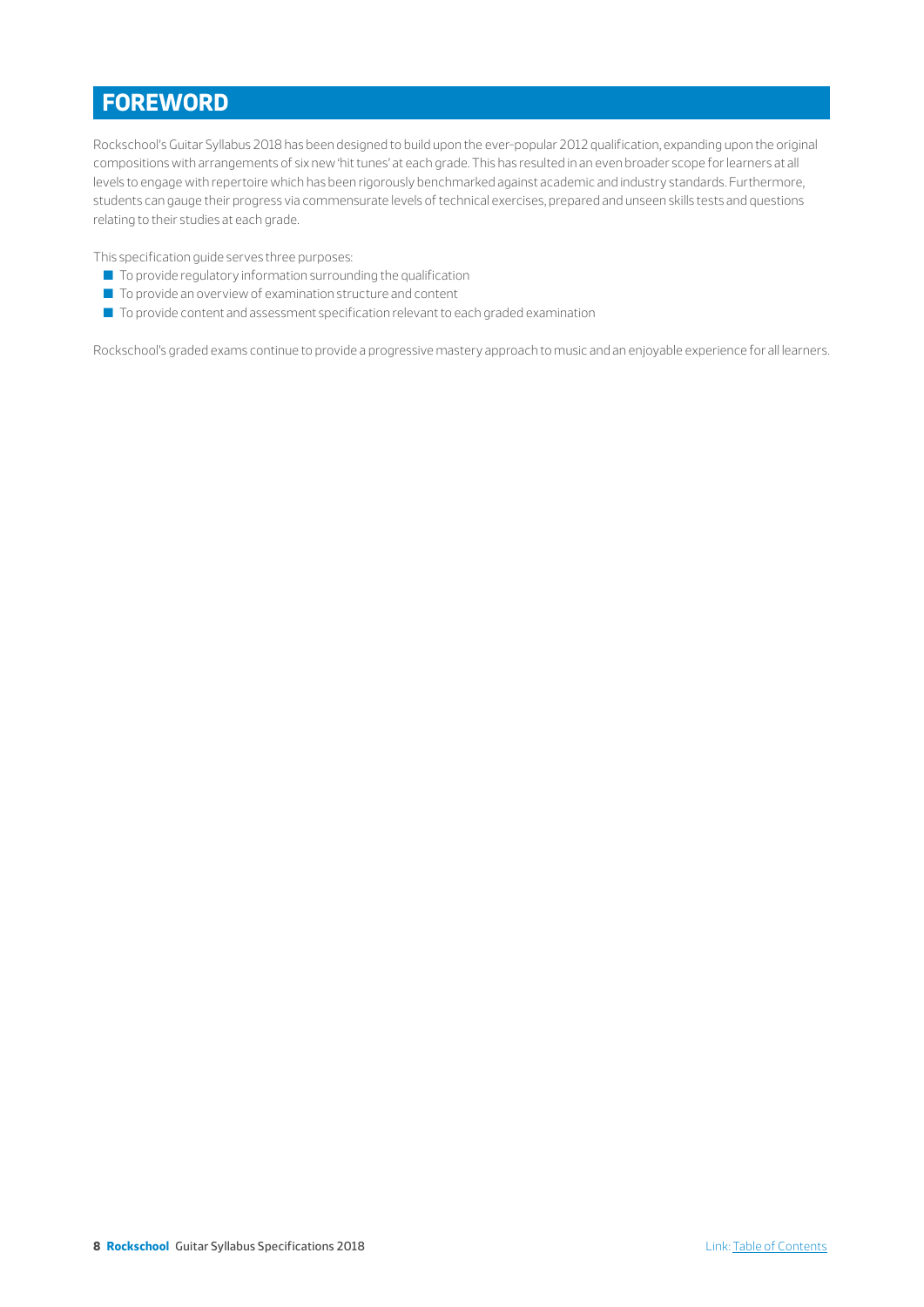# <span id="page-8-0"></span>**INTRODUCTION**

Welcome to the Rockschool 2018–2024 syllabus for Guitar. This syllabus guide is designed to give teachers, learners and candidates practical information on the graded examinations run by Rockschool.

The Rockschool website www.rslawards.com has detailed information on all aspects of our examinations, including examination regulations, detailed marking schemes and assessment criteria as well as notated and audio examples to help prepare for the examination.

This Syllabus Guide covers the following examinations:

- Graded Examinations Debut Grade 8
- Performance Certificates Debut Grade 8

# **The Value Of RSL Qualifications**

RSL advocates an open access approach to qualifications, providing a range of syllabi, designed to accommodate a wide variety of candidates of different ages, experience and levels of achievement. RSL qualifications are regulated in England and Northern Ireland by the Office of Qualifications and Examinations Regulation (Ofqual), in Wales by Qualifications Wales and accredited in Scotland by the Scottish Qualifications Authority. RSL is committed to maintaining and improving its reputation for excellence by providing high quality education and training through its syllabi, examinations, music and resources.

# **RSL & UCAS**

For students applying for work or University, many potential employers see graded music exams in a very positive way. Recognised qualifications demonstrate an ability to dedicate commitment to extra-curricular activities, providing evidence of versatility which many students find beneficial within UCAS (Universities & Colleges Admissions Service) applications and for University entrance interviews.

Our qualifications at Level 3 (Grades 6–8) carry allocated points on the UCAS tariff. For full details relating to the allocation of UCAS points please see: www.rslawards.com/about-us/ucas-points

# **Period Of Operation**

This syllabus specification covers Guitar Grade Examinations and Performance Certificates from September 2018.

# **Examinations**

Rockschool offers **two types of graded music examination: Graded Examination & Performance Certificate**. *Please note:* Premiere exams are only available as a performance certificate.

#### **GRADE EXAMINATIONS**

Grade Examinations are available from Debut – Grade 8 and consist of the following elements:

| <b>PREPARED WORK</b>                                                          | <b>UNPREPARED WORK</b>                                                                                                                                                                         |
|-------------------------------------------------------------------------------|------------------------------------------------------------------------------------------------------------------------------------------------------------------------------------------------|
| 3 Performance Pieces: Debut - Grade 8<br>Technical Exercises: Debut - Grade 8 | Sight Reading: Debut - Grade 5 or Improvisation & Interpretation: Grades 1-5<br>Quick Study Piece: Grades 6-8<br>Ear Tests: Debut - Grade 8<br>General Musicianship Questions: Debut - Grade 8 |

## **PERFORMANCE CERTIFICATES**

Performance Certificates are available from Premiere – Grade 8 and consist of the following:

#### **PREPARED WORK**

5 Performance Pieces: Premiere – Grade 8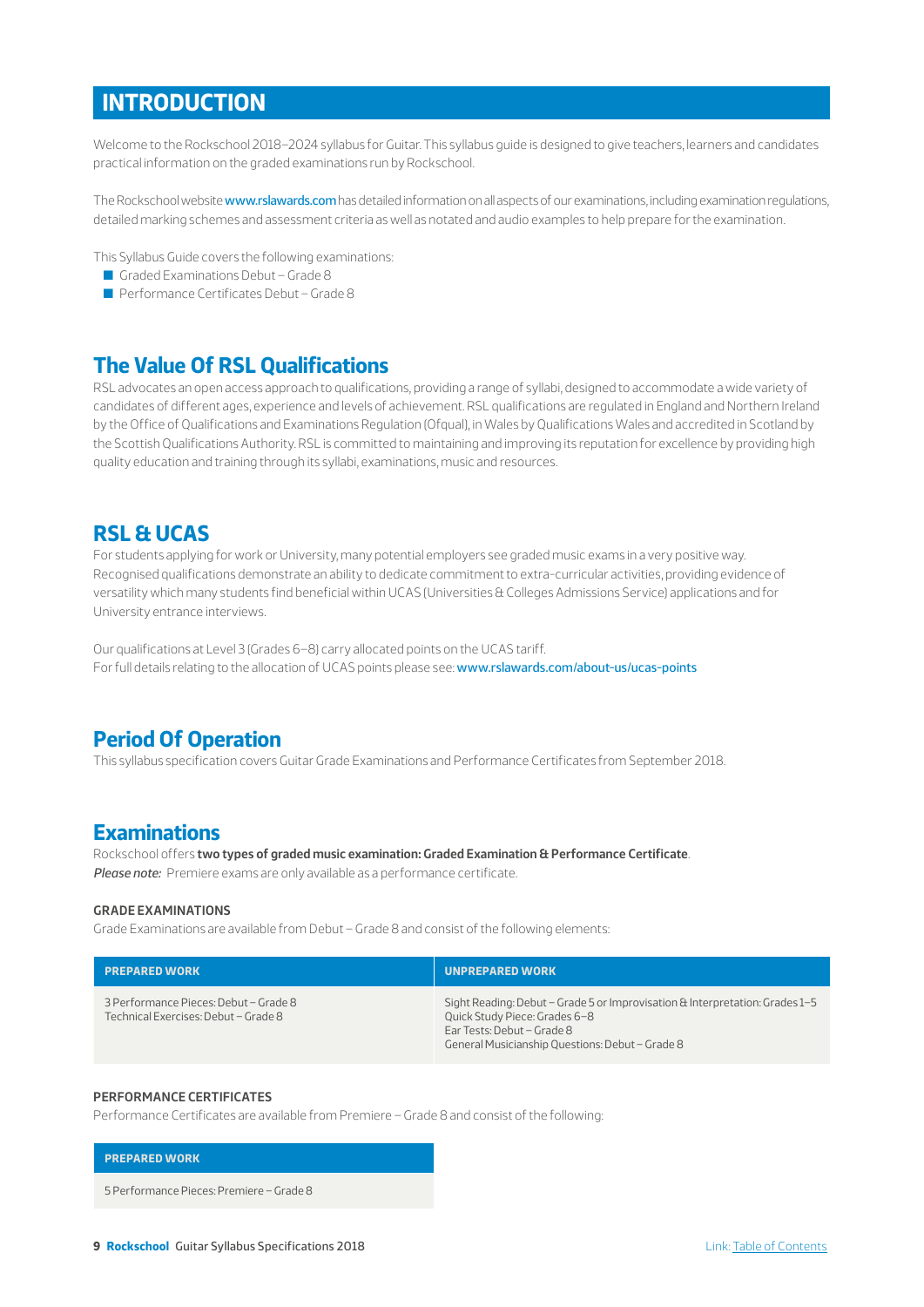# <span id="page-9-0"></span>**OVERVIEW**

# **Unit Overview – Graded Examinations in Popular Music Performance**

| <b>QUALIFICATION TITLE</b>                                                       | QAN        | <b>TOTAL NO.</b><br>OF UNITS | <b>GUIDED</b><br><b>LEARNING</b><br><b>HOURS</b> | <b>CREDIT</b>  | <b>TOTAL</b><br><b>QUALIFICATION</b><br><b>TIME</b> |
|----------------------------------------------------------------------------------|------------|------------------------------|--------------------------------------------------|----------------|-----------------------------------------------------|
| RSL Entry Level<br>Award in Popular Music Performance<br>(Entry 2)               | 601/3895/6 | $\mathbf{1}$                 | $\overline{4}$                                   | $\circ$        | 20                                                  |
| <b>RSL Entry Level</b><br>Award in Popular Music Performance:<br>Debut (Entry 3) | 501/0370/2 | $\mathbf{1}$                 | $\,8\,$                                          | $\overline{4}$ | 40                                                  |
| RSL Level1<br>Award in Popular Music Performance:<br>Grade 1                     | 501/0391/X | $\mathbf{1}$                 | 12                                               | 6              | 60                                                  |
| RSL Level1<br>Award in Popular Music Performance:<br>Grade 2                     | 501/0646/6 | $\mathbf{1}$                 | 18                                               | $\overline{9}$ | 90                                                  |
| RSL Level1<br>Award in Popular Music Performance:<br>Grade 3                     | 501/0647/8 | $\mathbf{1}$                 | 18                                               | 12             | 120                                                 |
| RSL Level 2<br>Certificate in Popular Music Performance:<br>Grade 4              | 501/0389/1 | $\mathbf{1}$                 | 24                                               | 15             | 150                                                 |
| RSL Level 2<br>Certificate in Popular Music Performance:<br>Grade 5              | 501/0643/0 | $\mathbf{1}$                 | 24                                               | 18             | 180                                                 |
| RSL Level 3<br>Certificate in Popular Music Performance:<br>Grade 6              | 501/0390/8 | $1\,$                        | 36                                               | 22             | 220                                                 |
| RSL Level 3<br>Certificate in Popular Music Performance:<br>Grade 7              | 501/0645/4 | $\mathbf{1}$                 | 48                                               | 27             | 270                                                 |
| RSL Level 3<br>Certificate in Popular Music Performance:<br>Grade 8              | 501/0648/X | $1\,$                        | 54                                               | 32             | 320                                                 |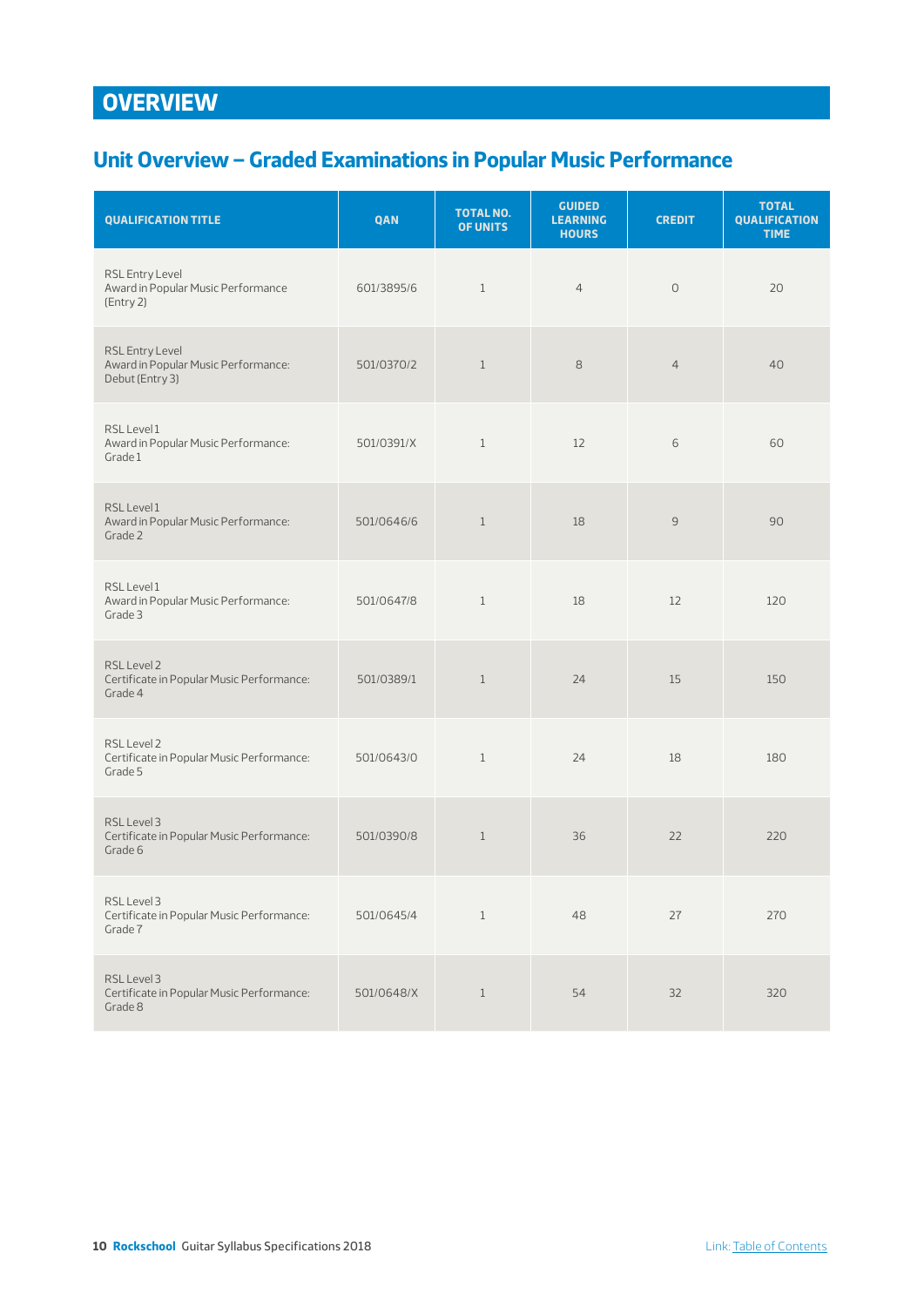# <span id="page-10-0"></span>**Assessment Overview**

| <b>ASSESSMENT</b>        |                                                                                                                                                                                                                                    |
|--------------------------|------------------------------------------------------------------------------------------------------------------------------------------------------------------------------------------------------------------------------------|
| Form of Assessment       | All assessments are carried out by external examiners. Candidates are required to carry out a combina-<br>tion of practical tasks and underpinning theoretical assessment.                                                         |
| Unit Format              | Unit specifications contain the title, unit code, credit level, credit value, learning outcomes, assessment<br>criteria, grade descriptor, and types of evidence required for the unit.                                            |
| Bands of Assessment      | There are four bands of assessment (distinction, merit, pass and unclassified) for the qualification as<br>a whole.                                                                                                                |
| <b>Quality Assurance</b> | Quality Assurance ensures that all assessments are carried out to the same standard by objective<br>sampling and re-assessment of candidates' work. A team of external examiners is appointed, trained<br>and standardised by RSL. |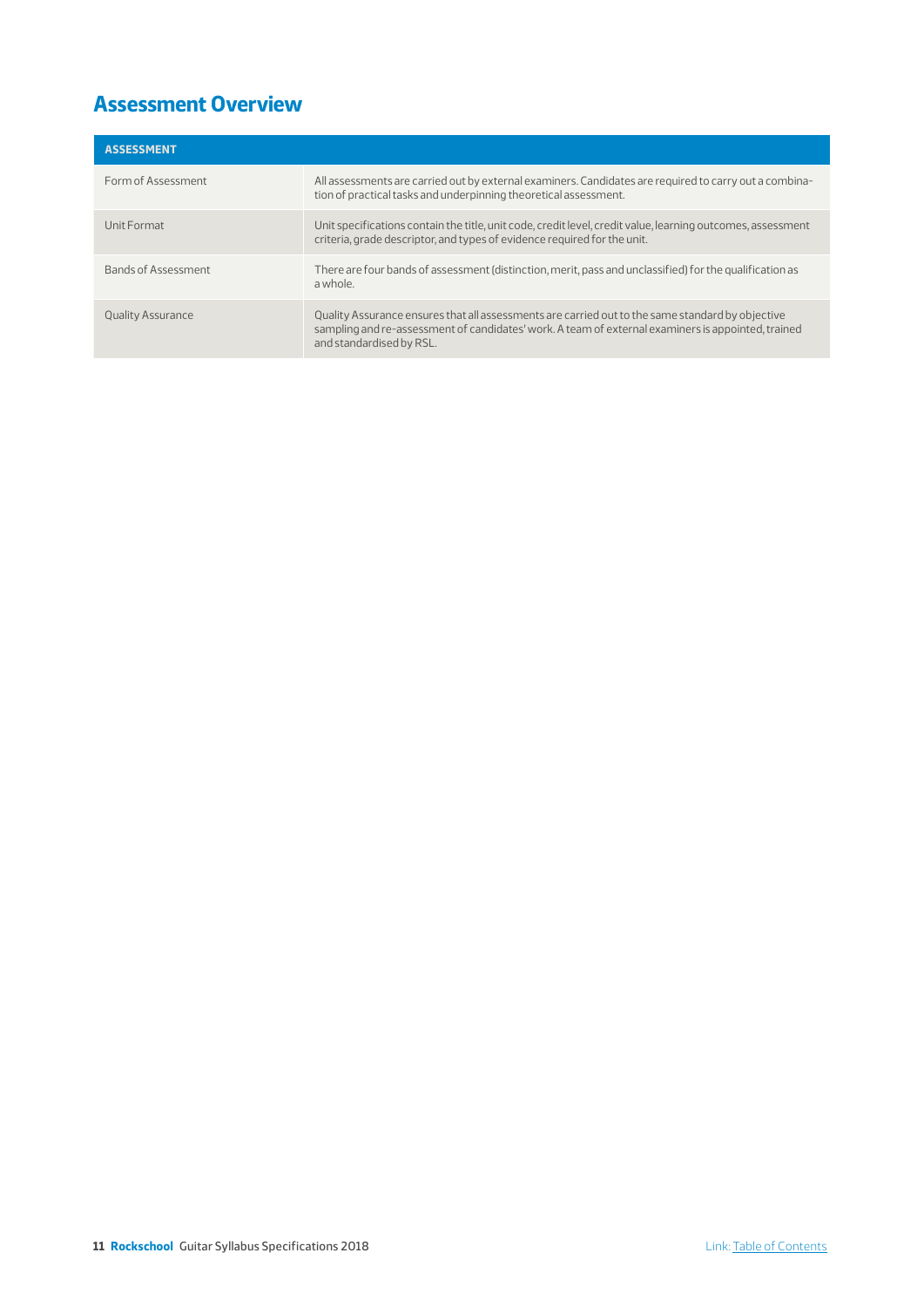# <span id="page-11-0"></span>**QUALIFICATION SUMMARY**

# **Aims & Broad Objectives**

The aim of popular music performance qualifications is to provide a flexible, progressive mastery approach to the knowledge, skills and understanding required for popular music performance.

RSL's graded qualifications motivate and encourage candidates of all ages and levels through a system of progressive mastery, enabling candidates to develop and enhance skills, knowledge and understanding in a safe and consistent way. The qualifications are beneficial for candidates wishing to progress at their own pace through smaller steps of achievement.

These qualifications are suitable for candidates in the Under 16, 16+, 16–18, 19+ age groups.

# **Progression**

Graded qualifications provide a flexible progression route for candidates. They are a positive means of determining progress and enable candidates to learn the necessary techniques to gain entry to FE and HE courses. Graded qualifications operate according to a well-established methodology of 'progressive mastery'. They allow candidates to be tested in discrete stages in the development of a wide range of skills. They tend to be more rigorous than other types of exams and for that reason industry is confident that achievement at the highest level gained by candidates of graded qualifications will have the skills necessary to work in other areas of the business.

# **Qualification Structure**

A graded qualification consists of a range of both practical and knowledge-based elements which are based on detailed requirements outlined in the relevant syllabus. Therefore, requirements for each grade will be set out in detail in the Unit Specifications below (page 17 and onwards) and the learning outcomes and assessment criteria for each unit will require knowledge, skills and understanding of these syllabus requirements to be demonstrated at the grade entered.

# **Entry Requirements**

There are no entry requirements for these qualifications. However, candidates should be aware that the content at the higher grades will require a level of knowledge and understanding covered in previous qualifications.

For further details on exam dates and fees and to apply to enter an examination, please visit the RSL website at [www.rslawards.com](http://www.rslawards.com/)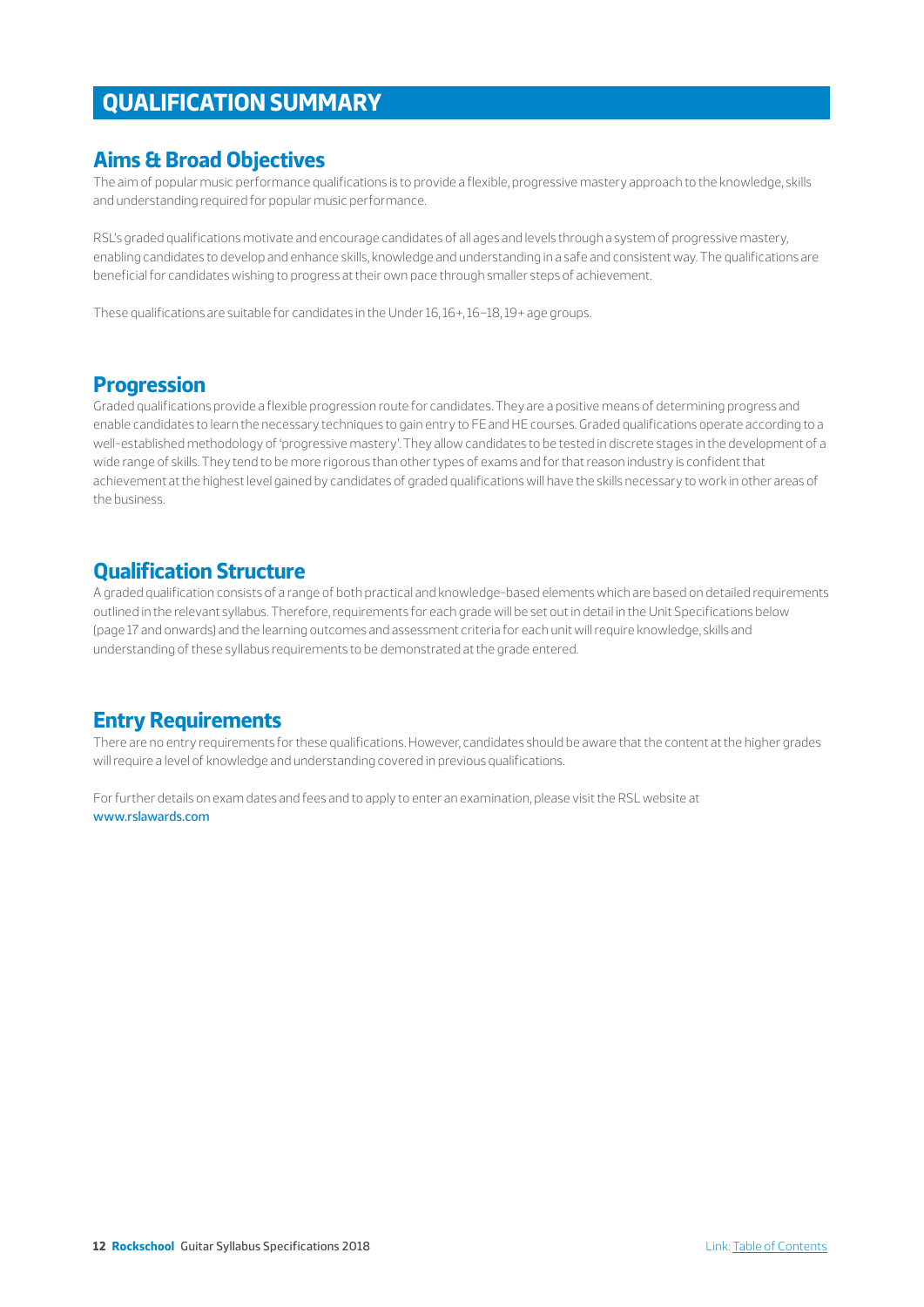# <span id="page-12-0"></span>**ASSESSMENT INFORMATION**

# **Assessment Methodology**

The graded examinations in Popular Music Performance are assessed via an examination. The examination is divided into the following sections:

#### Technical tests covering knowledge of:

- Scales
- **Arpeggios**
- Chords
- Stylistic Studies (Level 3 only)

## Performance Pieces

■ Three Performance pieces (two pieces can be 'Free Choice Pieces')

## Unseen Tests

- Sight Reading or Improvisation & Interpretation
- Quick Study Piece (Level 3 only)
- General Musicianship Questions

# **Assessment Timings**

Examination timings for the graded examinations in Popular Music Performance are as follows:

#### **GRADE EXAMS**

- Debut: 15 minutes
- Grade 1: 20 minutes
- Grade 2: 20 minutes
- Grade 3: 23 minutes
- Grade 4: 25 minutes
- Grade 5: 25 minutes
- Grade 6: 30 minutes
- Grade 7: 30 minutes
- Grade 8: 30 minutes

## **PERFORMANCE CERTIFICATES**

|                         | <b>Premiere: 10 minutes</b> |
|-------------------------|-----------------------------|
| Debut:                  | 12 minutes                  |
|                         | Grade 1: 15 minutes         |
|                         | Grade $2: 15$ minutes       |
|                         | Grade 3: 18 minutes         |
| $\blacksquare$ Grade 4: | 20 minutes                  |
| $\blacksquare$ Grade 5: | 20 minutes                  |
| ■ Grade 6:              | 23 minutes                  |
| Grade 7:                | 23 minutes                  |
|                         | <b>Grade 8:</b> 26 minutes  |
|                         |                             |

All assessment of these qualifications is external and is undertaken by RSL Examiners.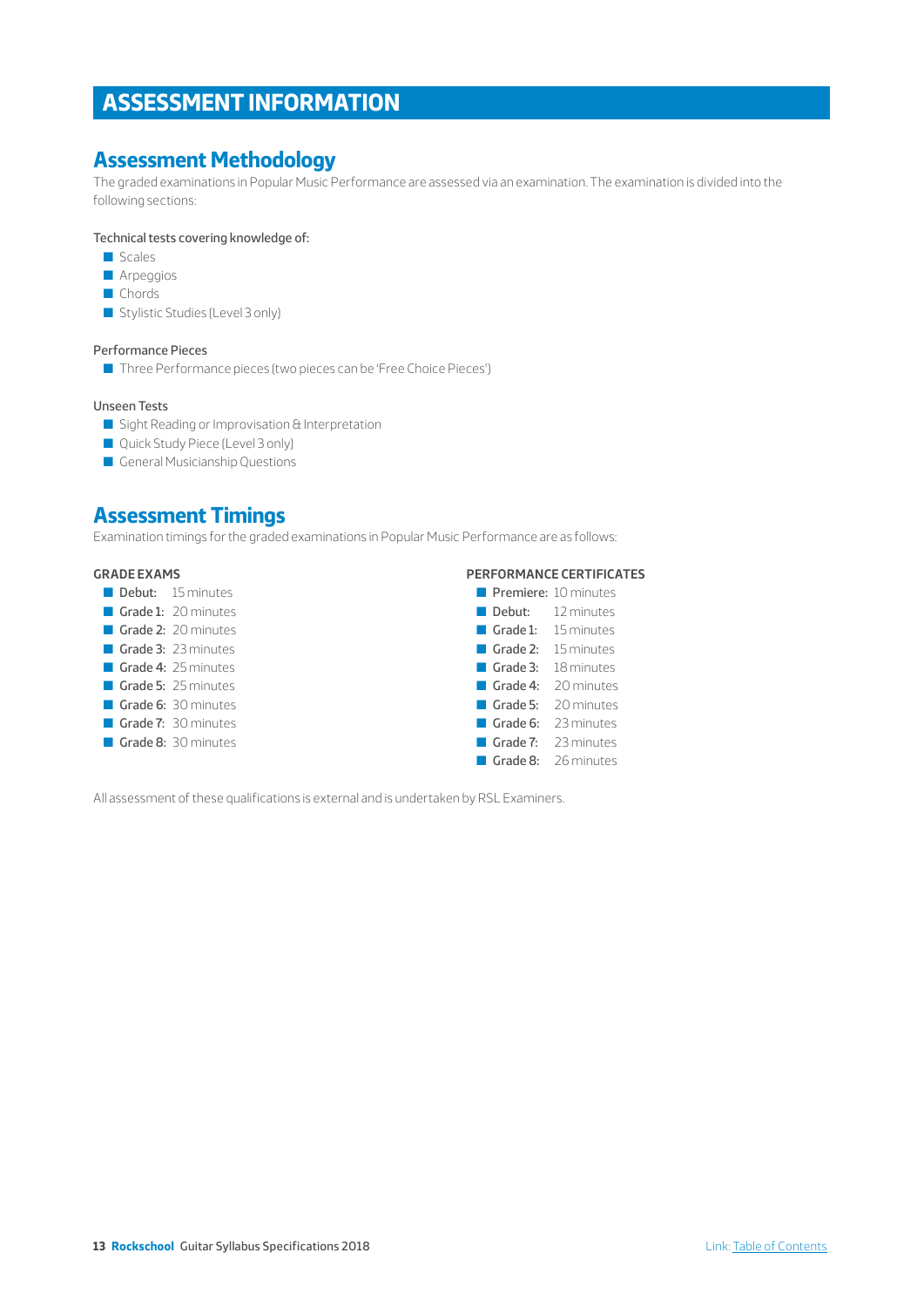# <span id="page-13-0"></span>**Marking Schemes**

| <b>GRADE EXAMS: DEBUT - GRADE 5</b>                   |                 |                     |                    |  |  |
|-------------------------------------------------------|-----------------|---------------------|--------------------|--|--|
| <b>ELEMENT</b>                                        | <b>PASS</b>     | <b>MERIT</b>        | <b>DISTINCTION</b> |  |  |
| Performance Piece 1                                   | 12-14 out of 20 | 15-17 out of 20     | $18+$ out of 20    |  |  |
| Performance Piece 2                                   | 12-14 out of 20 | 15-17 out of 20     | $18+$ out of 20    |  |  |
| Performance Piece 3                                   | 12-14 out of 20 | 15-17 out of 20     | $18+$ out of 20    |  |  |
| <b>Technical Exercises</b>                            | 9-10 out of 15  | $11-12$ out of $15$ | $13+$ out of $15$  |  |  |
| Sight Reading<br>or<br>Improvisation & Interpretation | 6 out of 10     | $7 - 8$ out of $10$ | $9+$ out of $10$   |  |  |
| Ear Tests                                             | 6 out of 10     | $7 - 8$ out of $10$ | $9+$ out of $10$   |  |  |
| <b>General Musicianship Questions</b>                 | 3 out of 5      | 4 out of 5          | 5 out of 5         |  |  |
| <b>Total Marks</b>                                    | $60%+$          | $74%+$              | $90%+$             |  |  |

| <b>GRADE EXAMS: GRADES 6-8</b>        |                    |                     |                    |  |  |  |
|---------------------------------------|--------------------|---------------------|--------------------|--|--|--|
| <b>ELEMENT</b>                        | <b>PASS</b>        | <b>MERIT</b>        | <b>DISTINCTION</b> |  |  |  |
| Performance Piece 1                   | $12-14$ out of 20  | $15-17$ out of 20   | $18 +$ out of 20   |  |  |  |
| Performance Piece 2                   | 12-14 out of 20    | 15-17 out of 20     | $18+$ out of 20    |  |  |  |
| Performance Piece 3                   | 12-14 out of 20    | 15-17 out of 20     | $18+$ out of 20    |  |  |  |
| <b>Technical Exercises</b>            | $9-10$ out of $15$ | $11-12$ out of $15$ | $13+$ out of $15$  |  |  |  |
| <b>Quick Study Piece</b>              | 6 out of 10        | 7-8 out of 10       | $9+$ out of $10$   |  |  |  |
| Ear Tests                             | 6 out of 10        | $7 - 8$ out of $10$ | $9+$ out of $10$   |  |  |  |
| <b>General Musicianship Questions</b> | 3 out of 5         | 4 out of 5          | 5 out of 5         |  |  |  |
| <b>Total Marks</b>                    | $60%+$             | $74%+$              | $90%+$             |  |  |  |

| <b>PERFORMANCE CERTIFICATES: PREMIERE TO GRADE 8</b> |                     |                   |                    |  |  |  |
|------------------------------------------------------|---------------------|-------------------|--------------------|--|--|--|
| <b>ELEMENT</b>                                       | <b>PASS</b>         | <b>MERIT</b>      | <b>DISTINCTION</b> |  |  |  |
| Performance Piece 1                                  | $12-14$ out of $20$ | 15-17 out of 20   | $18 +$ out of 20   |  |  |  |
| Performance Piece 2                                  | $12-14$ out of $20$ | $15-17$ out of 20 | $18 +$ out of 20   |  |  |  |
| Performance Piece 3                                  | 12-14 out of 20     | 15-17 out of 20   | $18+$ out of 20    |  |  |  |
| Performance Piece 4                                  | $12-14$ out of $20$ | $15-17$ out of 20 | $18+$ out of 20    |  |  |  |
| Performance Piece 5                                  | 12-14 out of 20     | 15-17 out of 20   | $18+$ out of 20    |  |  |  |
| <b>Total Marks</b>                                   | $60%+$              | $75%+$            | $90%+$             |  |  |  |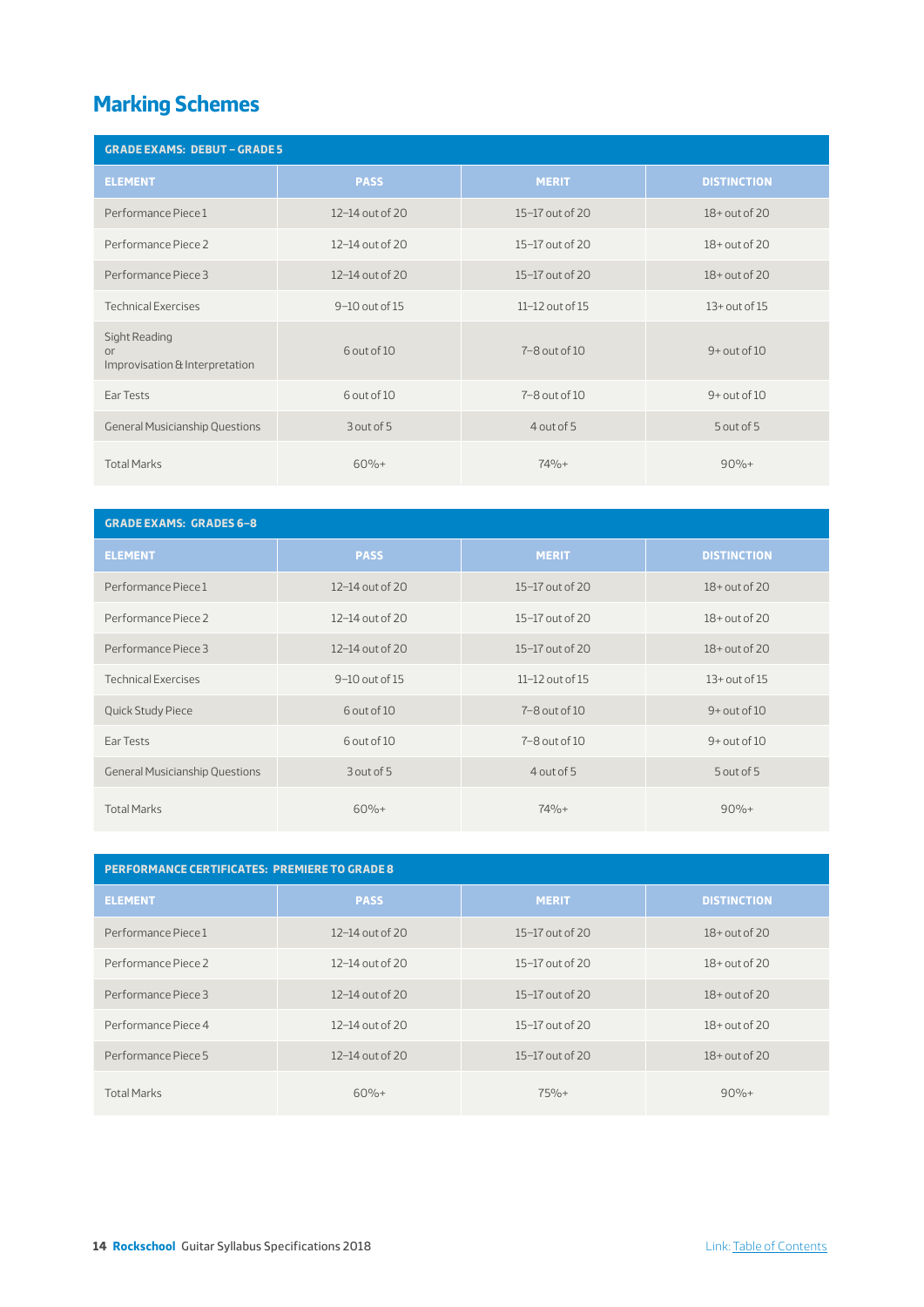# <span id="page-14-0"></span>**Examination Structure**

The examination structure for the grade examinations is shown below:

- **1.** Pieces or technical exercises
- **2.** Technical exercises or pieces
- **3.** Sight Reading or Improvisation & Interpretation (Debut Grade 5); Quick Study Piece (Grades 6–8)
- **4.** Ear Tests
- **5.** General Musicianship Questions

# **General Notes**

At the beginning of a Grade Examination, the Examiner will ask the candidate if they wish to begin with Performance Pieces or Technical Exercises. In a Performance Certificate, candidates may present their Performance Pieces in any order of their choice.

Prior to the start of the Performance Pieces, the Examiner will conduct a sound check by asking the candidate to play the first few bars of the first chosen piece. This will set the levels for the exam and will take place alongside the backing track. Once the level has been established, the Examiner will then commence with the first piece in full. Note: the sound check is undertaken for the first Performance Piece only.

Candidates may perform any or all of their pieces from memory. This is not compulsory at any level and no additional marks are given for this. With the exception of certain Technical Exercises where memory requirements apply, it is permitted to use grade books which contain notes made during the course of a candidate's study.

**Note:** It is not permitted to make any notes at any time during the exam.

For General Musicianship Questions, the Examiner may use his or her version of the selected piece as the basis to ask the questions if such notes contained on the candidate's version are deemed sufficiently extensive or might assist the candidate when answering the questions.

The Examiner will not facilitate page turning for candidates. Candidates are allowed to photocopy relevant sheet music as necessary to alleviate page turns but all copied materials must be handed into the Examiner at the end of the examination. All tempo markings are to be observed unless otherwise stated. Each piece is designed carefully to achieve a number of outcomes appropriate for the grade.

# **Expectations of Knowledge, Skills and Understanding**

The graded examination system is one based on the principle of 'progressive mastery': each step in the exam chain demonstrates learning, progression and skills in incremental steps. Successful learning is characterised by a mastery of the fundamentals of the skills demanded in each grade.

Learners will be able to complete a set of practical tasks and be tested on their underpinning knowledge (the complexity and variety of tasks are determined by which qualification is being attempted). This allows them to demonstrate popular music performance knowledge, skills and understanding relevant to the grade. These technical skills set a firm platform for further technical and creative development by the learner.

# **Quality Assurance**

All RSL examinations and graded qualifications are standardised according to the processes and procedures laid down by RSL.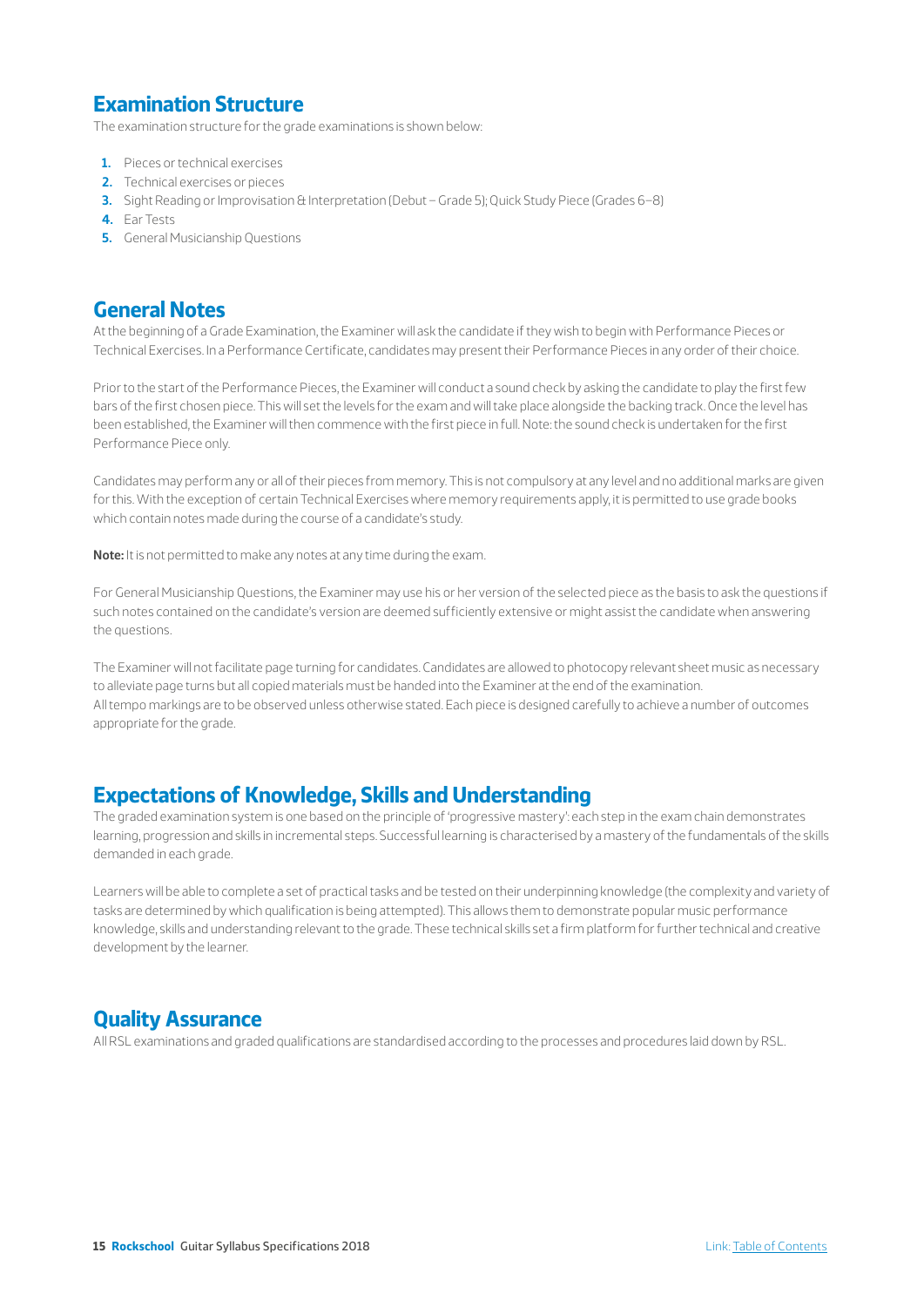# <span id="page-15-0"></span>**CANDIDATE ACCESS AND REGISTRATION**

# **Access and Registration**

The qualifications will:

- $\Box$  be available to everyone who is capable of reaching the required standards
- $\blacksquare$  be free from any barriers that restrict access and progression
- $\blacksquare$  offer equal opportunities for all wishing to access the qualifications

At the point of application, RSL will ensure that all candidates are fully informed about the requirements and demands of the qualification.

Candidates may enter online for any of the qualifications at various points in the calendar year in territories throughout the world. Dates will be published on the website at [www.rslawards.com](http://www.rslawards.com/)

# **Recommended Prior Learning**

Learners are not required to have any prior learning for these qualifications. However, learners should ensure that they are aware of the requirements and expectations of each grade prior to entering for an assessment.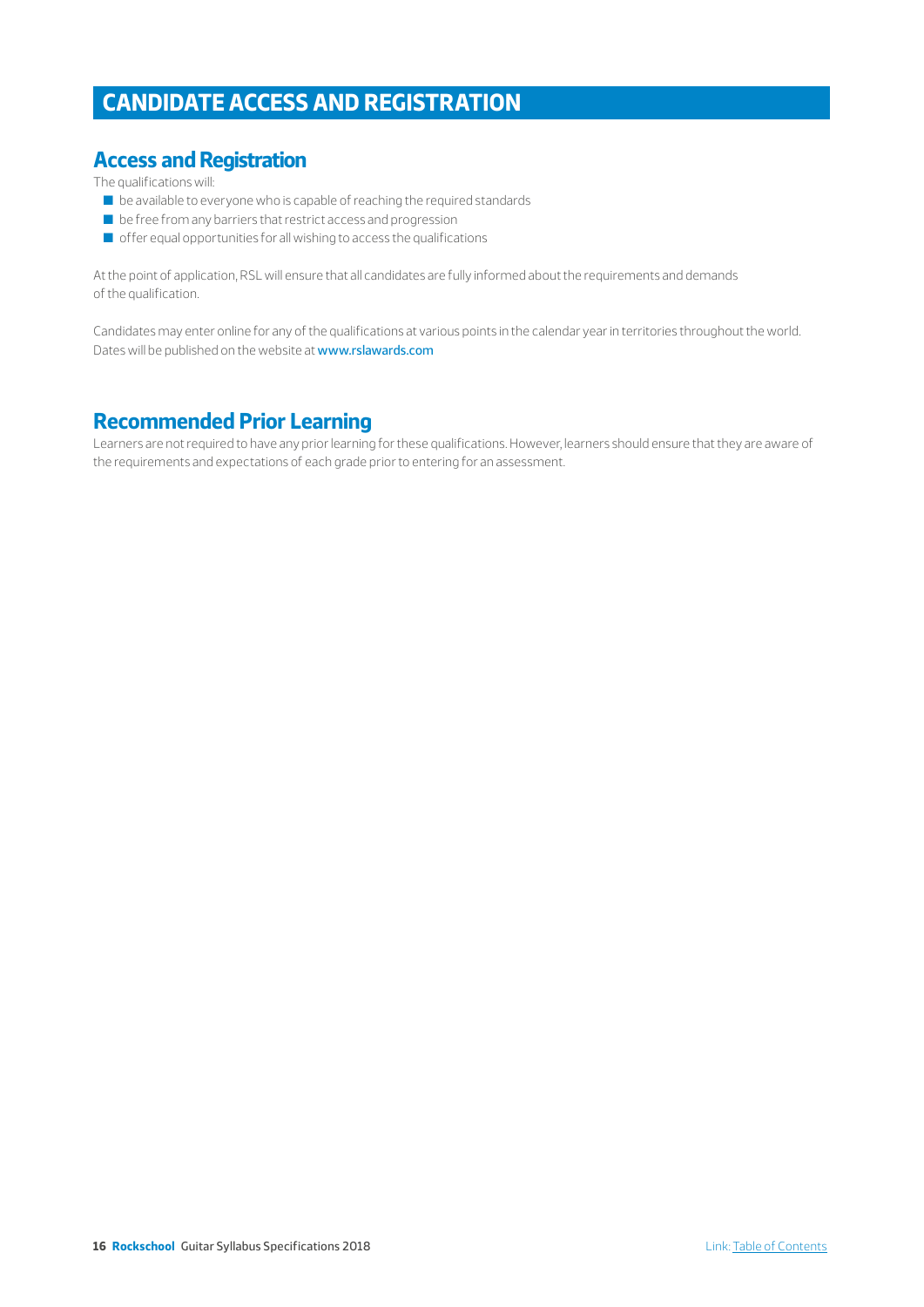# <span id="page-16-0"></span>**FURTHER INFORMATION & CONTACT**

# **Guidance on Free Choice Pieces**

For all examinations, candidates are able to play a number of free choice pieces:

**Grade Examinations: Two free choice pieces** (a minimum of one piece must be from the Guitar grade book)

Q **Performance Certificates:** Three free choice pieces (a minimum of two pieces must be from the Guitar grade book). *Please note:* free choice pieces are not available for the Premiere exam.

Free choice pieces must demonstrate a comparable level of technical and musical demand to the pieces given in the set selections in the grade books which can be referred to as an indication of appropriate level.

Free choice pieces must be in a modern popular genre such as:

- $\Box$  Pop
- Rock
- **Q** Jazz
- **Country**
- **Blues**
- **Soul**
- $\blacksquare$  Reggae
- **D** Film and Musical Theatre

Own compositions are also acceptable. Pieces should be selected carefully to ensure that they provide suitable opportunity for candidates to demonstrate the relevant assessment criteria. Candidates are reminded that if a chosen Free Choice Piece does not meet these requirements this may impact on the level of achievement possible within the examination.

**All pieces must be performed to a backing track (without the examined part on the track) except in cases where a piece has been selected from previous Rockschool syllabi and does not have a backing track or has been specifically arranged by Rockschool as a solo piece.**

# **Complaints & Appeals**

All procedural complaints and appeals, including malpractice and requests for reasonable adjustments/special considerations, can be found on the RSL website [www.rslawards.com](http://www.rslawards.com/)

# **Equal Opportunities**

RSL's Equal Opportunities policy can be found on the RSL website [www.rslawards.com](http://www.rslawards.com/)

# **Contacts for Help & Support**

All correspondence should be directed to:

**RSL**

Harlequin House Ground Floor 7 High Street **Teddinaton** Middlesex TW11 8EE

Or [info@rslawards.com](mailto:info@rslawards.com)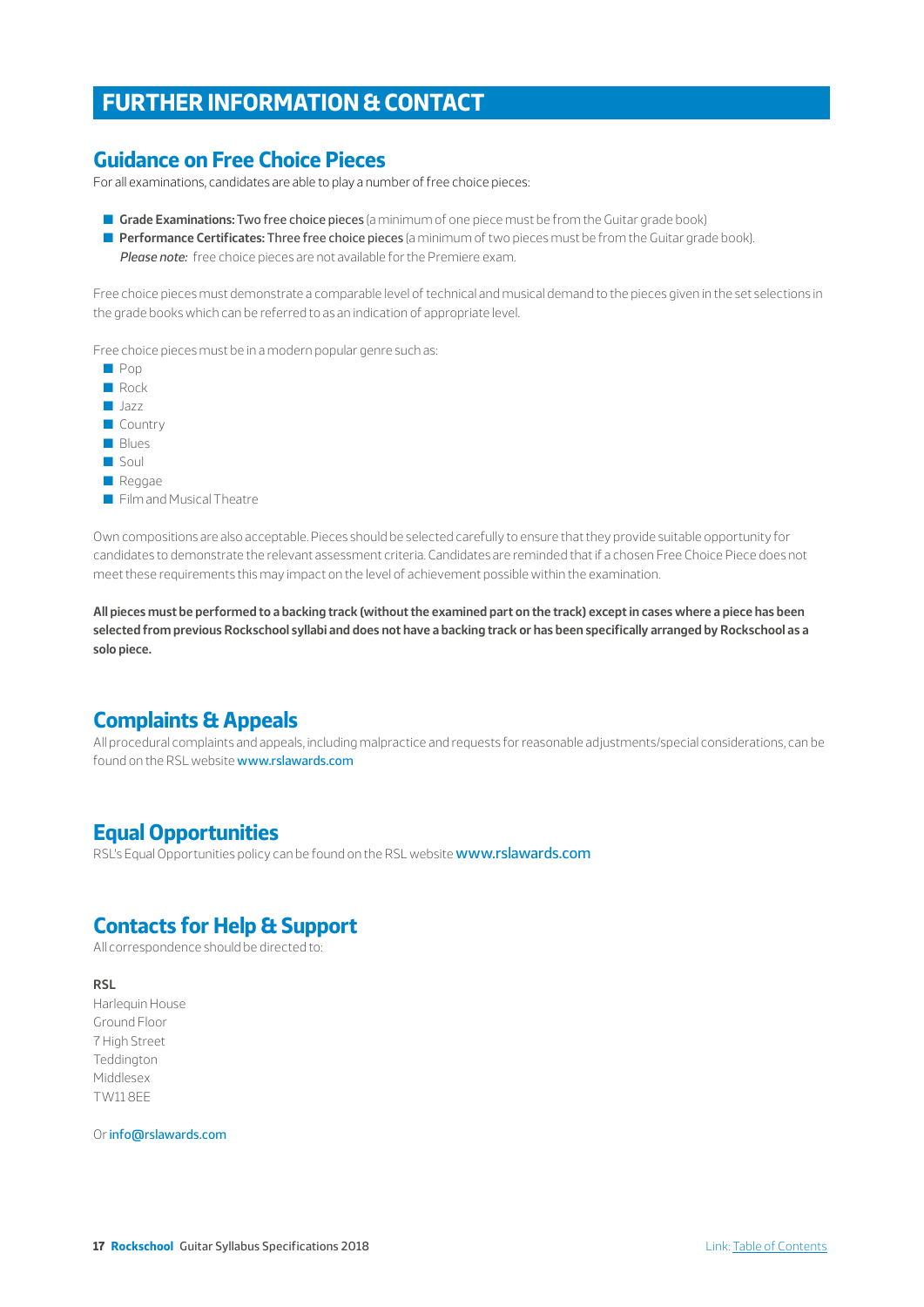# <span id="page-17-0"></span>**GRADING CRITERIA & DEFINITIONS**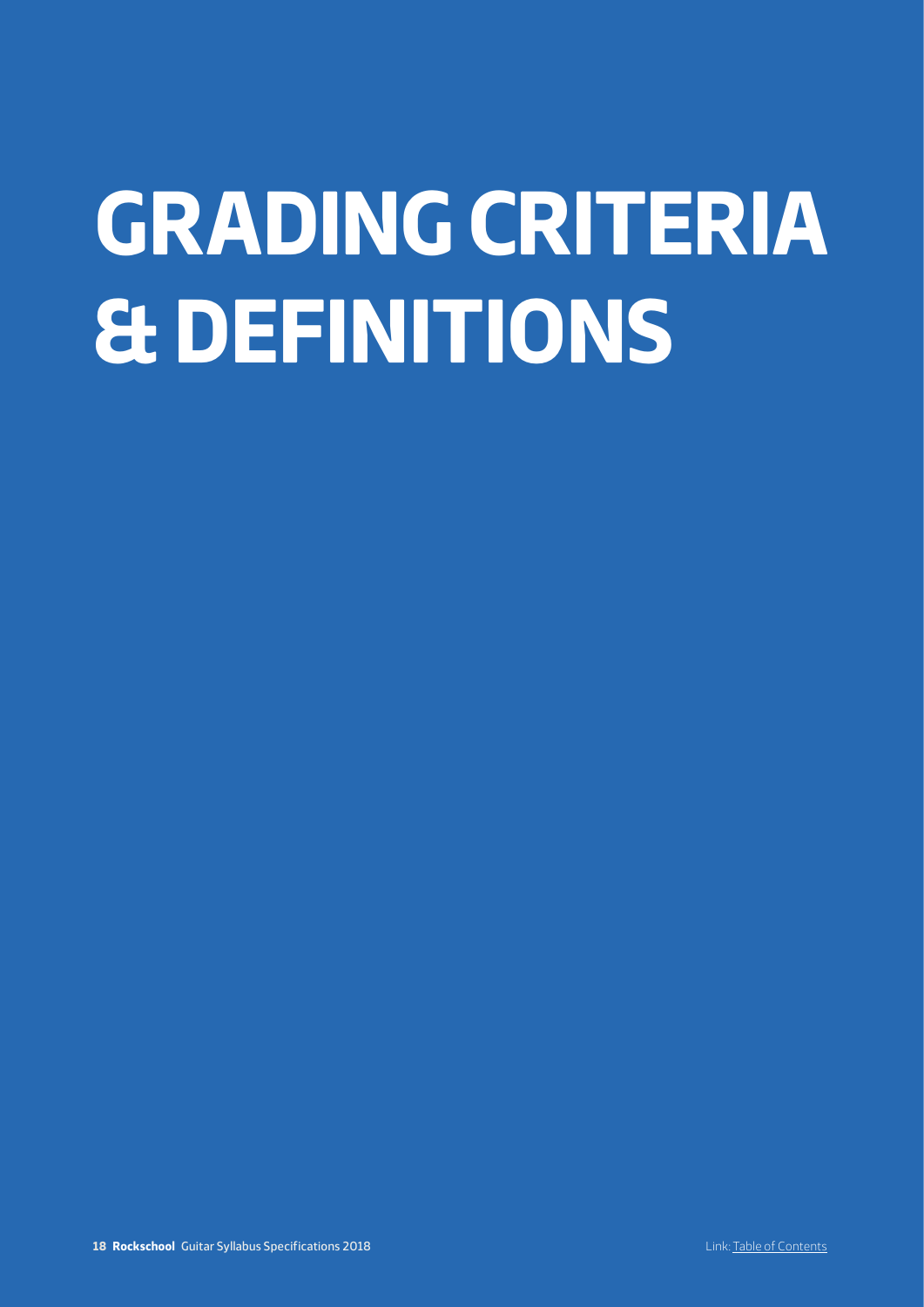# <span id="page-18-0"></span>**Graded Examinations**

| <b>PERFORMANCE PIECES</b>   |                                                                                                                                                                                |                                                                                                                                                                               |                                                                                                                                                                                   |                                                                                                                                                    |                                                     |  |  |
|-----------------------------|--------------------------------------------------------------------------------------------------------------------------------------------------------------------------------|-------------------------------------------------------------------------------------------------------------------------------------------------------------------------------|-----------------------------------------------------------------------------------------------------------------------------------------------------------------------------------|----------------------------------------------------------------------------------------------------------------------------------------------------|-----------------------------------------------------|--|--|
|                             | <b>BANDS OF ATTAINMENT / MARK RANGE</b>                                                                                                                                        |                                                                                                                                                                               |                                                                                                                                                                                   |                                                                                                                                                    |                                                     |  |  |
| <b>Attainment Band</b>      | <b>Distinction</b>                                                                                                                                                             | <b>Merit</b>                                                                                                                                                                  | Pass                                                                                                                                                                              | <b>Below Pass 1</b>                                                                                                                                | <b>Below Pass 2</b>                                 |  |  |
| Mark Range                  | $18 - 20$                                                                                                                                                                      | $15 - 17$                                                                                                                                                                     | $12 - 14$                                                                                                                                                                         | $6 - 11$                                                                                                                                           | $0 - 5$                                             |  |  |
| Command of<br>Instrument    | Consistently clear<br>production of sound<br>and even tone<br>quality throughout                                                                                               | Mostly clear pro-<br>duction of sound<br>and even tone<br>quality overall                                                                                                     | Some clear produc-<br>tion of sound and<br>generally even tone<br>quality                                                                                                         | Sound produced is<br>unclear with uneven<br>quality of<br>tone produced                                                                            | No attempt<br>and/or<br>incomplete perfor-<br>mance |  |  |
| Sync or<br>Pulse            | Performance con-<br>sistently synchro-<br>nised to the music,<br>or an internal pulse<br>maintained                                                                            | Performance<br>mostly synchro-<br>nised to the music,<br>or an internal pulse<br>maintained                                                                                   | Performance<br>sometimes syn-<br>chronised to the<br>music, or an internal<br>pulse maintained                                                                                    | Performance not<br>synchronised to<br>the music, or an<br>internal pulse not<br>maintained                                                         | No attempt<br>and/or<br>incomplete perfor-<br>mance |  |  |
| Accuracy &<br>Understanding | All of the written<br>music accurately<br>performed or<br>equivalent skills<br>demonstrated<br>throughout<br>Understanding of<br>musical structure<br>shown all of the<br>time | Most of the written<br>music accurately<br>performed or<br>equivalent skills<br>demonstrated<br>overall<br>Understanding of<br>musical structure<br>shown most of<br>the time | Some of the written<br>music accurately<br>performed or<br>equivalent skills<br>qenerally demon-<br>strated<br>Understanding of<br>musical structure<br>shown some of<br>the time | Written music<br>not accurately<br>performed or<br>equivalent skills not<br>demonstrated<br>Understanding of<br>musical structure<br>not evidenced | No attempt<br>and/or<br>incomplete perfor-<br>mance |  |  |
| Style &<br>Expression       | Consistently con-<br>vincing projection<br>of the music                                                                                                                        | Mostly convincing<br>projection of<br>the music                                                                                                                               | Some convincing<br>projection of<br>the music                                                                                                                                     | Music not projected<br>convincingly                                                                                                                | No attempt<br>and/or<br>incomplete perfor-<br>mance |  |  |

## **TECHNICAL EXERCISES**

## **BANDS OF ATTAINMENT / MARK RANGE**

| <b>Attainment Band</b>      | <b>Distinction</b>                                                                                                                                                             | <b>Merit</b>                                                                                                                                                                  | Pass                                                                                                                                                                              | <b>Below Pass 1</b>                                                                                                                                | <b>Below Pass 2</b>                                 |
|-----------------------------|--------------------------------------------------------------------------------------------------------------------------------------------------------------------------------|-------------------------------------------------------------------------------------------------------------------------------------------------------------------------------|-----------------------------------------------------------------------------------------------------------------------------------------------------------------------------------|----------------------------------------------------------------------------------------------------------------------------------------------------|-----------------------------------------------------|
| Mark Range                  | $13 - 15$                                                                                                                                                                      | $11 - 12$                                                                                                                                                                     | $9 - 10$                                                                                                                                                                          | $4 - 8$                                                                                                                                            | $0 - 3$                                             |
| Command of<br>Instrument    | Consistently clear<br>production of sound<br>and even tone<br>quality throughout                                                                                               | Mostly clear pro-<br>duction of sound<br>and even tone<br>quality overall                                                                                                     | Some clear produc-<br>tion of sound and<br>generally even tone<br>quality                                                                                                         | Sound produced is<br>unclear with uneven<br>quality of<br>tone produced                                                                            | No attempt<br>and/or<br>incomplete perfor-<br>mance |
| Sync or<br>Pulse            | Performance con-<br>sistently synchro-<br>nised to the music,<br>or an internal pulse<br>maintained                                                                            | Performance<br>mostly synchro-<br>nised to the music.<br>or an internal pulse<br>maintained                                                                                   | Performance<br>sometimes svn-<br>chronised to the<br>music, or an internal<br>pulse maintained                                                                                    | Performance not<br>synchronised to<br>the music, or an<br>internal pulse not<br>maintained                                                         | No attempt<br>and/or<br>incomplete perfor-<br>mance |
| Accuracy &<br>Understanding | All of the written<br>music accurately<br>performed or<br>equivalent skills<br>demonstrated<br>throughout<br>Understanding of<br>musical structure<br>shown all of the<br>time | Most of the written<br>music accurately<br>performed or<br>equivalent skills<br>demonstrated<br>overall<br>Understanding of<br>musical structure<br>shown most of<br>the time | Some of the written<br>music accurately<br>performed or<br>equivalent skills<br>generally demon-<br>strated<br>Understanding of<br>musical structure<br>shown some of<br>the time | Written music<br>not accurately<br>performed or<br>equivalent skills not<br>demonstrated<br>Understanding of<br>musical structure<br>not evidenced | No attempt<br>and/or<br>incomplete perfor-<br>mance |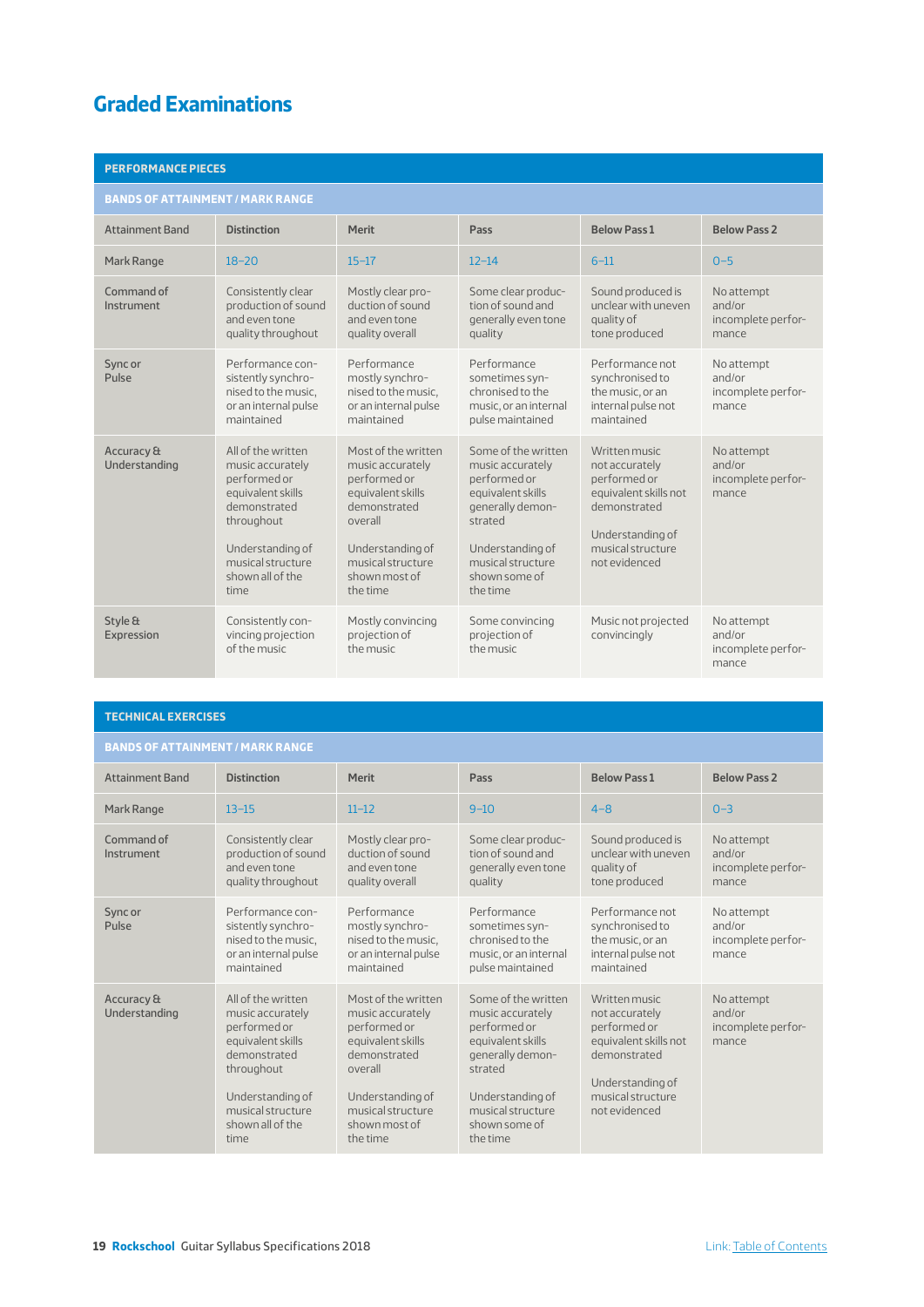## **SIGHT READING / IMPROVISATION & INTERPRETATION / QUICK STUDY PIECE**

# **BANDS OF ATTAINMENT / MARK RANGE**

| PANDJ VI AT IAINPIENT / PANN NANVE |                                                                                                                                                                                |                                                                                                                                                                               |                                                                                                                                                                                   |                                                                                                                                                    |                                                     |  |
|------------------------------------|--------------------------------------------------------------------------------------------------------------------------------------------------------------------------------|-------------------------------------------------------------------------------------------------------------------------------------------------------------------------------|-----------------------------------------------------------------------------------------------------------------------------------------------------------------------------------|----------------------------------------------------------------------------------------------------------------------------------------------------|-----------------------------------------------------|--|
| <b>Attainment Band</b>             | <b>Distinction</b>                                                                                                                                                             | <b>Merit</b>                                                                                                                                                                  | Pass                                                                                                                                                                              | <b>Below Pass 1</b>                                                                                                                                | <b>Below Pass 2</b>                                 |  |
| Mark Range                         | $9 - 10$                                                                                                                                                                       | $7 - 8$                                                                                                                                                                       | 6                                                                                                                                                                                 | $3 - 5$                                                                                                                                            | $0 - 2$                                             |  |
| Command of<br>Instrument           | Consistently clear<br>production of sound<br>and even tone<br>quality throughout                                                                                               | Mostly clear pro-<br>duction of sound<br>and even tone<br>quality overall                                                                                                     | Some clear produc-<br>tion of sound and<br>generally even tone<br>quality                                                                                                         | Sound produced is<br>unclear with uneven<br>quality of<br>tone produced                                                                            | No attempt<br>and/or<br>incomplete perfor-<br>mance |  |
| Sync or<br>Pulse                   | Performance con-<br>sistently synchro-<br>nised to the music,<br>or an internal pulse<br>maintained                                                                            | Performance<br>mostly synchro-<br>nised to the music.<br>or an internal pulse<br>maintained                                                                                   | Performance<br>sometimes syn-<br>chronised to the<br>music, or an internal<br>pulse maintained                                                                                    | Performance not<br>synchronised to<br>the music, or an<br>internal pulse not<br>maintained                                                         | No attempt<br>and/or<br>incomplete perfor-<br>mance |  |
| Accuracy &<br>Understanding        | All of the written<br>music accurately<br>performed or<br>equivalent skills<br>demonstrated<br>throughout<br>Understanding of<br>musical structure<br>shown all of the<br>time | Most of the written<br>music accurately<br>performed or<br>equivalent skills<br>demonstrated<br>overall<br>Understanding of<br>musical structure<br>shown most of<br>the time | Some of the written<br>music accurately<br>performed or<br>equivalent skills<br>generally demon-<br>strated<br>Understanding of<br>musical structure<br>shown some of<br>the time | Written music<br>not accurately<br>performed or<br>equivalent skills not<br>demonstrated<br>Understanding of<br>musical structure<br>not evidenced | No attempt<br>and/or<br>incomplete perfor-<br>mance |  |

### **EAR TESTS**

**BANDS OF ATTAINMENT / MARK RANGE**

| <b>Attainment Band</b>             | <b>Distinction</b>                                                                                                                                                             | <b>Merit</b>                                                                                                                                                                  | Pass                                                                                                                                                                              | <b>Below Pass 1</b>                                                                                                                                | <b>Below Pass 2</b>                                 |
|------------------------------------|--------------------------------------------------------------------------------------------------------------------------------------------------------------------------------|-------------------------------------------------------------------------------------------------------------------------------------------------------------------------------|-----------------------------------------------------------------------------------------------------------------------------------------------------------------------------------|----------------------------------------------------------------------------------------------------------------------------------------------------|-----------------------------------------------------|
| Mark Range                         | $9 - 10$                                                                                                                                                                       | $7 - 8$                                                                                                                                                                       | 6                                                                                                                                                                                 | $3 - 5$                                                                                                                                            | $0 - 2$                                             |
| Accuracy &<br><b>Understanding</b> | All of the written<br>music accurately<br>performed or<br>equivalent skills<br>demonstrated<br>throughout<br>Understanding of<br>musical structure<br>shown all of the<br>time | Most of the written<br>music accurately<br>performed or<br>equivalent skills<br>demonstrated<br>overall<br>Understanding of<br>musical structure<br>shown most of<br>the time | Some of the written<br>music accurately<br>performed or<br>equivalent skills<br>qenerally demon-<br>strated<br>Understanding of<br>musical structure<br>shown some of<br>the time | Written music<br>not accurately<br>performed or<br>equivalent skills not<br>demonstrated<br>Understanding of<br>musical structure<br>not evidenced | No attempt<br>and/or<br>incomplete perfor-<br>mance |

| <b>GENERAL MUSICIANSHIP QUESTIONS (GMQS)</b> |                     |                     |                     |                     |                            |  |  |
|----------------------------------------------|---------------------|---------------------|---------------------|---------------------|----------------------------|--|--|
| <b>BANDS OF ATTAINMENT / MARK RANGE</b>      |                     |                     |                     |                     |                            |  |  |
| <b>Attainment Band</b>                       | <b>Distinction</b>  | <b>Merit</b>        | Pass                | <b>Below Pass 1</b> | <b>Below Pass 2</b>        |  |  |
| Mark Range                                   | 5 correct responses | 4 correct responses | 3 correct responses | 2 correct responses | 0-1 correct re-<br>sponses |  |  |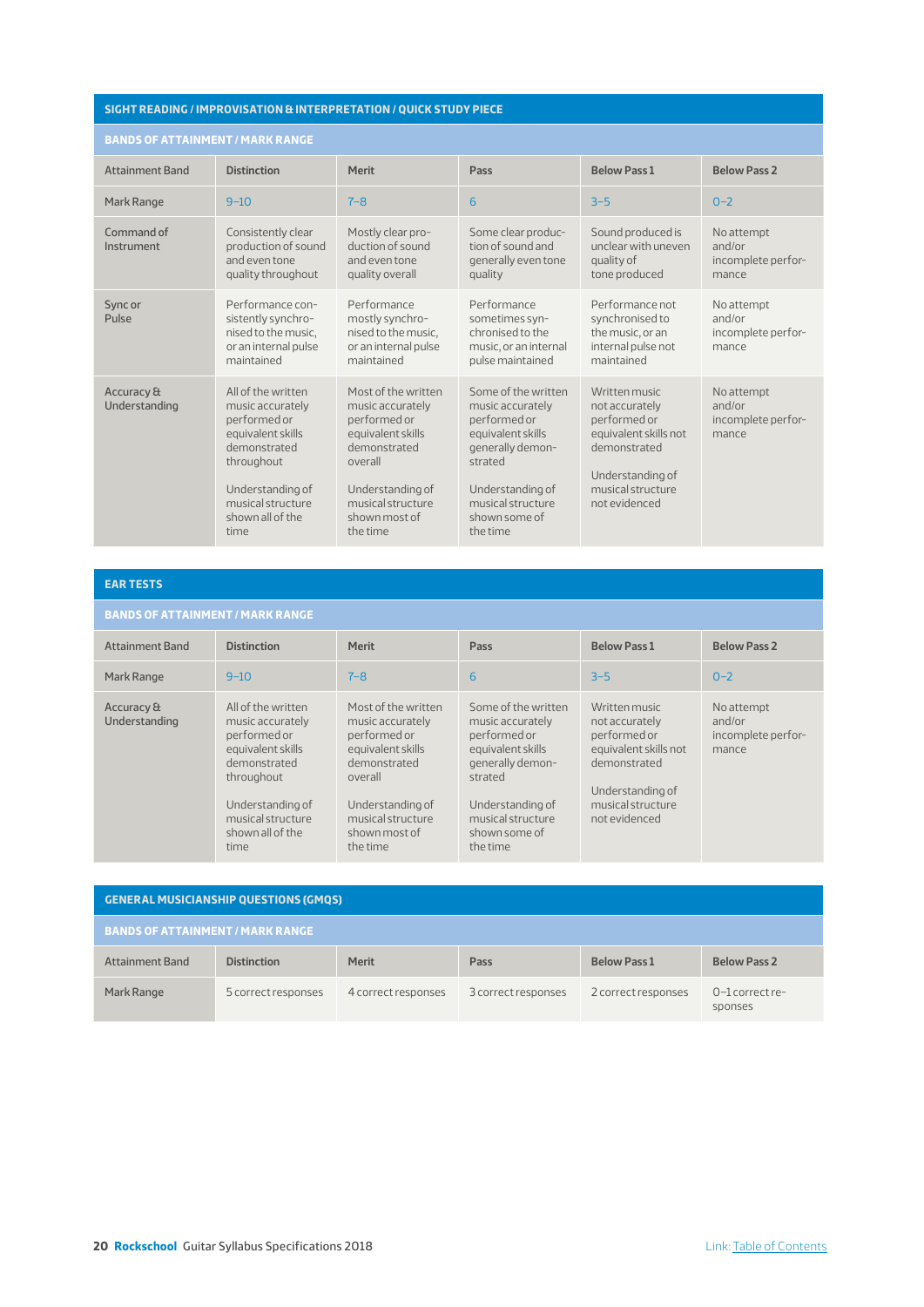# <span id="page-20-0"></span>**Performance Certificates**

## **PERFORMANCE PIECES**

#### **BANDS OF ATTAINMENT / MARK RANGE**

| BANDS OF ATTAINMENT / MARK RANGE |                                                                                                                                                                                |                                                                                                                                                                               |                                                                                                                                                                                   |                                                                                                                                                    |                                                  |
|----------------------------------|--------------------------------------------------------------------------------------------------------------------------------------------------------------------------------|-------------------------------------------------------------------------------------------------------------------------------------------------------------------------------|-----------------------------------------------------------------------------------------------------------------------------------------------------------------------------------|----------------------------------------------------------------------------------------------------------------------------------------------------|--------------------------------------------------|
| <b>Attainment Band</b>           | <b>Distinction</b>                                                                                                                                                             | <b>Merit</b>                                                                                                                                                                  | Pass                                                                                                                                                                              | <b>Below Pass 1</b>                                                                                                                                | <b>Below Pass 2</b>                              |
| Mark Range                       | $18 - 20$                                                                                                                                                                      | $15 - 17$                                                                                                                                                                     | $12 - 14$                                                                                                                                                                         | $6 - 11$                                                                                                                                           | $0 - 5$                                          |
| Command of<br>Instrument         | Consistently clear<br>production of sound<br>and even tone<br>quality throughout                                                                                               | Mostly clear pro-<br>duction of sound<br>and even tone<br>quality overall                                                                                                     | Some clear produc-<br>tion of sound and<br>generally even tone<br>quality                                                                                                         | Sound produced is<br>unclear with uneven<br>quality of<br>tone produced                                                                            | No attempt and/or<br>incomplete perfor-<br>mance |
| Sync or<br>Pulse                 | Performance con-<br>sistently synchro-<br>nised to the music,<br>or an internal pulse<br>maintained                                                                            | Performance<br>mostly synchro-<br>nised to the music.<br>or an internal pulse<br>maintained                                                                                   | Performance<br>sometimes syn-<br>chronised to the<br>music, or an internal<br>pulse maintained                                                                                    | Performance not<br>synchronised to<br>the music, or an<br>internal pulse not<br>maintained                                                         | No attempt and/or<br>incomplete perfor-<br>mance |
| Accuracy &<br>Understanding      | All of the written<br>music accurately<br>performed or<br>equivalent skills<br>demonstrated<br>throughout<br>Understanding of<br>musical structure<br>shown all of the<br>time | Most of the written<br>music accurately<br>performed or<br>equivalent skills<br>demonstrated<br>overall<br>Understanding of<br>musical structure<br>shown most of<br>the time | Some of the written<br>music accurately<br>performed or<br>equivalent skills<br>generally demon-<br>strated<br>Understanding of<br>musical structure<br>shown some of<br>the time | Written music<br>not accurately<br>performed or<br>equivalent skills not<br>demonstrated<br>Understanding of<br>musical structure<br>not evidenced | No attempt and/or<br>incomplete perfor-<br>mance |
| Style &<br>Expression            | Consistently con-<br>vincing projection<br>of the music                                                                                                                        | Mostly convincing<br>projection of<br>the music                                                                                                                               | Some convincing<br>projection of<br>the music                                                                                                                                     | Music not projected<br>convincingly                                                                                                                | No attempt and/or<br>incomplete perfor-<br>mance |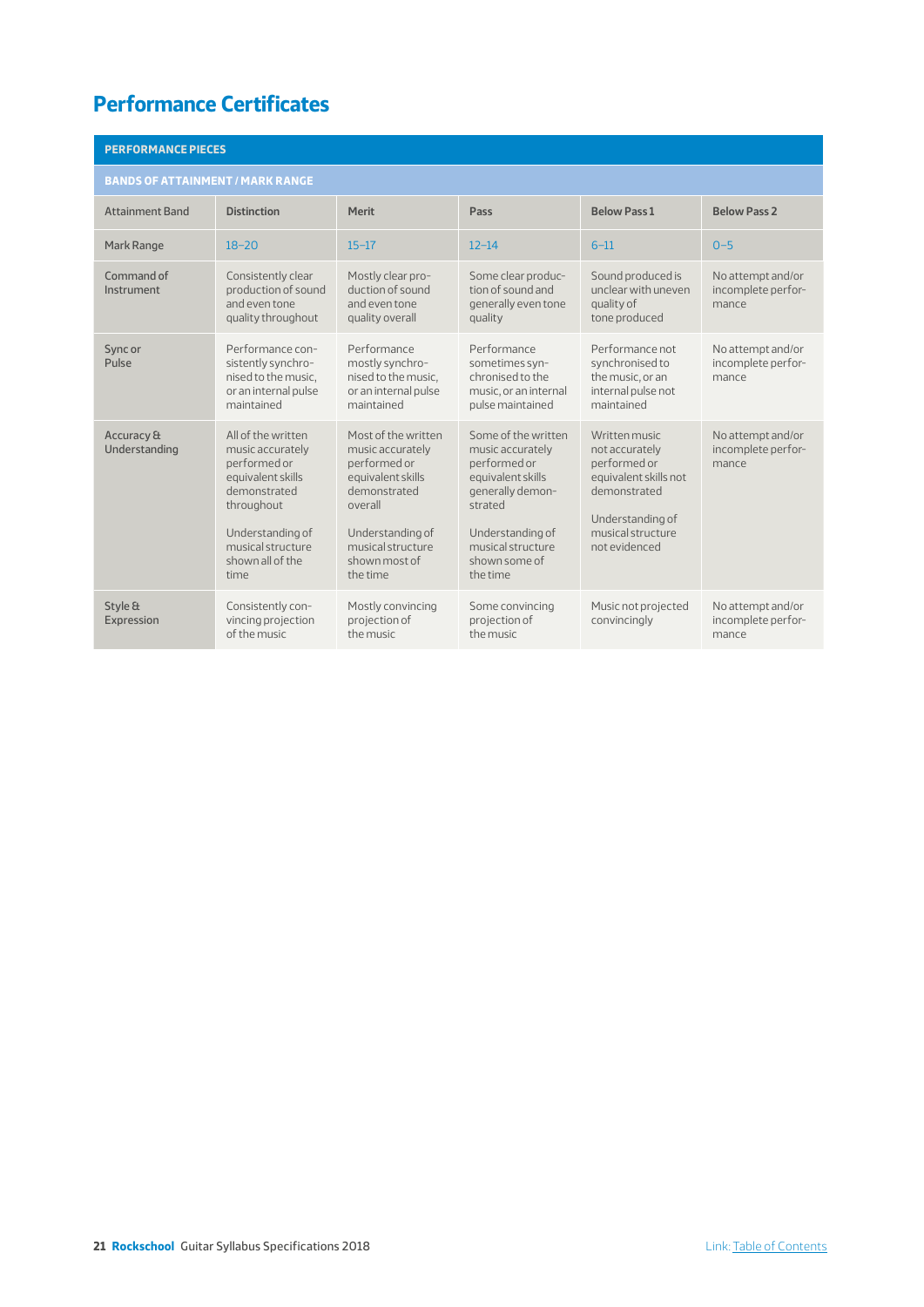# <span id="page-21-0"></span>**Definitions**

| <b>DEFINITIONS</b>          |                                                                                                                                                                                                                                                                                     |
|-----------------------------|-------------------------------------------------------------------------------------------------------------------------------------------------------------------------------------------------------------------------------------------------------------------------------------|
| Command of<br>Instrument    | The quality of the sound produced from the instrument, including the consistency of sound/tone, control of sound/tone<br>commensurate with grade.                                                                                                                                   |
| Sync or<br>Pulse            | Alignment of the performance to backing track, metronome or applied to a solo performance, observing notation<br>markings. For unaccompanied pieces candidates should maintain a secure internal pulse and adjust the pulse where<br>instructed within the music.                   |
| Accuracy &<br>Understanding | Representing the written notation accurately, except by instruction through performance notes, or interpreting the writ-<br>ten part with equivalent skills demonstrated. Secure understanding of musical structure evidenced through transitions<br>of phrases, bars and sections. |
| Style &<br>Expression       | An expressive and commanding performance of the notated material dictated by the demands of the performance<br>piece.                                                                                                                                                               |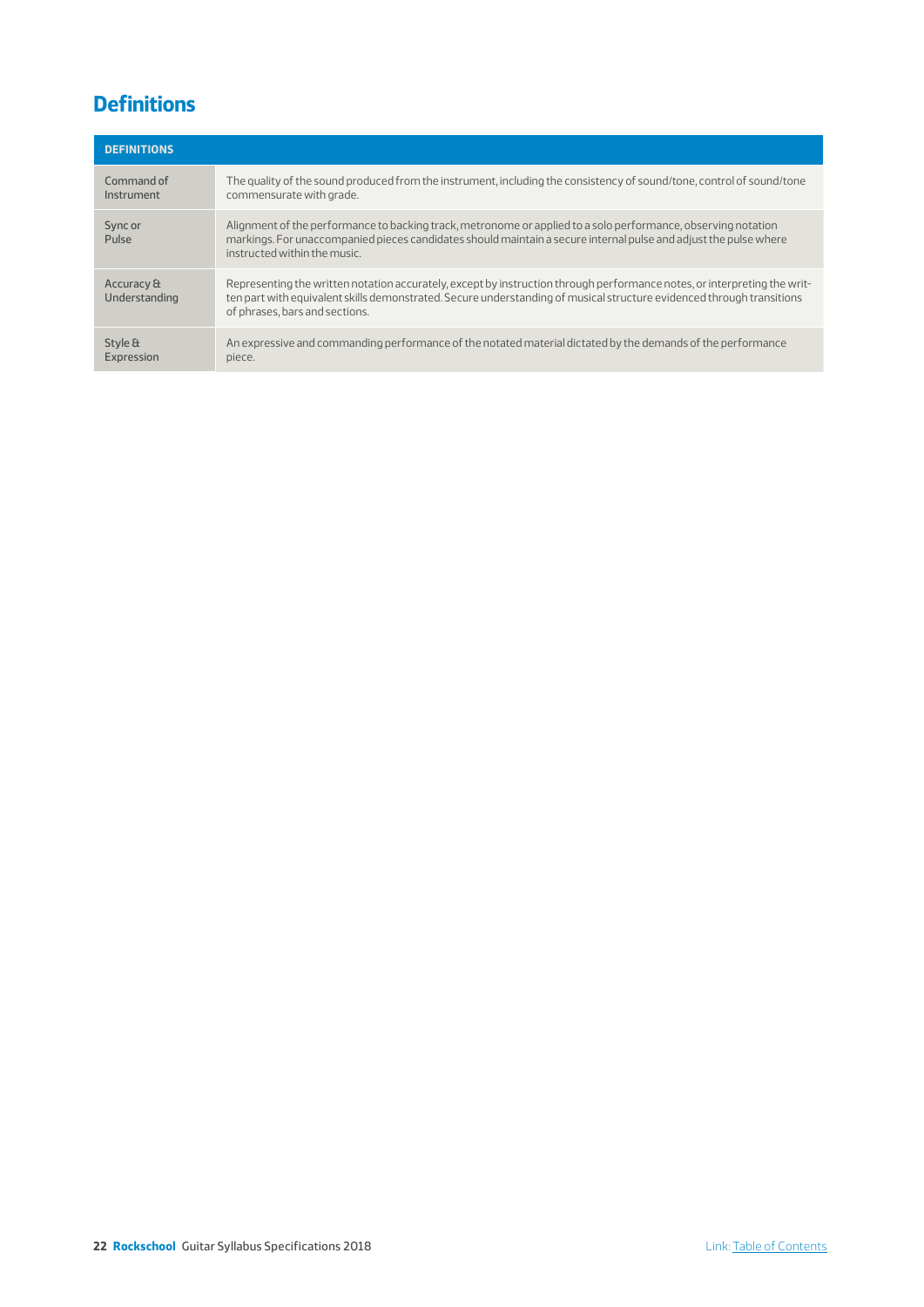# <span id="page-22-0"></span>**UNIT SPECIFICATIONS**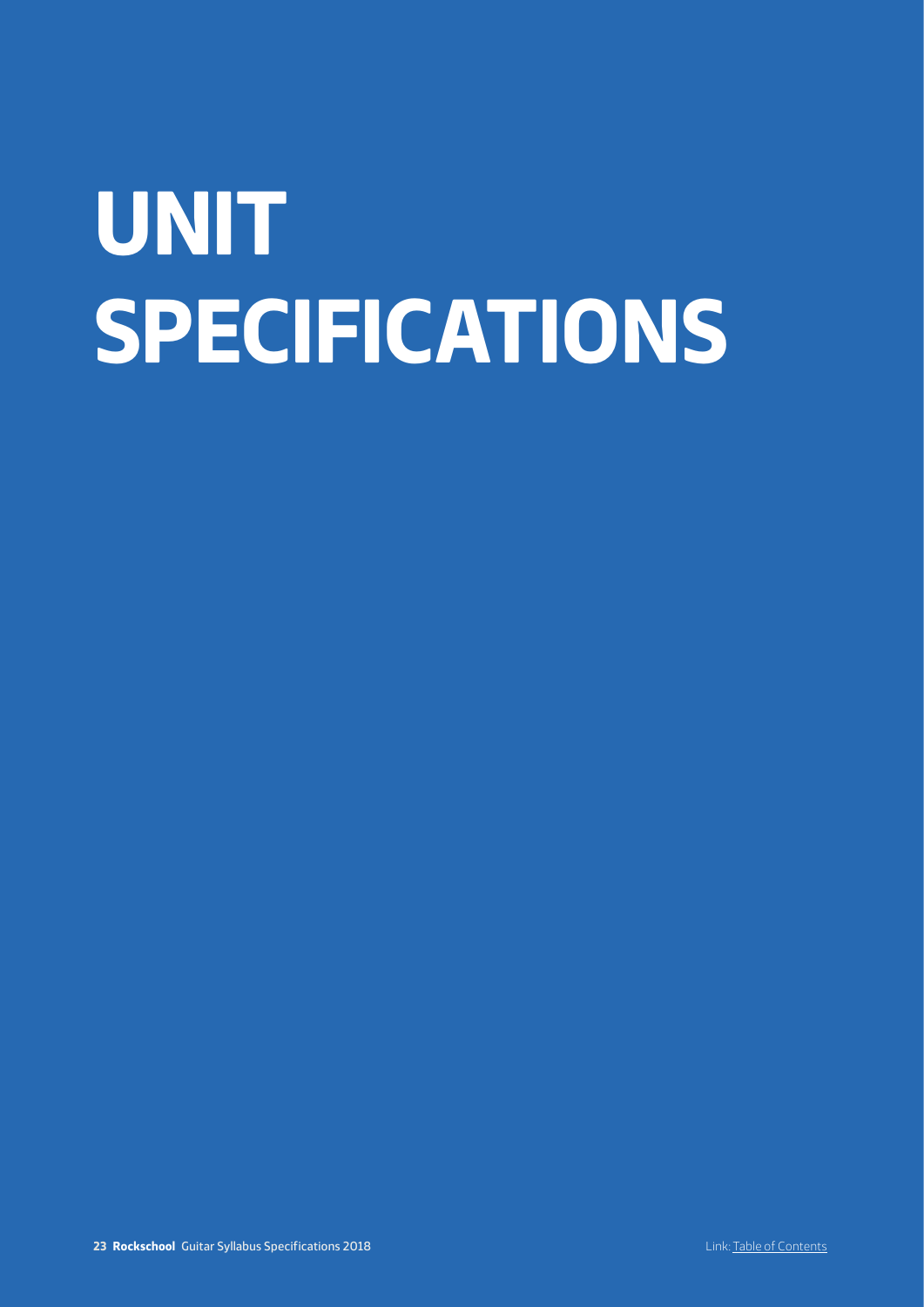# <span id="page-23-0"></span>**PREMIERE**

The Premiere Guitar exam is available as a Performance Certificate only. Premiere exams are assessed in the same way as other Rockschool Performance Certificates. Please refer to the marking schemes within the preface section, and the Grading Criteria & Definitions section of this guide for further details.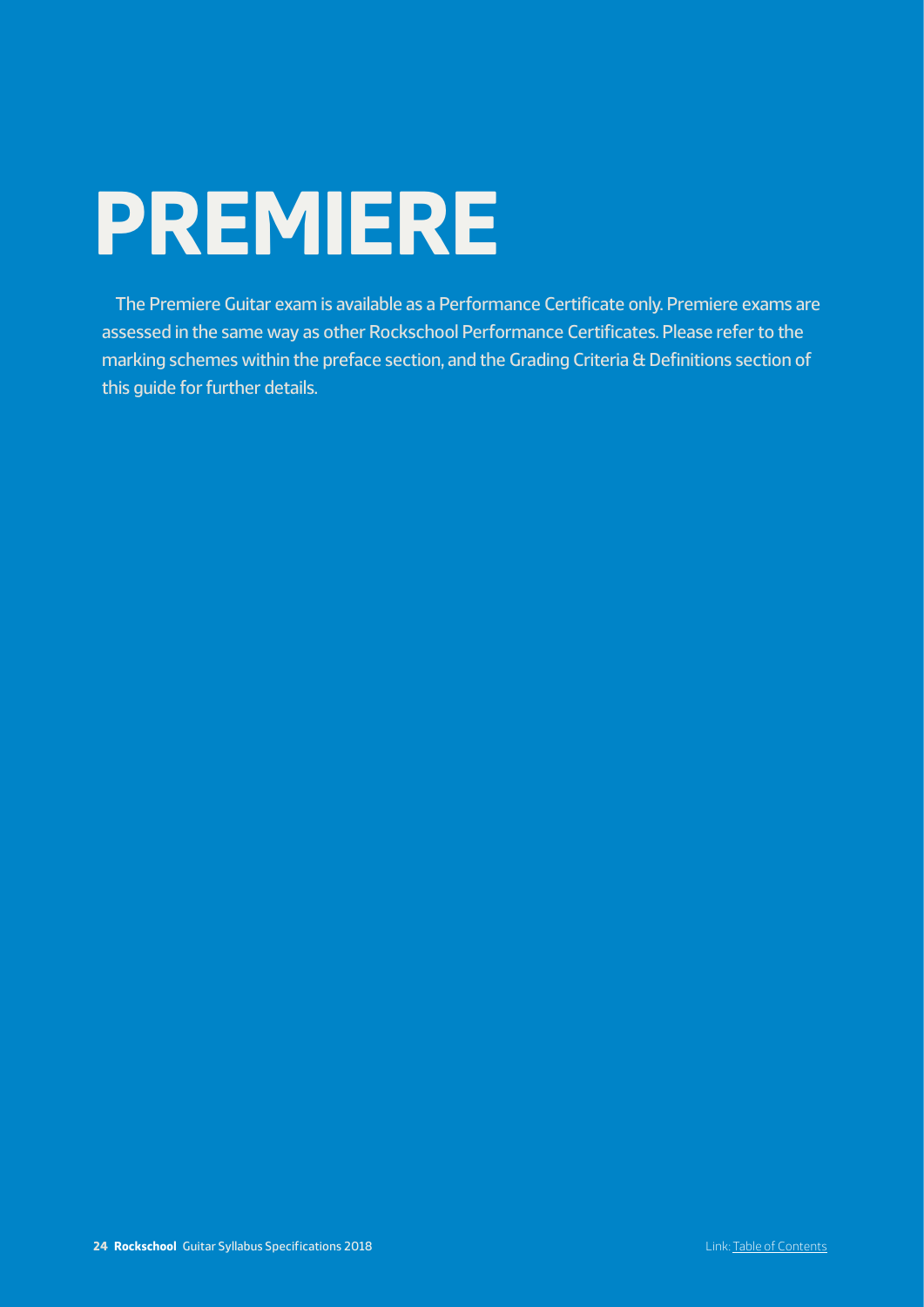# **PREMIERE (PERFORMANCE CERTIFICATE)**

## **PERFORMANCE PIECES**

There is a choice of six pieces in the Let's Rock Guitar book, with an additional three ensemble pieces. Candidates should choose five out of these nine pieces to play in the examination.

Candidates are NOT permitted to submit Free Choice Pieces for the Entry Level 2 (Premiere) exam.

## **NOTATION**

All Performance Pieces are to be played as written. There are no requirements for improvisation.

## **SETTING THE LEVEL OF THE BACKING TRACK**

Before playing the first piece all the way through the examiner will make sure the volume of the backing track is correct by asking the candidate to play along to the backing track for the first few bars. Once the correct level has been agreed the examiner will begin again and conduct all five pieces. Note that this is only done for the first piece.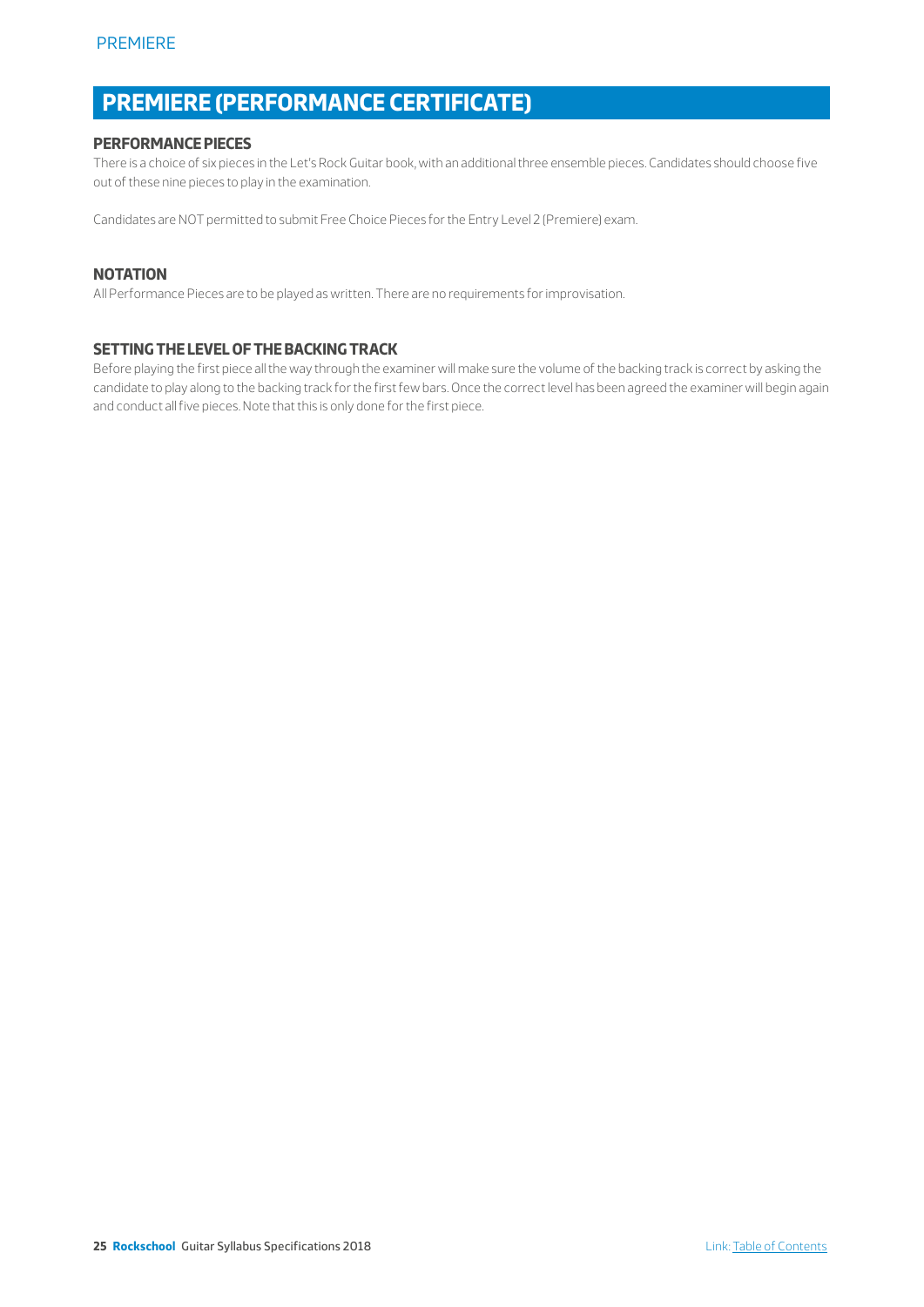<span id="page-25-0"></span>

The Debut Guitar exam is for candidates who have been learning a short time and have learnt the basic skills.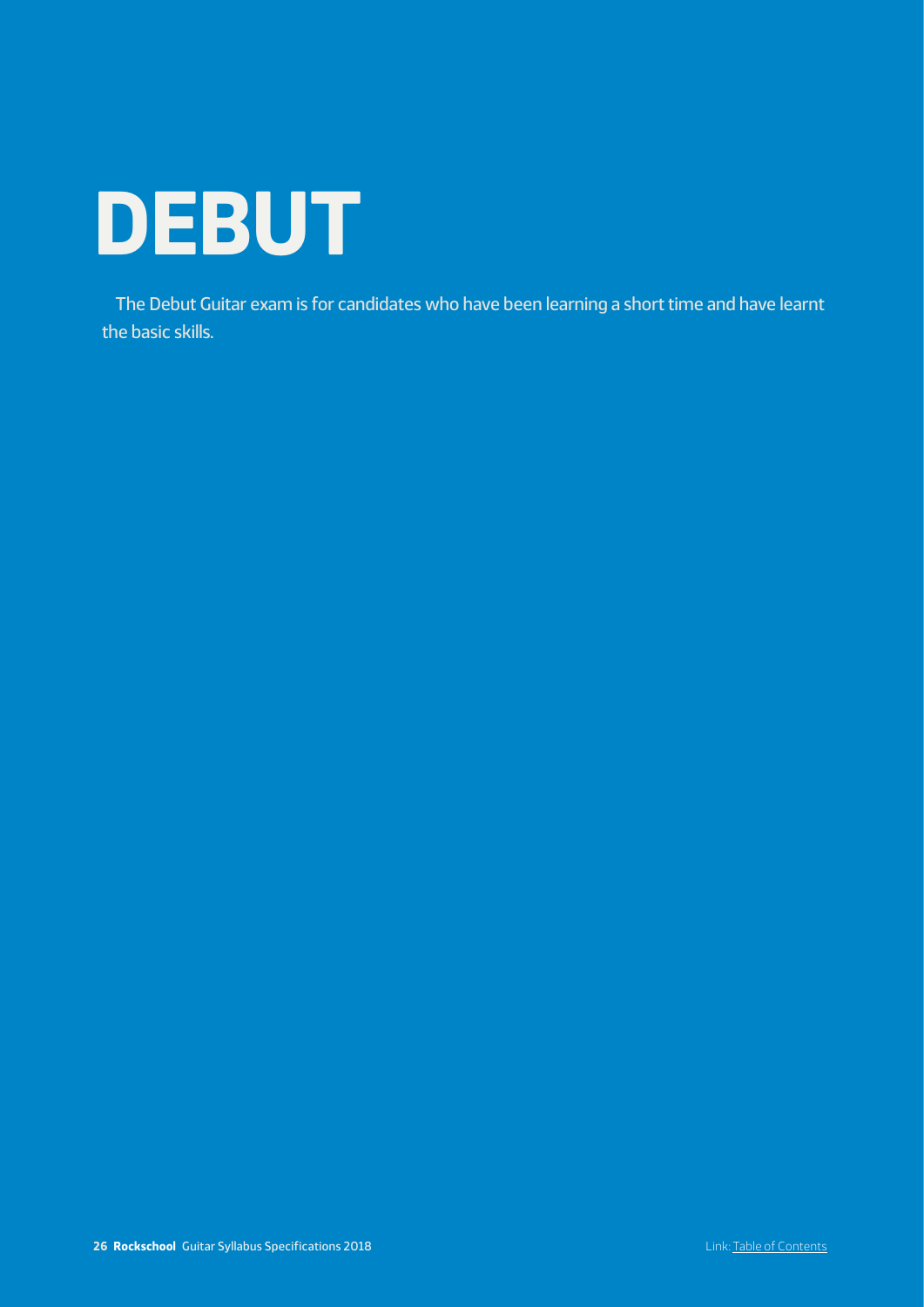# **GRADE EXAM**

## **PREPARED WORK**

Candidates are required to play three performance pieces and demonstrate a selection of Technical Exercises.

## **UNPREPARED WORK**

Candidates are required to use their guitar for a simple sight-reading test, which is rhythmic reading and two ear tests that begin to develop melodic recall and rhythmic sense. The final part of the exam is a set of five simple questions based on the candidate's choice of piece. These are designed to explore simple theory and instrument knowledge.

# **EXAM STRUCTURE**

The Debut exam lasts 15 minutes and will be taken in the following sequence:

- **1.** Pieces or Technical Exercises: The candidate chooses to play either their pieces or their technical exercises first
- **2.** Technical Exercises or Pieces: The candidate will perform the element not chosen above
- **3.** Sight Reading: The candidate is given a simple and previously unseen test to practice and play
- **4.** Ear Tests: The candidate responds to two simple tests. One is melodic and one is rhythmic
- **5.** General Musicianship Questions: The candidate answers five questions related to a piece of their choice

# **PIECES**

At Debut the pieces last up to a maximum of 1 minute.

#### **SETTING THE LEVEL OF THE BACKING TRACK**

*Before playing the first piece all the way through, the examiner will make sure the volume of the backing track is correct for the*  candidate by asking them to play along to the backing track for the first few bars. Once the correct level has been agreed, the examiner *will begin again and conduct all three pieces. Note that this is only done for the first piece.* 

# **TECHNICAL WORK**

At Debut there are three groups of technical work. The examiner will ask for a selection from each group, and before starting this section candidates will be asked whether they would like to play the exercises along with the click or hear a single bar of click before commencing the test.

## **GROUP A: SCALES**

- **Tempo: 70 bpm**
- **Major: C**
- $\blacksquare$  Minor pentatonic: A, E

## **GROUP B: CHORDS**

Open position chords. Individual chords will be strummed once as directed by the examiner

- Major: A, D, C, G
- Minor: A, E

## **GROUP C: RIFF**

In the exam candidates will be asked to play the riff from the Grade Debut book to a backing track. The riff shown in bar 1 should be played in the same shape in bars 2–4. The root note of the pattern to be played is shown in the music in each of the subsequent three bars.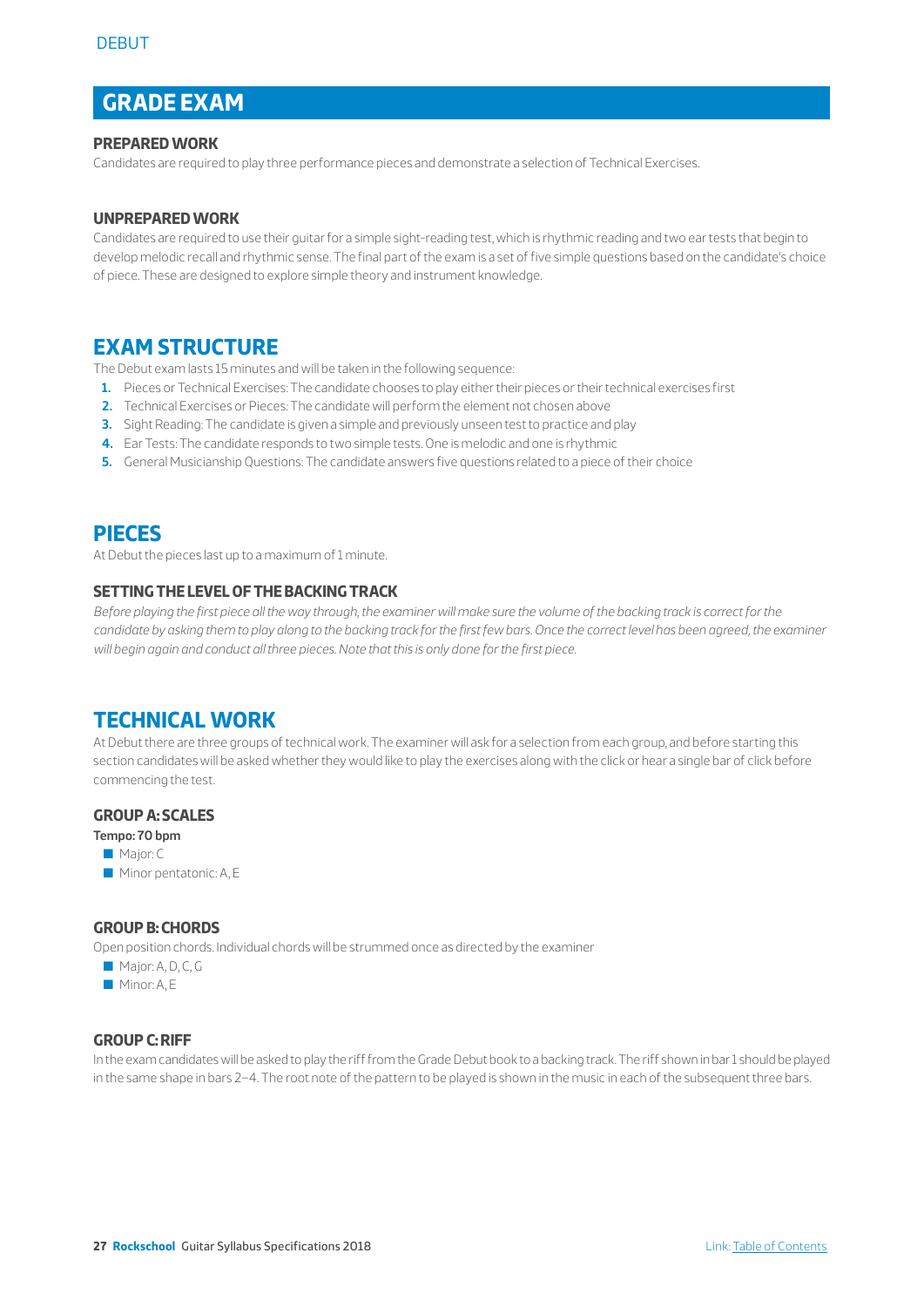# **UNSEEN TESTS**

## **SIGHT READING**

### **Tempo:** 70 bpm

At Debut candidates will be offered a previously unseen sight reading test that is in the form of a four-bar rhythm played on the lowest-sounding E string. An example is shown in the Debut grade book.

The test is made up of half and quarter notes, and will be in 4/4. The examiner will allow 90 seconds preparation and practice time and will offer the option of practising with or without a metronome. The candidate will then perform the test for the examination.

## **EAR TESTS**

There are two tests:

- **Melodic Recall**
- $\blacksquare$  Rhythmic Recall

## **Melodic Recall**

#### **Tempo:** 85bpm

The examiner will play two half notes one after the other. Candidates will tell the examiner whether the second note is higher or lower in pitch than the first note. Candidates will hear the test twice. Each time the test is played it is preceded by a one-bar vocal count-in. Answers can be 'higher/lower' or 'up/down'.

#### **Rhythmic Recall**

**Tempo:** 80 bpm

#### **Key:** Low E string

The examiner will play a two-bar rhythm played to a drum backing on the lowest-sounding E string. Candidates will hear the test twice, and will then be asked to play the rhythm back. Candidates will then be asked to identify the rhythm from two examples shown. Each time the test is played it is preceded by a one-bar count-in. There will be a short gap to practise. Next candidates will hear a vocal count-in and will then be required to play the rhythm to the drum backing, before identifying the rhythm from the examples shown.

# **GENERAL MUSICIANSHIP QUESTIONS**

In this part of the exam candidates will be asked five questions. Four of these questions will be about general music knowledge and the fifth question will be asked about the candidate's instrument. For this section of the exam, candidates choose the piece on which to be tested.

## **MUSIC KNOWLEDGE:**

In Debut candidates will be asked to identify:

- $\blacksquare$  The music stave and the TAB
- $\blacksquare$  The treble clef
- $\blacksquare$  Half and quarter note values

## **INSTRUMENT KNOWLEDGE:**

In Debut candidates will be asked to identify:

■ One of the following parts of their guitar: neck, body, tuning-pegs or bridge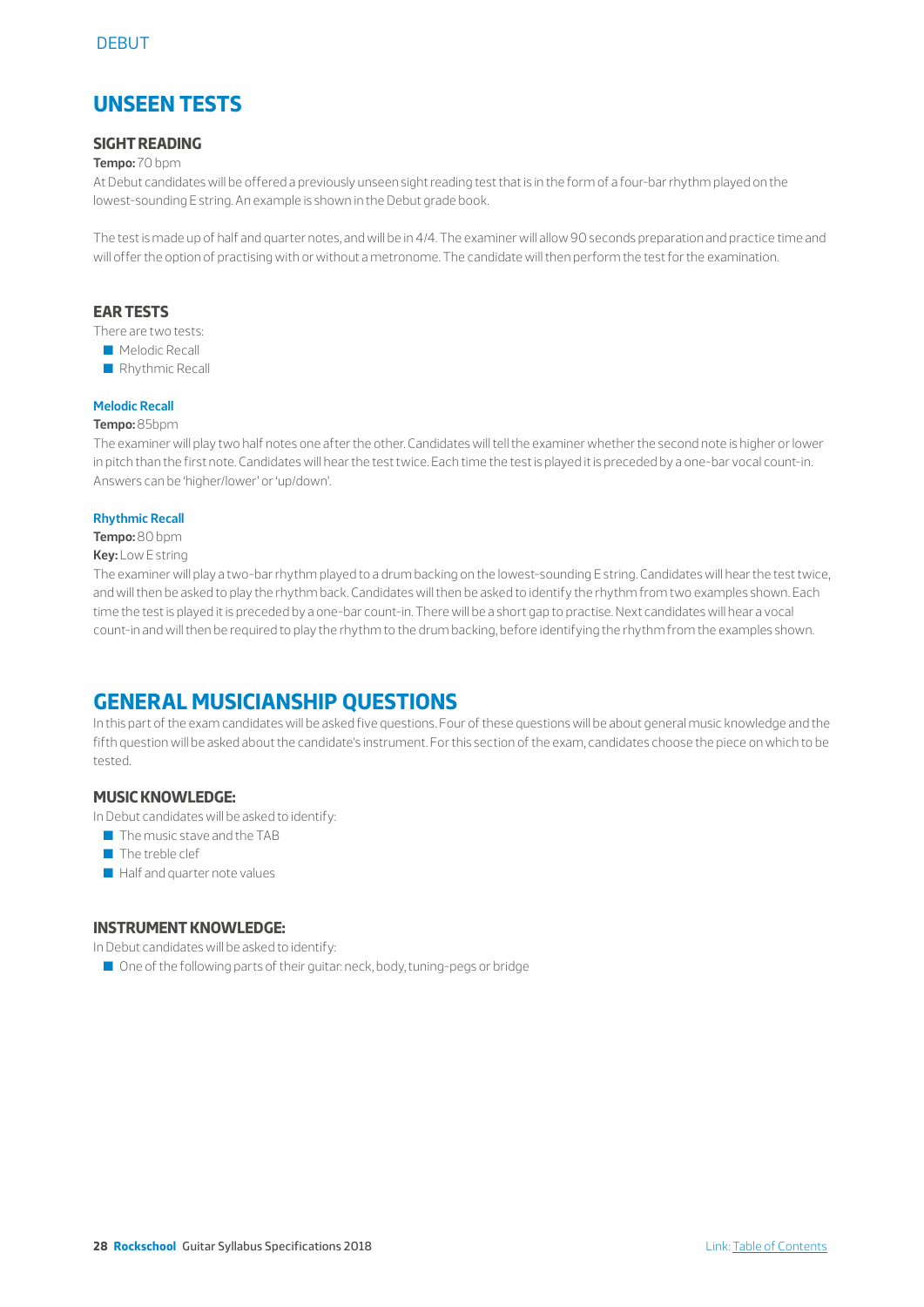# **PERFORMANCE CERTIFICATE**

# **EXAM STRUCTURE**

Candidates choose to play five pieces lasting a maximum of 1 minute each. There are no other elements in the Performance Certificate examination.

# **FREE CHOICE PIECES**

There is an option of playing free choice pieces in the examination:

- Grade Exam: two free choice pieces
- **Performance Certificate:** three free choice pieces

Criteria for own free choice pieces can be found by visiting the website: [www.rslawards.com](http://www.rockschool.co.uk)

For any questions about the appropriateness of the chosen free choice pieces, please email [freechoicepieces@rslawards.com](mailto:freechoicepieces%40rslawards.com?subject=), including a copy of the score and any audio, and a member of the Rockschool team will respond with further guidance.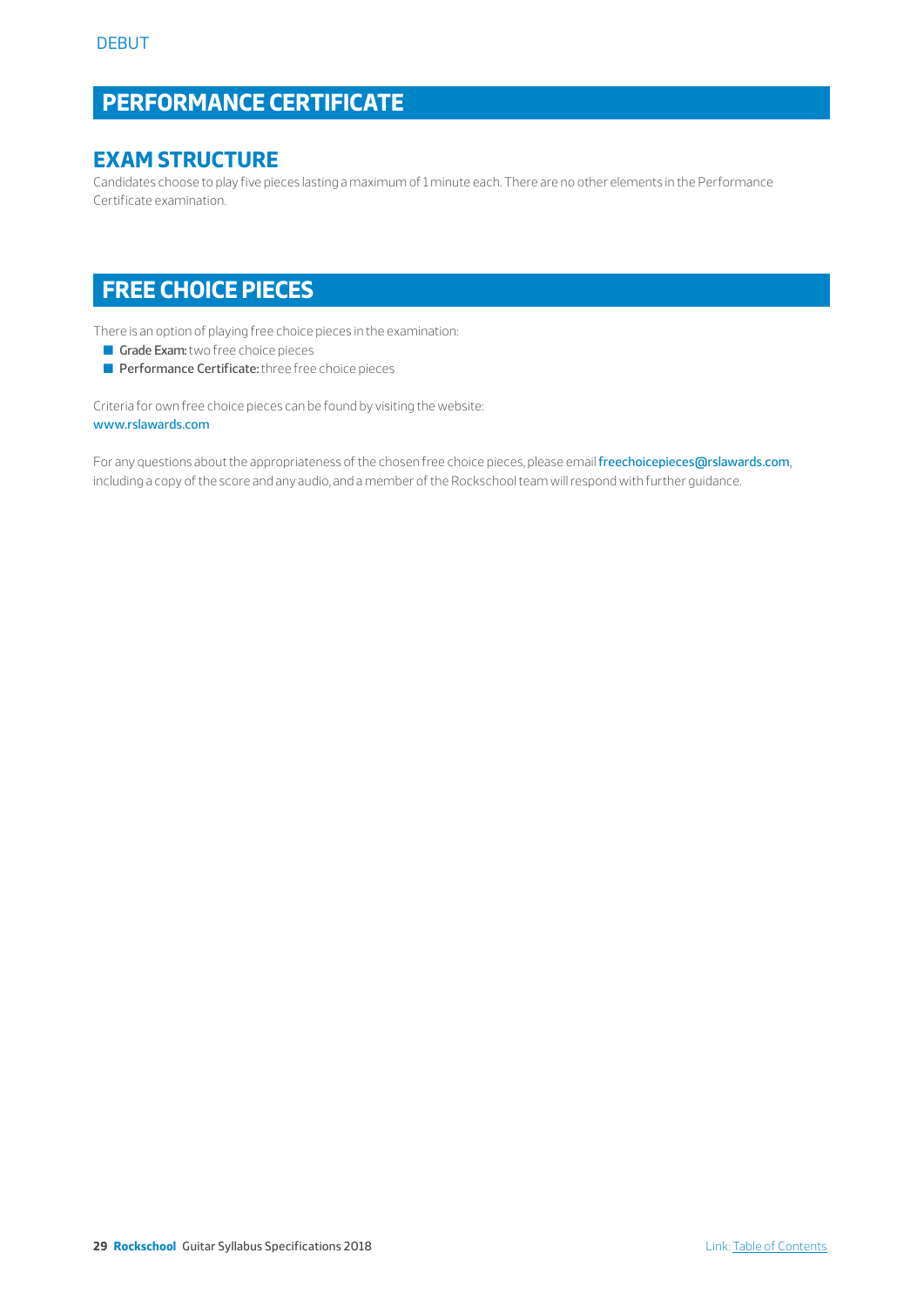# <span id="page-29-0"></span>**GRADE 1**

The Grade 1 Guitar exam is for candidates who have been learning between six months – one year and have mastered the key basic skills.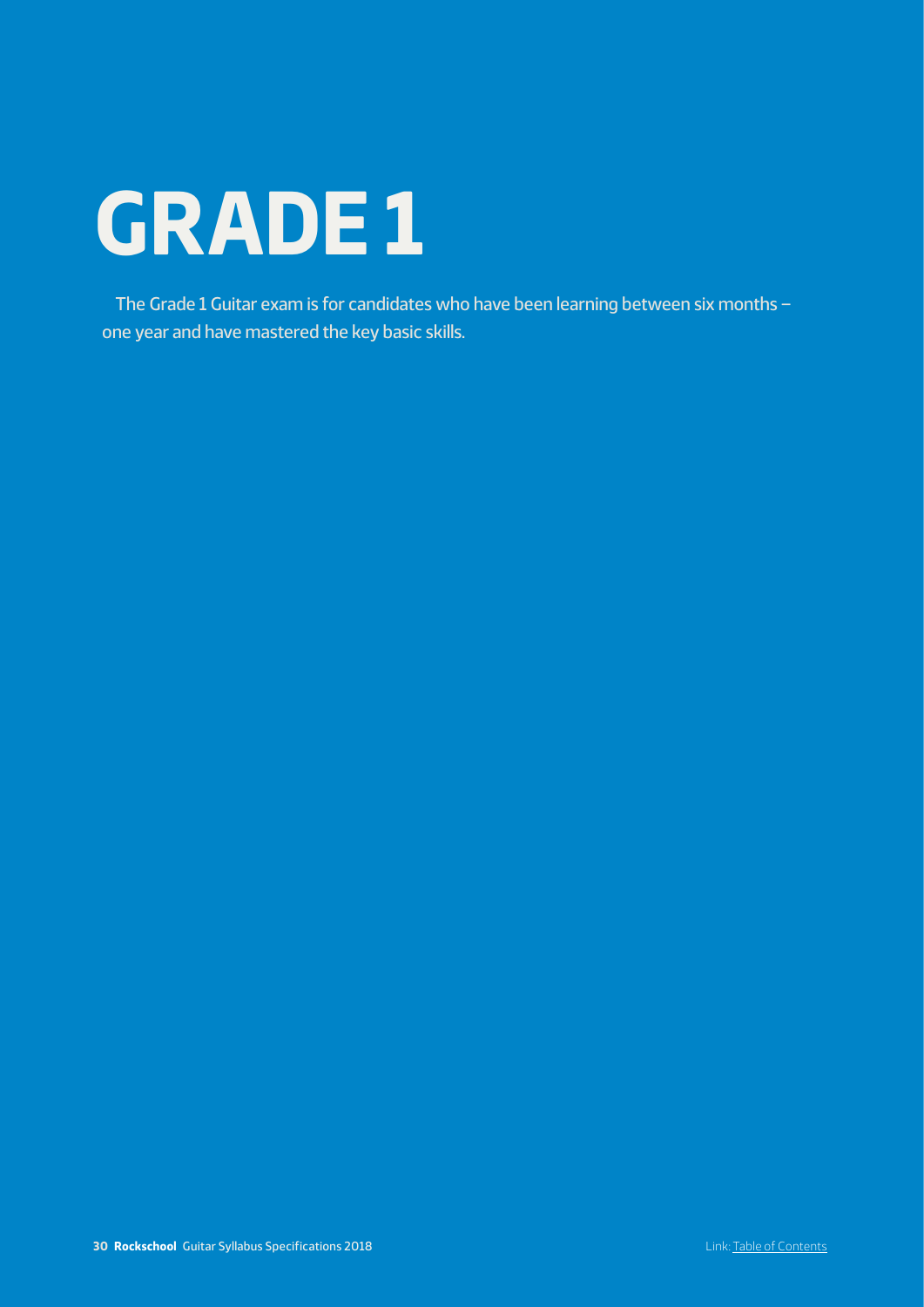# **GRADE EXAM**

## **PREPARED WORK**

Candidates are required to play three performance pieces and demonstrate a selection of Technical Exercises.

### **UNPREPARED WORK:**

Candidates are required to play either a four-bar sight reading test or a four-bar Improvisation and Interpretation test. There are also two ear tests that continue to develop melodic recall and rhythmic sense and the final part of the exam is a set of five simple questions based on the candidate's choice of piece. These are designed to explore theory and instrument knowledge.

# **EXAM STRUCTURE**

The Grade 1 exam lasts 20 minutes and will be taken in the following sequence:

- **1.** Pieces or Technical Exercises: Candidates may choose to play either their pieces or their technical exercises first
- **2.** Technical Exercises or Pieces: Candidates will perform the element not chosen above
- **3.** Sight Reading or Improvisation and Interpretation: Candidates are given a simple and previously unseen test to practice and play
- **4.** Ear Tests: Candidates respond to two simple tests. One is melodic and one is rhythmic
- **5.** General Musicianship Questions: Candidates answer five questions related to a piece of their choice

# **PIECES**

At Grade 1 the pieces last up to a maximum of 1 minute 15 seconds.

#### **SETTING THE LEVEL OF THE BACKING TRACK**

Before playing the first piece all the way through, the examiner will make sure the volume of the backing track is correct for the candidate by asking them to play along to the backing track for the first few bars. Once the correct level has been agreed, the examiner will begin again and conduct all three pieces. Note that this is only done for the first piece.

# **TECHNICAL WORK**

At Grade 1 there are three groups of technical work. The examiner will ask for a selection from each group, and before starting this section candidates will be asked whether they would like to play the exercises along with the click or hear a single bar of click before commencing the test.

## **GROUP A: SCALES**

**Tempo:** 70 bpm

- **Major: C**
- **Natural minor: A**
- $\blacksquare$  Minor pentatonic: A, E
- **Major pentatonic: G**

## **GROUP B: CHORDS**

- $\blacksquare$  Powerchords: two-note chords to be played in a continuous sequence.
- $\blacksquare$  Major: A, D, E, C, G; individual chords will be strummed once as directed by the examiner.
- $\blacksquare$  Minor: A, D, E individual chords will be strummed once as directed by the examiner.

## **GROUP C: RIFF**

#### **Tempo:** 70 bpm

In the exam candidates will be asked to play the riff from the Grade 1 book to a backing track. The riff shown in bar 1 should be played in the same shape in bars 2–4. The root note of the pattern to be played is shown in the music in each of the subsequent three bars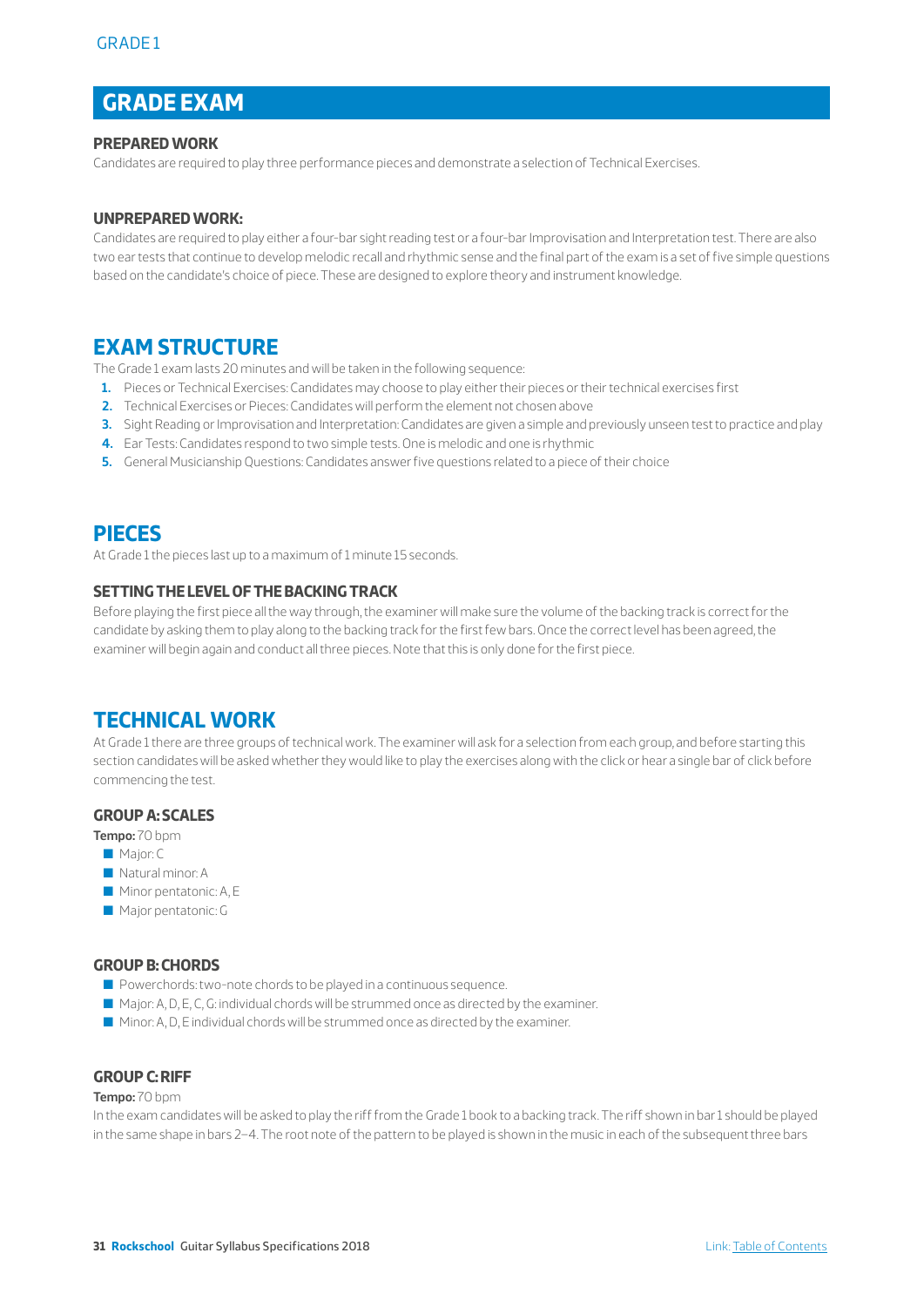# **UNSEEN TESTS**

## SIGHT READING OR IMPROVISATION & INTERPRETATION

At Grade 1, candidates will be offered the choice between Sight Reading or Improvisation & Interpretation. This is a previously unseen test. An example is shown in the Grade 1 book.

## **SIGHT READING**

**Key:** A minor

#### **Tempo:** 70 bpm

At Grade 1 the sight reading test is in the form of a melody consisting of half and quarter notes in 4/4. The test is four bars long. The examiner will allow 90 seconds preparation and practice time and will offer the option of practising with or without a metronome. Candidates will then perform the test for the examination.

## **IMPROVISATION & INTERPRETATION**

**Key:** C major or A minor

### **Tempo:** 70–80 bpm

At Grade 1, candidates have the choice of playing a lead line or rhythm (chord) line. The test is four bars long and candidates will have 30 seconds preparation time. The examiner will offer the metronome as a guide throughout this time. Candidates will then have a complete practice run through with the backing track, and then on the repeat the test will be examined.

## **EAR TESTS**

There are two tests: Melodic Recall and Rhythmic Recall.

#### **Melodic Recall**

#### **Tempo:** 85 bpm

The examiner will play three notes in sequence. Candidates will tell the examiner whether the second note is higher or lower in pitch than the first note and whether the third note is higher or lower than the second. The test will be played twice. Each time the test is played it is preceded by a one-bar vocal count-in. Answers can be 'higher then lower' or 'up then down' (as appropriate).

#### **Rhythmic Recall**

**Key:** Low E string

#### **Tempo:** 90 bpm

The examiner will play a two-bar rhythm played to a drum backing on the lowest-sounding E string. Candidates will hear the test twice and will then be asked to play the rhythm back. Candidates will then be asked to identify the rhythm from two examples shown to them by the examiner. The test is made up of quarter and eighth notes and quarter-note rests. Each time the test is played it is preceded by a one-bar count-in. There will be a short gap to practise. Next, candidates will hear a vocal count-in and will then play the rhythm to the drum backing, before identifying the rhythm from the examples shown.

# **GENERAL MUSICIANSHIP QUESTIONS**

In this part of the exam candidates will be asked five questions. Four of these questions will be about general music knowledge and the fifth question will be asked about their instrument. For this section of the exam candidates choose the piece about which the five questions will be asked. The examiner will ask four music knowledge questions and one instrument knowledge question.

## **MUSIC KNOWLEDGE**

In Grade 1, candidates will be asked to identify:

- $\blacksquare$  The treble clef
- $\blacksquare$  The time signature
- $\blacksquare$  Whole, half, quarter and eighth note values
- $\blacksquare$  The difference between a major and minor chord

## **INSTRUMENT KNOWLEDGE**

In Grade 1, candidates will be asked to identify:

- One of the following parts of their guitar: neck, fretboard, body, tuning-pegs, nut pickups or bridge
- $\Box$  One main guitar brand other than the brand they are playing
- $\blacksquare$  Names of the open strings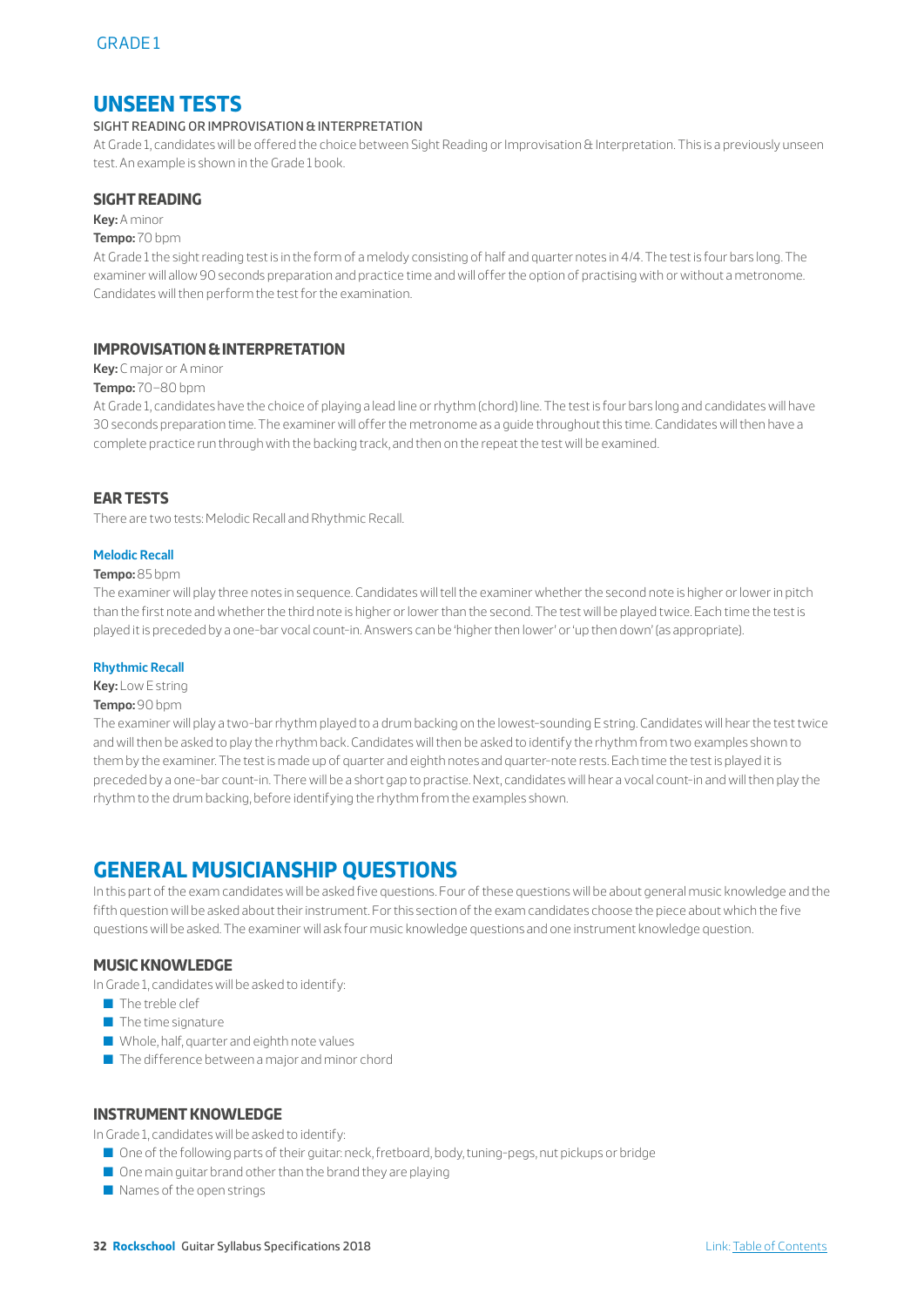# **PERFORMANCE CERTIFICATE**

# **EXAM STRUCTURE**

Candidates choose to play five pieces lasting a maximum of 1 minute 15 seconds each. There are no other elements in the Performance Certificate examination.

# **FREE CHOICE PIECES**

There is an option of playing free choice pieces in the examination:

- Grade Exam: two free choice pieces
- **Performance Certificate:** three free choice pieces

Criteria for own free choice pieces can be found by visiting the website: www.rslawards.com

For any questions about the appropriateness of the chosen free choice pieces, please email [freechoicepieces@rslawards.com](mailto:freechoicepieces%40rslawards.com?subject=), including a copy of the score and any audio, and a member of the Rockschool team will respond with further guidance.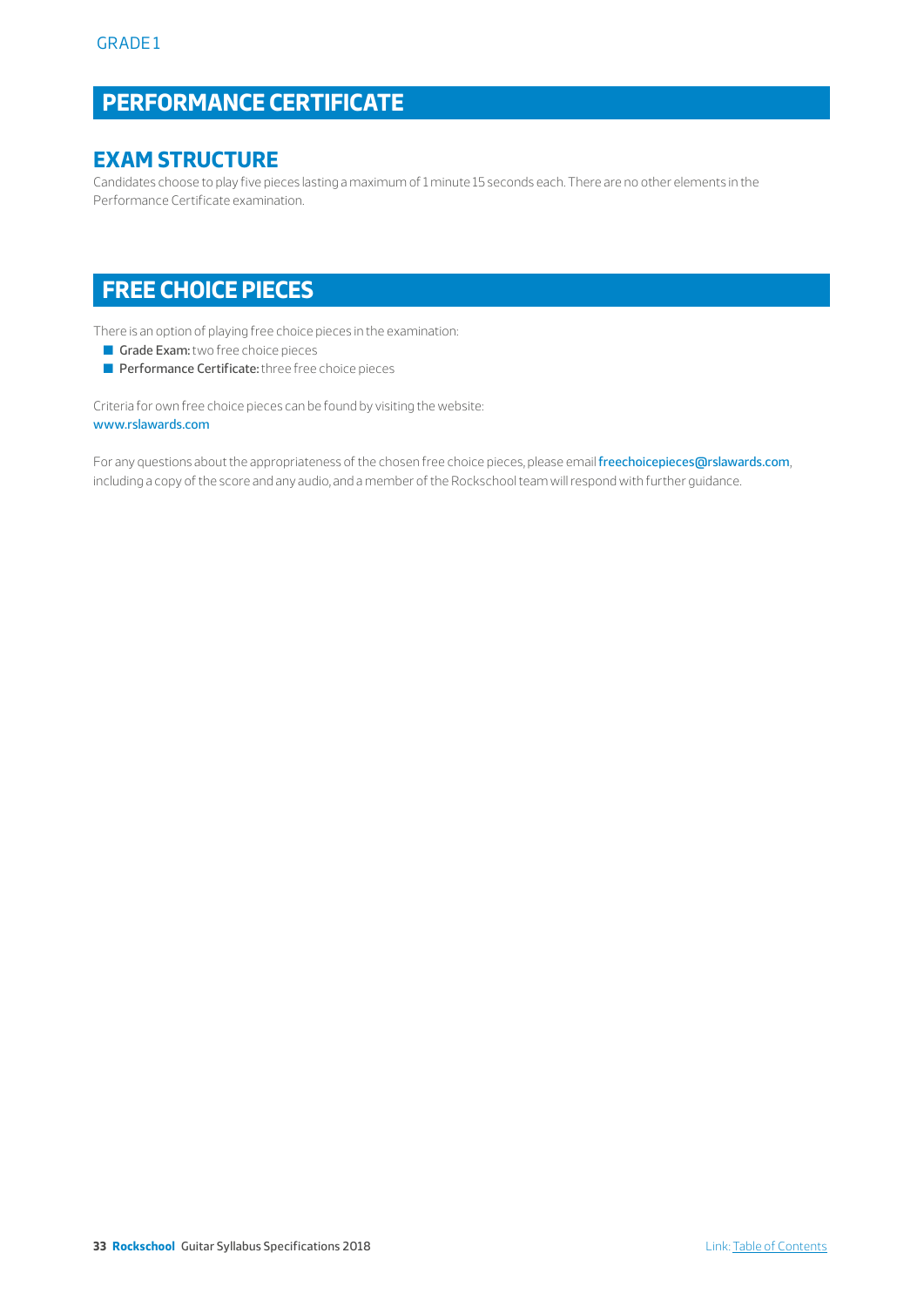# <span id="page-33-0"></span>**GRADE 2**

The Grade 2 Guitar exam is for candidates who have been learning approximately one year to eighteen months and have established the key basic skills along with solid basic techniques.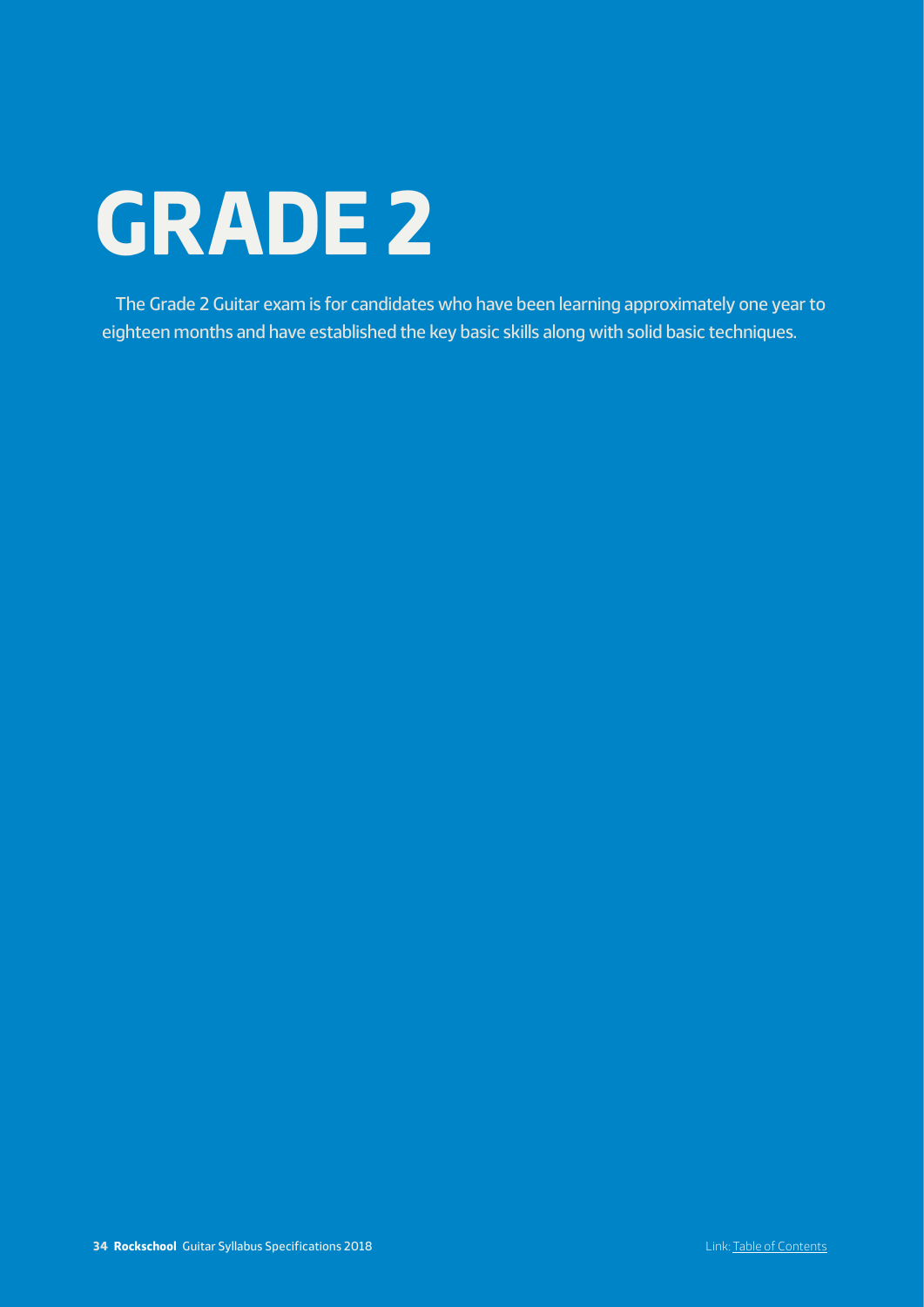# **GRADE EXAM**

## **PREPARED WORK:**

Candidates are required to play three performance pieces and demonstrate a selection of Technical Exercises.

## **UNPREPARED WORK:**

Candidates are required to play either a four-bar sight reading test or a four-bar Improvisation and Interpretation test. There are also two ear tests that develop melodic recall and rhythmic sense and the final part of the exam is a set of five simple questions based on the candidate's choice of piece. These are designed to explore theory and instrument knowledge.

# **EXAM STRUCTURE**

The Grade 2 exam lasts 20 minutes and will be taken in the following sequence:

- **1.** Pieces or Technical Exercises: Candidates may choose to play either their pieces or their technical exercises first
- **2.** Technical Exercises or Pieces: Candidates will perform the element not chosen above
- **3.** Sight Reading or Improvisation and Interpretation: Candidates are given a simple and previously unseen test to practice and play
- **4.** Ear Tests: Candidates respond to two simple tests. One is melodic and one is rhythmic
- **5.** General Musicianship Questions: Candidates answer five questions related to a piece of their choice

# **PIECES**

At Grade 2 the pieces last up to a maximum of 1 minute 30 seconds.

#### **SETTING THE LEVEL OF THE BACKING TRACK**

*Before playing the first piece all the way through, the examiner will make sure the volume of the backing track is correct for the*  candidate by asking them to play along to the backing track for the first few bars. Once the correct level has been agreed, the examiner *will begin again and conduct all three pieces. Note that this is only done for the first piece.* 

# **TECHNICAL WORK**

At Grade 2 there are three groups of technical work. The examiner will ask for a selection from each group, and before starting this section candidates will be asked whether they would like to play the exercises along with the click or hear a single bar of click before commencing the test.

## **GROUP A: SCALES**

**Tempo:** 80 bpm

- $\blacksquare$  Major: C, G
- $\blacksquare$  Natural minor: A, E
- $\blacksquare$  Minor pentatonic: C, G
- $\blacksquare$  Major pentatonic:  $C, G$

## **GROUP B: CHORDS**

- $\blacksquare$  Powerchords: three-note chords to be played in a continuous sequence.
- $\blacksquare$  Major: C,F,G individual chords will be strummed once as directed by the examiner.
- $\blacksquare$  Minor 7th: A, D, E individual chords will be strummed once as directed by the examiner.
- $\blacksquare$  Major 7th: A, C, D individual chords will be strummed once as directed by the examiner.

# **GROUP C: RIFF**

#### **Tempo:** 80 bpm

In the exam candidates will be asked to play the riff from the Grade 2 book to a backing track. The riff shown in bars 1 and 2 should be played in the same shape in bars 3–8. The root note of the pattern to be played is shown in the music in each of the subsequent bars.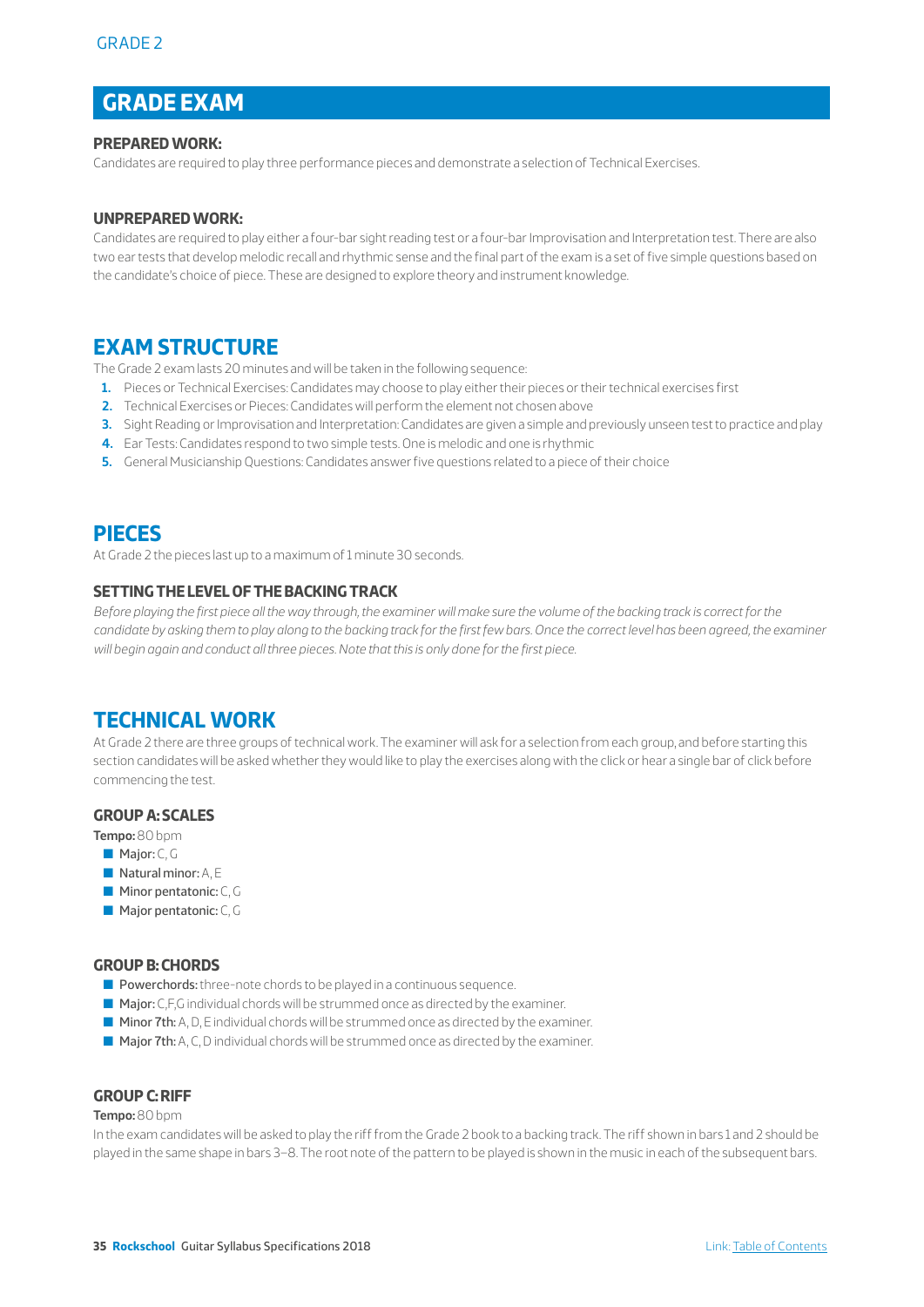# **UNSEEN TESTS**

## SIGHT READING OR IMPROVISATION & INTERPRETATION

At Grade 2, candidates will be offered the choice between Sight Reading or Improvisation & Interpretation. This is a previously unseen test. An example is shown in the Grade 2 book.

## **SIGHT READING**

**Key:** C or G major

#### **Tempo:** 70 bpm

At Grade 2 the sight reading test is in the form of a melody consisting of half, quarter eighth notes and quarter-note rests in 4/4. The test is four bars long. The examiner will allow 90 seconds preparation and practice time and will offer the option of practising with or without a metronome. Candidates will then perform the test for the examination.

## **IMPROVISATION & INTERPRETATION**

**Key:** G major or E minor

**Tempo:** 80–90 bpm

At Grade 2, candidates have the choice of playing a lead line or rhythm (chord) line. The test is four bars long and candidates will have 30 seconds preparation time. The examiner will offer the metronome as a guide throughout this time. Candidates will then have a complete practice run through with the backing track and then on the repeat, the test will be examined.

#### **EAR TESTS**

There are two tests:, Melodic Recall and Rhythmic Recall.

#### **Melodic Recall**

**Key:** C Minor pentatonic

#### **Tempo:** 85 bpm

The examiner will play a two-bar melody with a drum backing. The first note of the melody will be the root note and the first interval will be ascending. Candidates will be required to play the melody back on their instrument. The test will be played twice. Each time the test is played it is preceded by a one-bar count-in. There will be a short gap for to practise, followed by a vocal count-in after which candidates will play the melody to the drum backing.

#### **Rhythmic Recall**

**Key:** E string

#### **Tempo:** 90 bpm

The examiner will play a two-bar rhythm played to a drum backing on the lowest-sounding E string. Candidates will hear the test twice and will then be asked to play the rhythm back. Candidates will then be asked to identify the rhythm from two examples shown to them by the examiner. The test is made up of quarter and eighth notes and quarter-note rests. Each time the test is played it is preceded by a one-bar count-in. There will be a short gap to practise. Next, candidates will hear a vocal count-in and will then play the rhythm to the drum backing, before identifying the rhythm from the examples shown.

# **GENERAL MUSICIANSHIP QUESTIONS**

In this part of the exam candidates will be asked five questions. Four of these questions will be about general music knowledge and the fifth question will be asked about their instrument. For this section of the exam candidates choose the piece about which the five questions will be asked.

## **MUSIC KNOWLEDGE**

In Grade 2, candidates will be asked to identify:

- $\blacksquare$  The pitch name of notes
- $\blacksquare$  The meaning of the time signature marking
- Whole, half, quarter, eighth and 16th note values
- $\blacksquare$  Rest values
- $\blacksquare$  The construction of a major or minor chord

## **INSTRUMENT KNOWLEDGE**

In Grade 2, candidates will be asked to identify:

- Q One of the following parts of their guitar: neck, fretboard, body, tuning-pegs, scratch plate, nut, pickups, jack socket or bridge
- $\blacksquare$  The location of the volume and tone controls on their quitar
- $\blacksquare$  Names of all open strings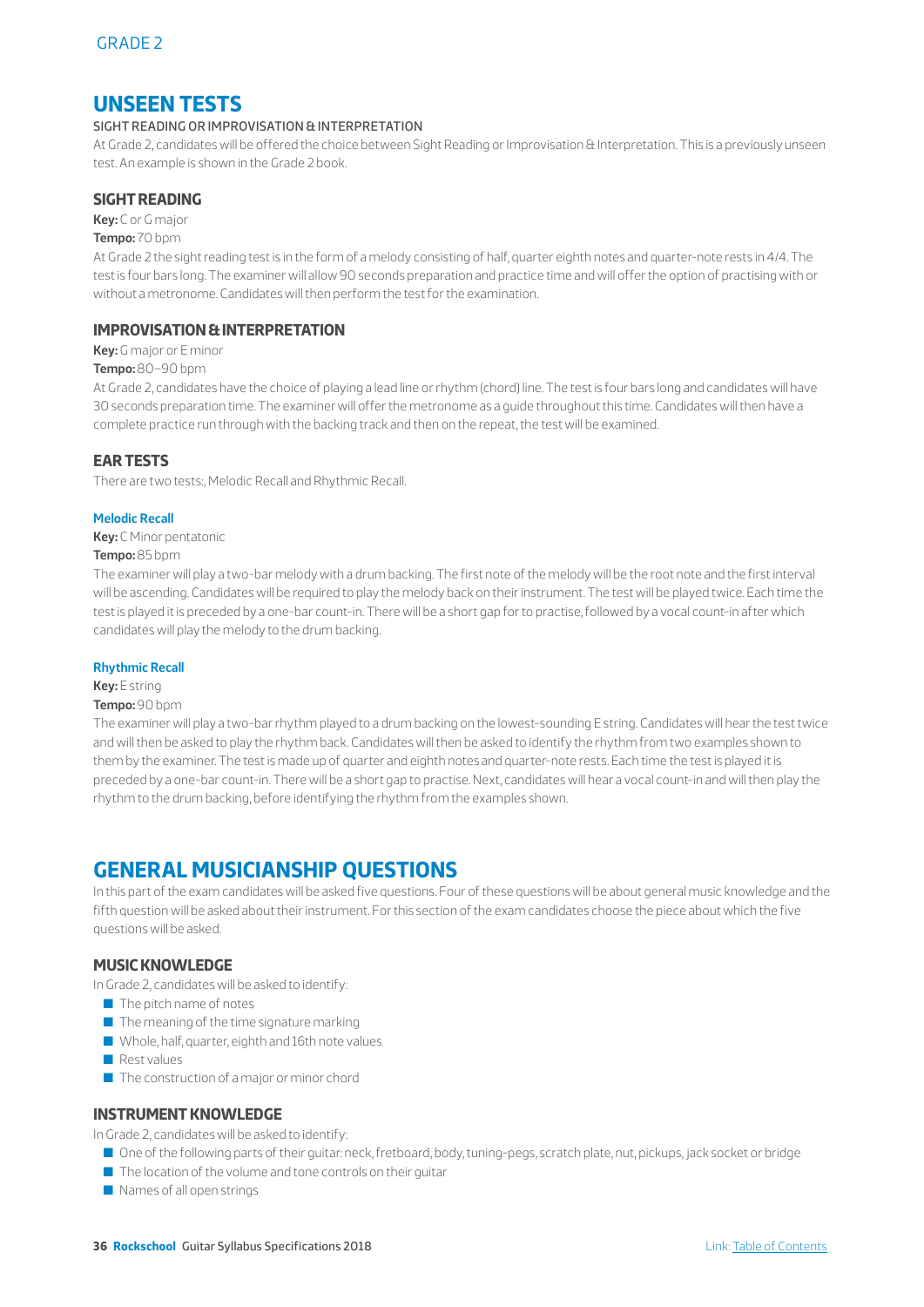# **PERFORMANCE CERTIFICATE**

# **EXAM STRUCTURE**

Candidates choose to play five pieces lasting a maximum of 1 minute 30 seconds each. There are no other elements in the Performance Certificate examination.

# **FREE CHOICE PIECES**

There is an option of playing free choice pieces in the examination:

- Grade Exam: two free choice pieces
- **Performance Certificate:** three free choice pieces

Criteria for own free choice pieces can be found by visiting the website: www.rslawards.com

For any questions about the appropriateness of the chosen free choice pieces, please email [freechoicepieces@rslawards.com](mailto:freechoicepieces%40rslawards.com?subject=), including a copy of the score and any audio, and a member of the Rockschool team will respond with further guidance.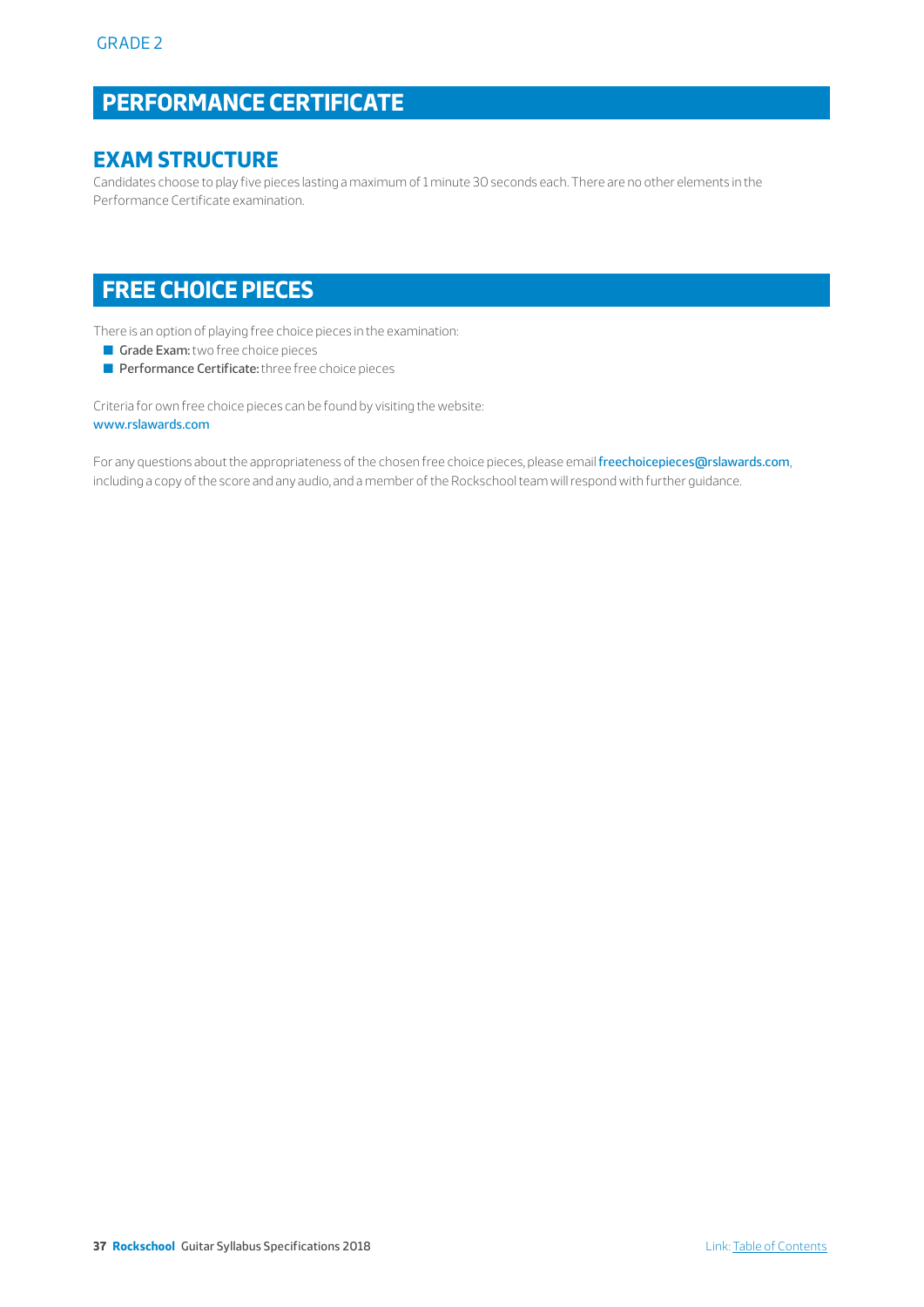# <span id="page-37-0"></span>**GRADE 3**

The Grade 3 Guitar exam is for candidates who have been learning approximately eighteen months to two years and have established the basic skills, preliminary techniques and the beginnings of stylistic awareness through articulation and the introduction of solo and improvisation work.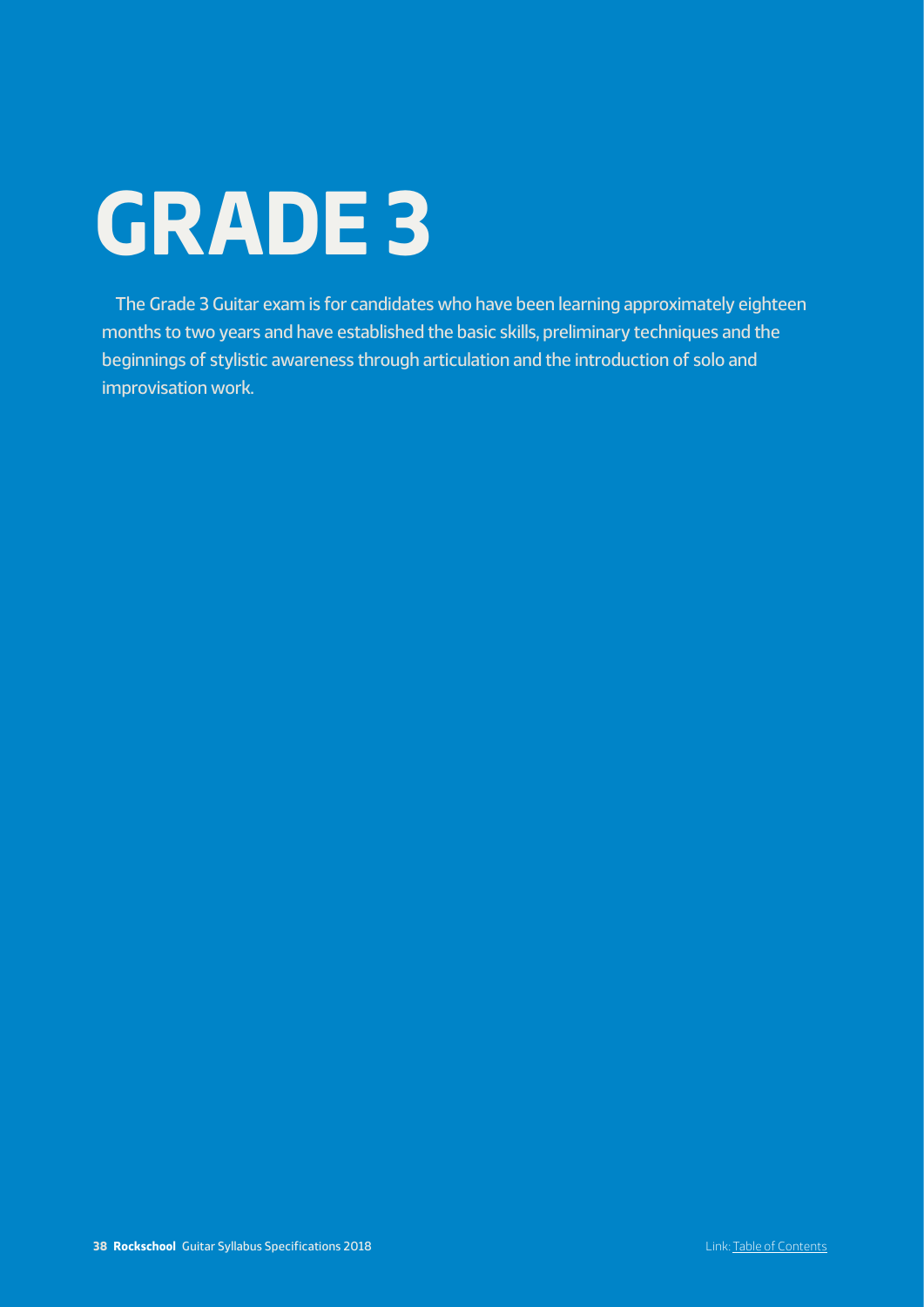# **GRADE EXAM**

## **PREPARED WORK:**

Candidates are required to play three performance pieces and demonstrate a selection of Technical Exercises.

## **UNPREPARED WORK:**

Candidates are required to play either a four-bar sight reading test or a four-bar Improvisation and Interpretation test. There are also two ear tests that develop melodic recall and rhythmic sense and the final part of the exam is a set of five questions based on the candidate's choice of piece. These are designed to explore theory and instrument knowledge.

# **EXAM STRUCTURE**

The Grade 3 exam lasts 25 minutes and will be taken in the following sequence:

- **1.** Pieces or Technical Exercises: Candidates may choose to play either their pieces or their technical exercises first
- **2.** Technical Exercises or Pieces: Candidates will perform the element not chosen above
- **3.** Sight Reading or Improvisation and Interpretation: Candidates are given a simple and previously unseen test to practice and play
- **4.** Ear Tests: Candidates respond to two simple tests. One is melodic and one is rhythmic
- **5.** General Musicianship Questions: Candidates answer five questions related to a piece of their choice

# **PIECES**

At Grade 3 the pieces last up to a maximum of 2 minutes.

## **SETTING THE LEVEL OF THE BACKING TRACK**

*Before playing the first piece all the way through, the examiner will make sure the volume of the backing track is correct for the candidate by asking them to play along to the backing track for the first few bars. Once the correct level has been agreed, the examiner will begin again and conduct all three pieces. Note that this is only done for the first piece.* 

# **TECHNICAL WORK**

At Grade 3 there are four groups of technical work. The examiner will ask for a selection from each group, and before starting this section candidates will be asked whether they would like to play the exercises along with the click or hear a single bar of click before commencing the test.

## **GROUP A: SCALES**

(two octaves in quarter notes) **Tempo:** 90 bpm

- $\blacksquare$  Major: G,A, B
- $\blacksquare$  Natural minor: G, A, B
- $\blacksquare$  Minor pentatonic: G, A, B
- $\blacksquare$  Major pentatonic: G, A, B
- $\blacksquare$  Blues: G, A, B

## **GROUP B: ARPEGGIOS**

(one octave in quarter notes) **Tempo:** 90 bpm

- **Major: G,A, B**
- $\blacksquare$  Minor: G, A, B

#### **GROUP C: CHORDS**

- $\blacksquare$  Major and minor barre chords: To be played in a continuous sequence
- **Dominant 7th:** A, C, D, E Individual chords will be strummed once and then picked (arpeggiated)

#### **GROUP D: RIFF**

#### **Tempo:** 90 bpm

In the exam candidates will be asked to play the riff from the Grade 3 book to a backing track. The riff shown in bars 1 and 2 should be played in the same shape in bars 3–8. The root note of the pattern to be played is shown in the music in each of the subsequent bars.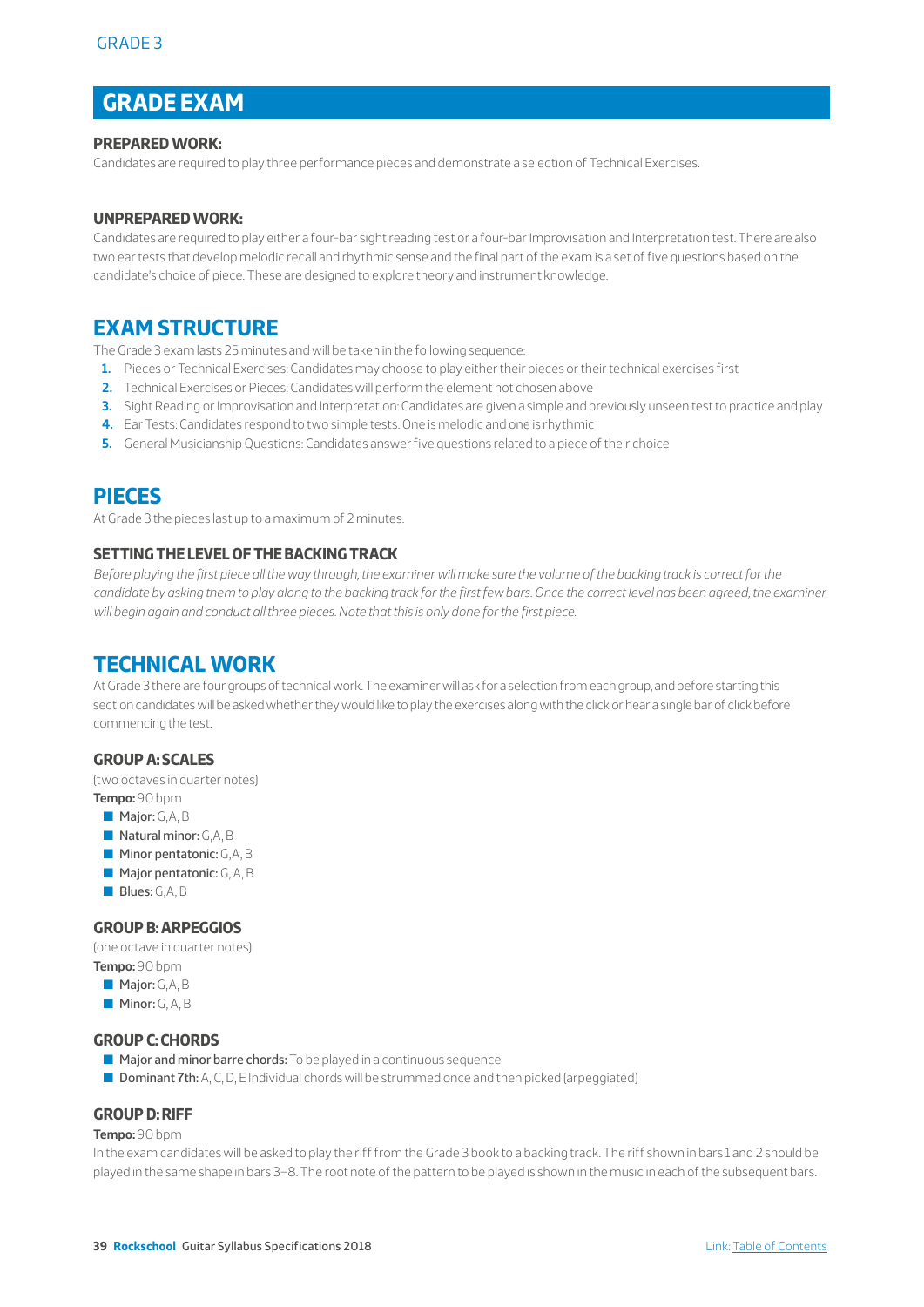# **UNSEEN TESTS**

## SIGHT READING OR IMPROVISATION & INTERPRETATION

At Grade 3, candidates will be offered a choice between Sight Reading or Improvisation & Interpretation. This is a previously unseen test. An example is shown in the Grade 3 book.

## **SIGHT READING**

#### **Key:** G major or A minor

#### **Tempo:** 75–85 bpm

At Grade 3 the sight reading test is in the form of a melody consisting of half, quarter eighth notes and quarter-note rests in 4/4. The test is four bars long. The examiner will allow 90 seconds preparation and practice time and will offer the option of practising with or without a metronome. Candidates will then perform the test for the examination.

## **IMPROVISATION & INTERPRETATION**

**Key:** G major or A minor

#### **Tempo:** 80–90 bpm

At Grade 3, candidates have the choice of playing a lead line or rhythm (chord) line. The test is four bars long. Candidates will have 30 seconds preparation time and the examiner will offer the metronome as a guide throughout this time. Candidates will then have a complete practice run through with the backing track and then on the repeat, the test will be examined.

## **EAR TESTS**

There are two tests: Melodic Recall and Rhythmic Recall.

#### **Melodic Recall**

**Key:** G minor pentatonic

#### **Tempo:** 85 bpm

The examiner will play a two-bar melody with a drum backing. The first note of the melody will be the root note and the first interval will be ascending. Candidates will be required to play the melody back on their instrument. The test will be played twice. Each time the test is played it is preceded by a one-bar count-in. There will be a short gap for to practise, followed by a vocal count-in after which candidates will play the melody to the drum backing.

#### **Rhythmic Recall**

## **Key:** E string

#### **Tempo:** 90 bpm

The examiner will play a two-bar rhythm played to a drum backing on the lowest-sounding E string. Candidates will hear the test twice and will then be asked to play the rhythm back. Candidates will then be asked to identify the rhythm from two examples shown to them by the examiner. The test is made up of quarter notes, eighth notes, quarter-note rests and eighth-note rests. Each time the test is played it is preceded by a one-bar count-in. There will be a short gap to practise. Next, candidates will hear a vocal count-in and will then play the rhythm to the drum backing, before identifying the rhythm from the examples shown.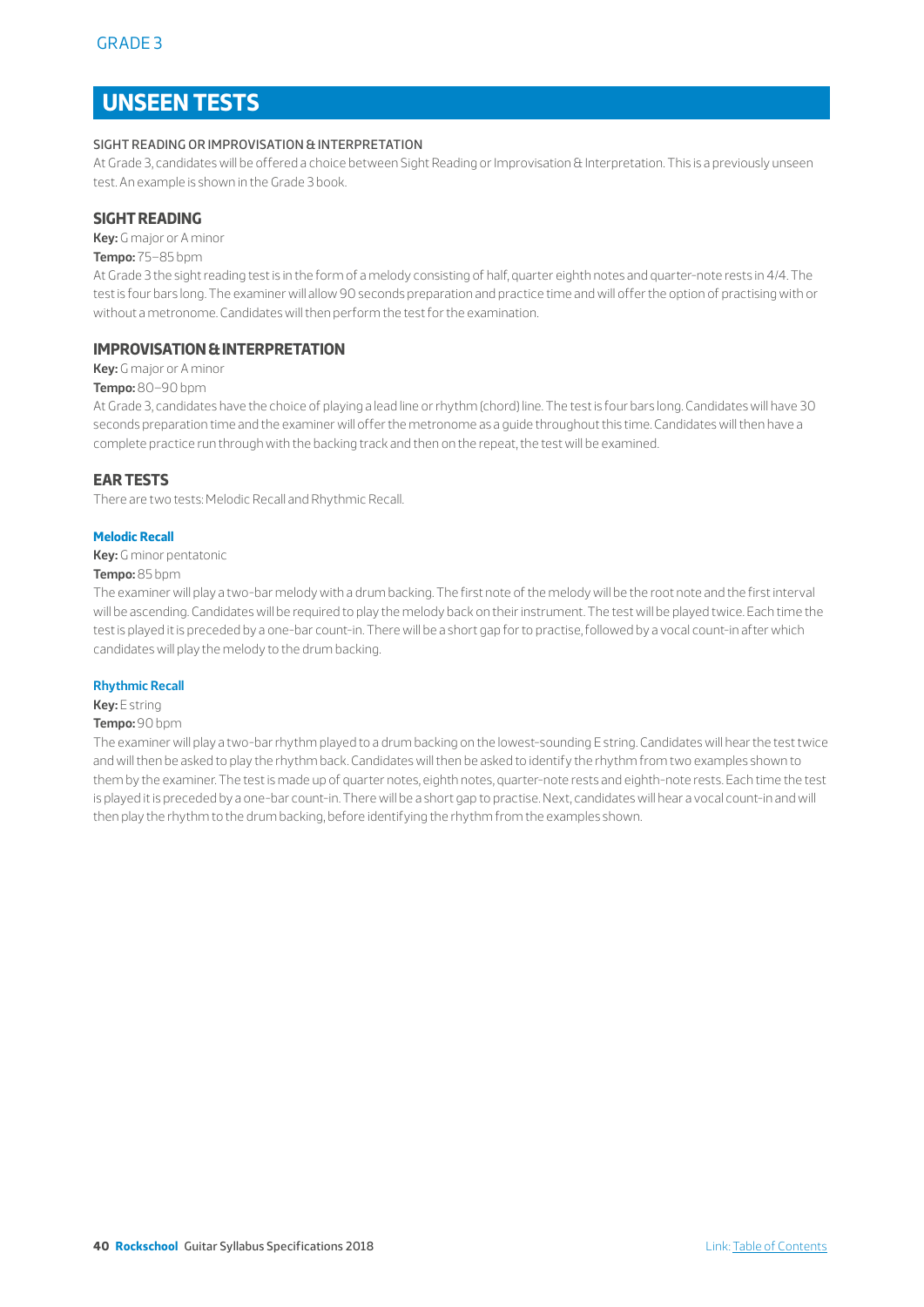# **GENERAL MUSICIANSHIP QUESTIONS**

In this part of the exam candidates will be asked five questions. Four of these questions will be about general music knowledge and the fifth question will be asked about their instrument. For this section of the exam candidates choose the piece about which the five questions will be asked.

## **MUSIC KNOWLEDGE**

In Grade 3, candidates will be asked to identify:

- $\blacksquare$  The pitch name of notes
- $\blacksquare$  The meaning of the time signature marking
- Q Whole, half, quarter, eighth and 16th note values
- $\blacksquare$  Rest values
- $\blacksquare$  The construction of a major or minor chord

## **INSTRUMENT KNOWLEDGE**

In Grade 3, candidates will be asked to identify:

- One of the following parts of their guitar: neck, fretboard, body, tuning-pegs, scratch plate, nut, pickups, jack socket or bridge
- $\blacksquare$  The location of the volume and tone controls on their guitar
- $\blacksquare$  The location of the volume/gain controls on the amp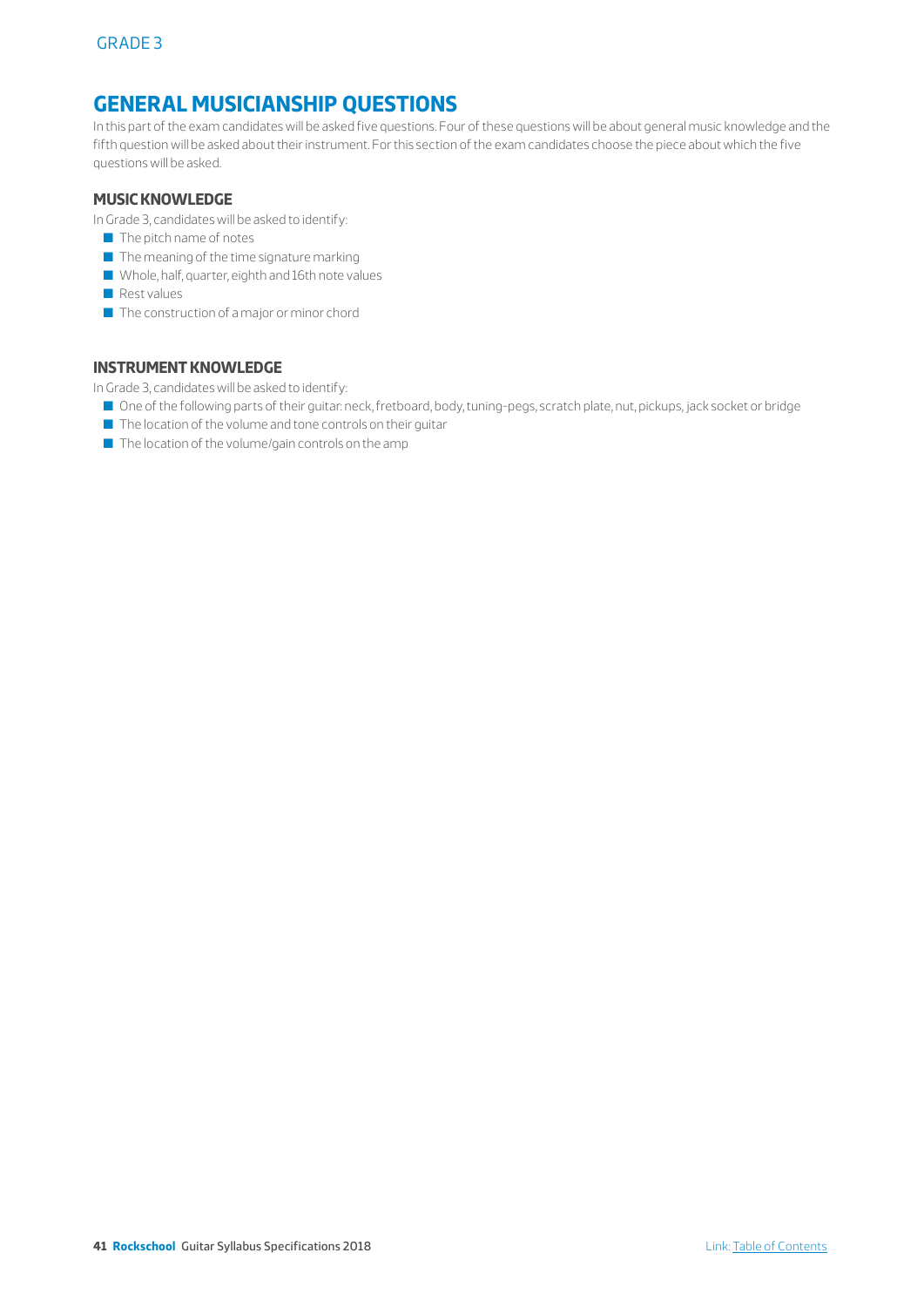# **PERFORMANCE CERTIFICATE**

# **EXAM STRUCTURE**

Candidates choose to play five pieces lasting a maximum of 2 minutes each. There are no other elements in the Performance Certificate examination.

# **FREE CHOICE PIECES**

There is an option of playing free choice pieces in the examination:

- Grade Exam: two free choice pieces
- **Performance Certificate:** three free choice pieces

Criteria for own free choice pieces can be found by visiting the website: www.rslawards.com

For any questions about the appropriateness of the chosen free choice pieces, please email [freechoicepieces@rslawards.com](mailto:freechoicepieces%40rslawards.com?subject=), including a copy of the score and any audio, and a member of the Rockschool team will respond with further guidance.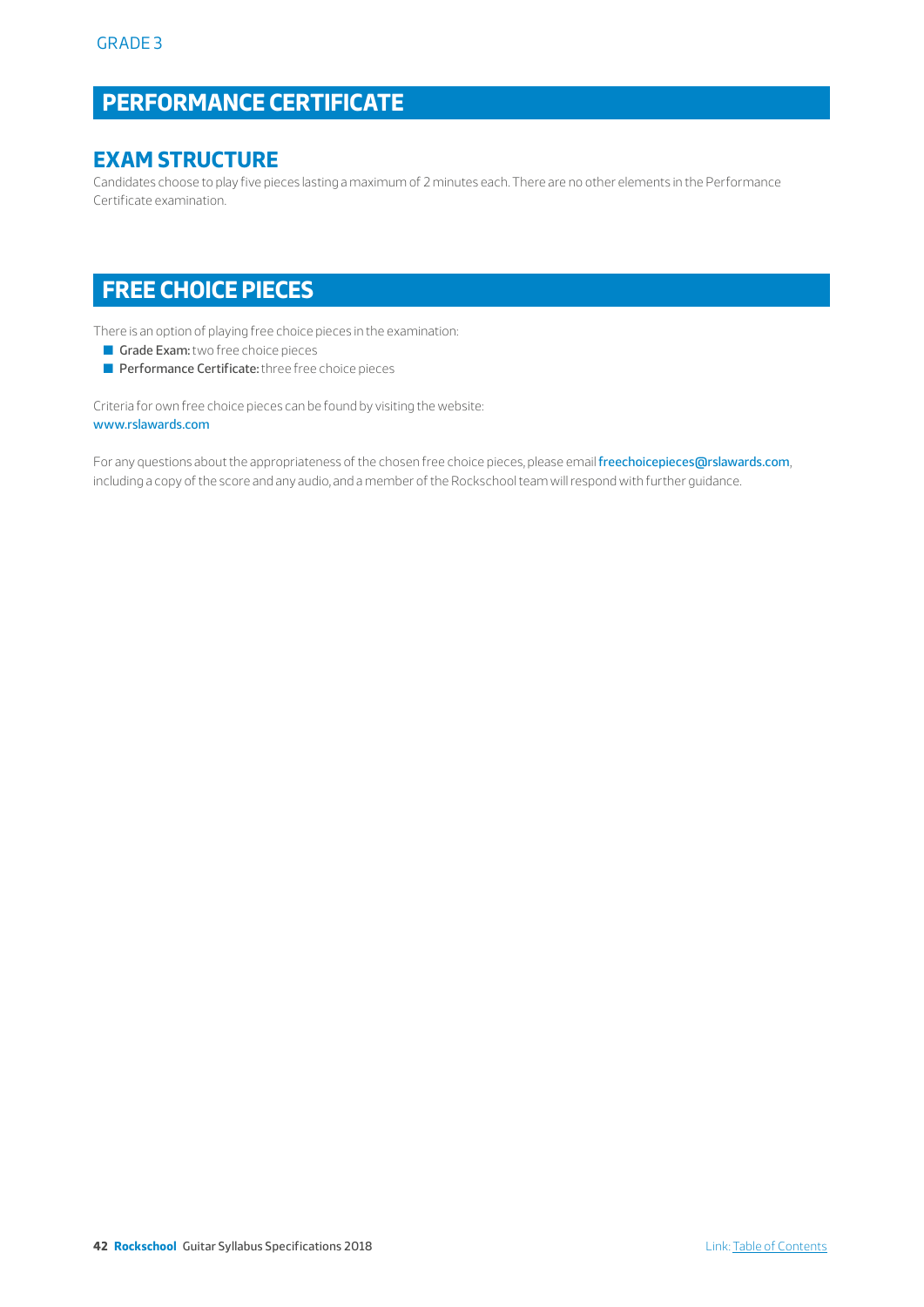# <span id="page-42-0"></span>**GRADE 4**

The Grade 4 Guitar exam is for candidates who have been learning approximately two – two and half years and have mastered the basic skills, preliminary techniques and have acquired the beginnings of stylistic awareness. Grade 4 develops further stylistic conviction and understanding through developed solo and improvisation work and use of varied sounds.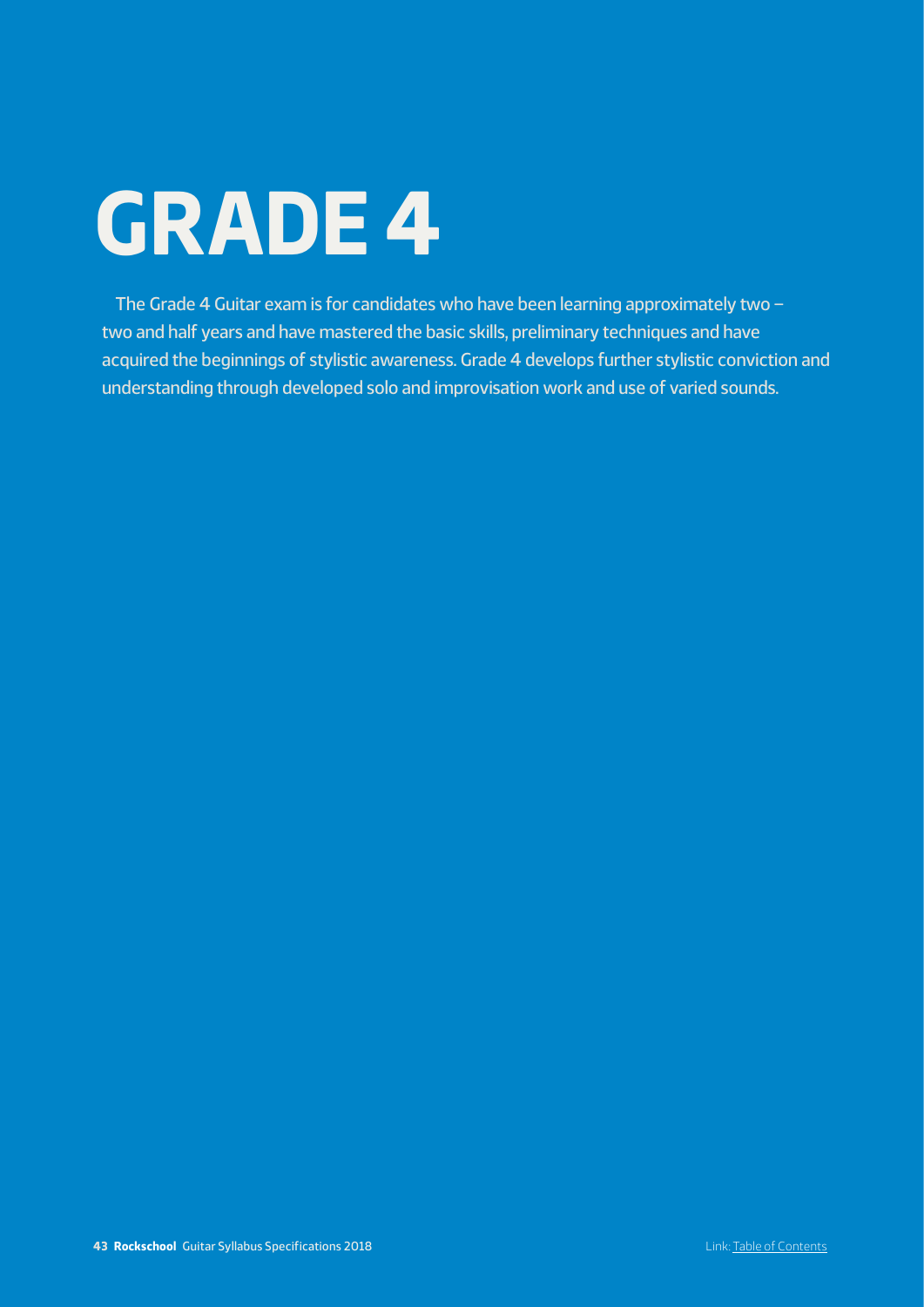# **GRADE EXAM**

## **PREPARED WORK:**

Candidates are required to play three performance pieces and demonstrate a selection of Technical Exercises.

## **UNPREPARED WORK:**

Candidates are required to play either an eight-bar sight reading test or an eight-bar Improvisation and Interpretation test. There are also two ear tests that develop descending melodic recall and rhythmic sense and the final part of the exam is a set of five questions based on the candidate's choice of piece. These are designed to explore theory and instrument knowledge.

# **EXAM STRUCTURE**

The Grade 4 exam lasts 25 minutes and will be taken in the following sequence:

- **1.** Pieces or Technical Exercises. Candidates choose to play either their pieces or their technical exercises first
- **2.** Technical Exercises or Pieces. Candidates will perform the element not chosen above
- **3.** Sight Reading or Improvisation and Interpretation. Candidates are given a previously unseen test to practice and play
- **4.** Ear Tests. Candidates respond to two tests. One is melodic and one is rhythmic
- **5.** General Musicianship Questions. Candidates answer five questions related to a piece of their choice

# **PIECES**

At Grade 4 the pieces last up to a maximum of 2 minutes 15 seconds.

## **SETTING THE LEVEL OF THE BACKING TRACK**

Before playing the first piece all the way through, the examiner will make sure the volume of the backing track is correct for the candidate by asking the candidate to play along to the backing track for the first few bars.

Once the correct level has been agreed, the examiner will begin again and conduct all three pieces. Note that this is only done for the first piece.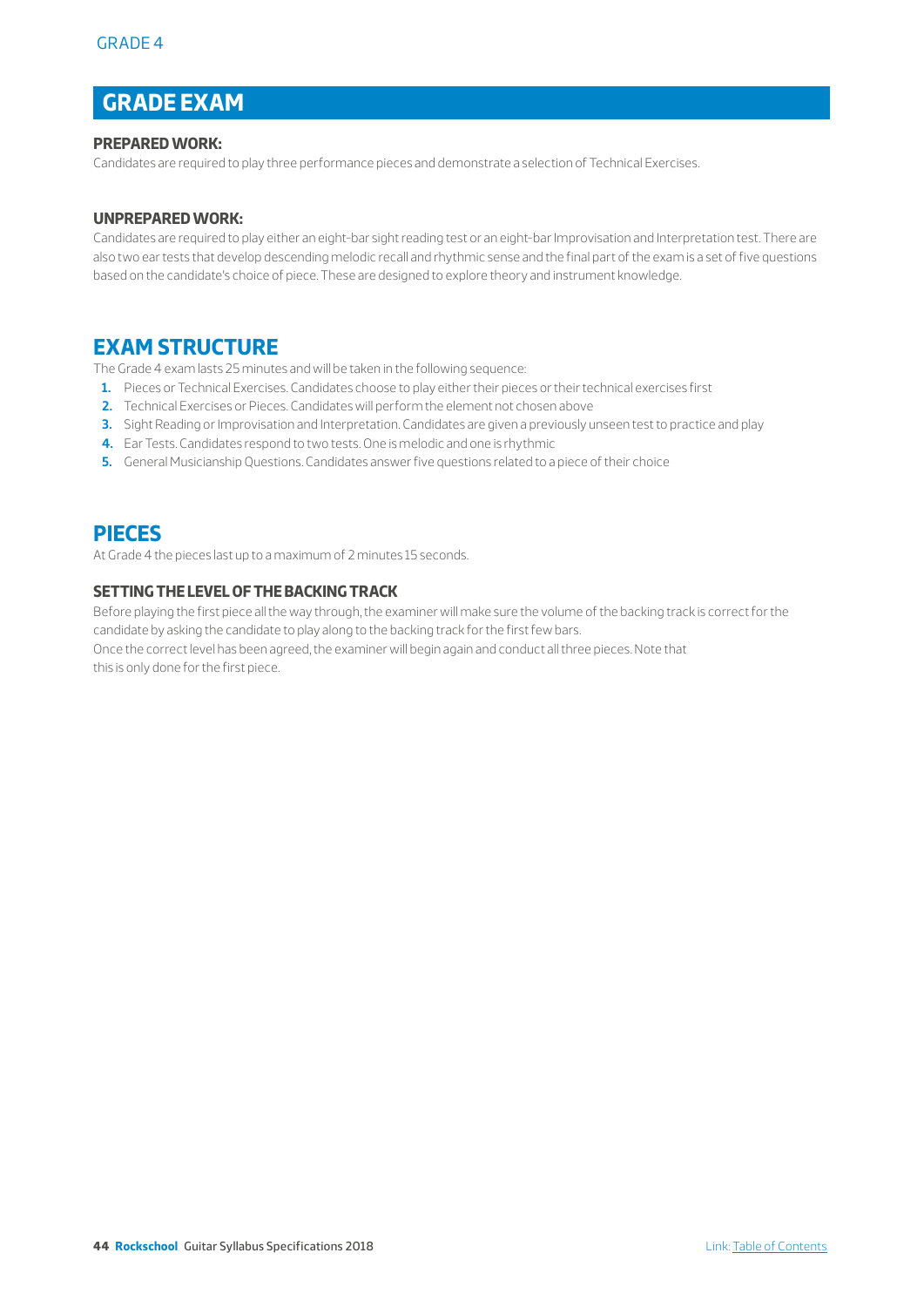# **TECHNICAL WORK**

At Grade 4 there are four groups of technical work. The examiner will ask for a selection from each group, and before starting this section candidates will be asked whether they would like to play the exercises along with the click or hear a single bar of click before commencing the test.

## **GROUP A: SCALES**

(two octaves in eighth notes)

**Tempo:** 80 bpm

Prepared in two fingerings from the 6th string. The examiner will ask for the same scale in the two fingerings.

- **Major: A, B, C, D**
- $\blacksquare$  Natural minor: A, B, C, D
- $\blacksquare$  Minor pentatonic: A, B, C, D
- $\blacksquare$  Major pentatonic: A, B, C, D
- Blues: A, B, C, D

## **GROUP B: ARPEGGIOS**

(one octave in eighth notes) **Tempo:** 80 bpm

- **Major 7th: A, B, C, D**
- **Minor 7th: A, B, C, D**
- Dominant 7th: A, B, C, D

## **GROUP C:**

### CHORDS TO BE PREPARED ON BOTH E AND A STRINGS

Individual chords will be strummed once and then picked (arpeggiated).

- **Major 7th: B, C, D**
- $\blacksquare$  Minor 7th: B, C, D
- Dominant 7th: B, C, D

## **GROUP D: RIFF**

#### **Tempo:** 100 bpm

In the exam candidates will be asked to play the riff from the Grade 4 book to a backing track. The riff shown in bars 1 and 2 should be played in the same shape in bars 3–8. The root note of the pattern to be played is shown in the music in each of the subsequent bars.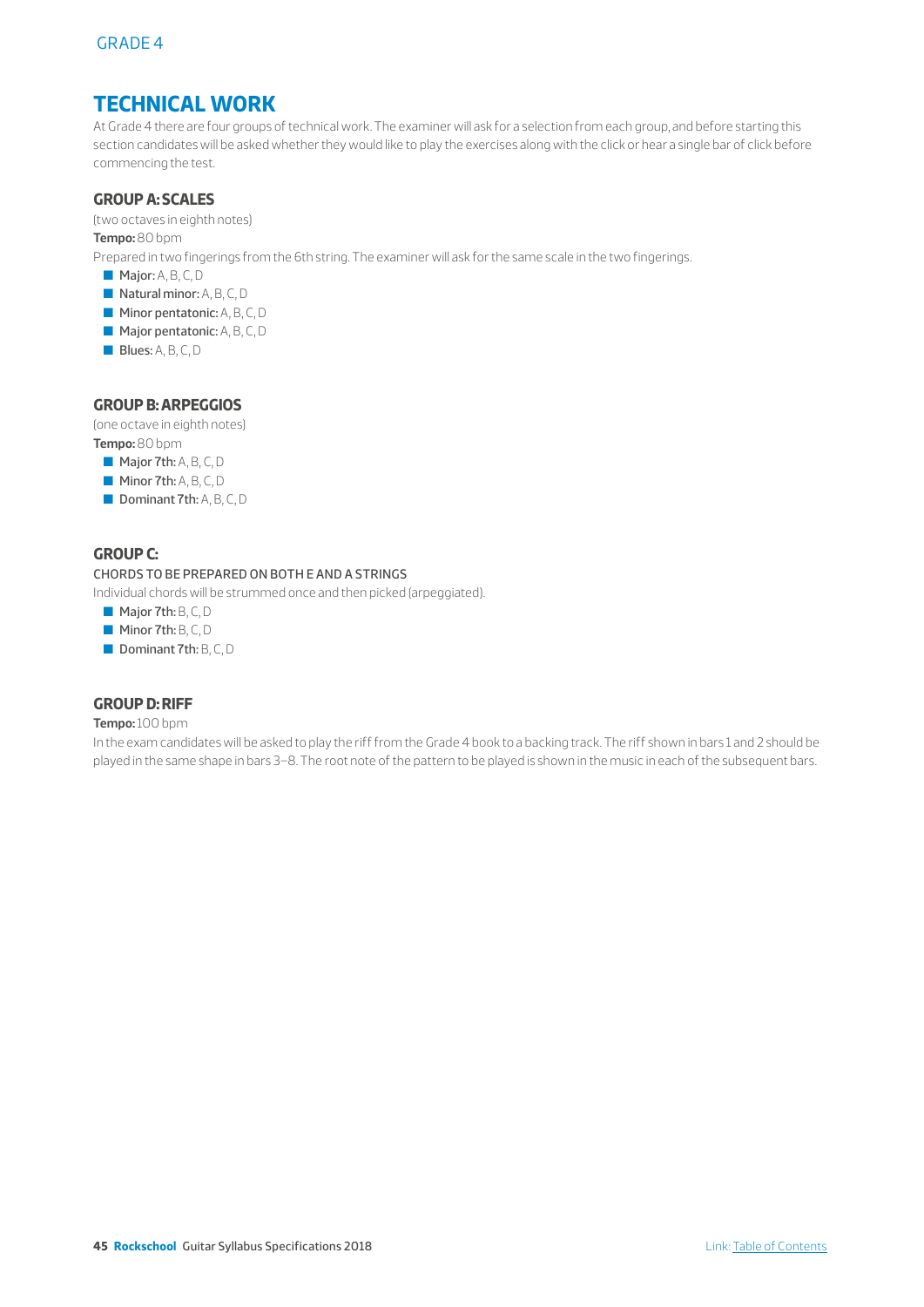# **UNSEEN TESTS**

## SIGHT READING OR IMPROVISATION & INTERPRETATION

At Grade 4, candidates will be offered a choice between Sight Reading or Improvisation & Interpretation. This is a previously unseen test and an example is shown in the Grade 4 book.

## **SIGHT READING**

### **Tempo:** 80–90 bpm

#### **Key:** D or G major, D or A minor

At Grade 4 there is an element of improvisation. This is in the form of a two-bar ending. The piece will be composed in the style of rock, funk or blues and will have chord symbols throughout. At Grade 4 the notation consists of half, quarter eighth notes and quarter and eighth-note rests in 4/4. The test is eight bars long. The examiner will allow 90 seconds preparation and practice time and will offer the option of practising with or without a metronome. Candidates will then perform the test for the examination.

## **IMPROVISATION & INTERPRETATION**

#### **Tempo:** 90–100 bpm

**Key:** D or G major, D or A minor

In Grade 4, the Improvisation & Interpretation test contains a small amount of sight reading. This consists of a two-bar section of rhythm (chord) notation at the beginning of the test. Candidates will be asked to play the chords in the rhythms indicated and complete the test using an improvised line made up of chords and lead lines where indicated. This is played to a backing track of eight bars. Candidates will have 30 seconds preparation time and the examiner will offer the metronome as a guide throughout this time. Candidates will then have a complete practice run through with the backing track and then on the repeat, the test will be examined.

## **EAR TESTS**

There are two tests

- **Melodic Recall**
- **B** Harmonic Recall

#### **Melodic Recall**

#### **Tempo:** 90 bpm

#### **Key:** C major pentatonic or B minor pentatonic

The examiner will play a two-bar melody with a drum backing. The first note of the melody will be the root note and the first interval will be descending. Candidates will be required to play the melody back on their instrument. The test will be played twice. Each time the test is played it is preceded by a one-bar count-in. There will be a short gap for to practise, followed by a vocal count-in after which candidates will play the melody to the drum backing.

#### **Harmonic Recall**

#### **Tempo:** 90 bpm

#### **Key:** C major

Candidates will hear a tonic chord followed by a two-bar sequence in the key of C major played to a bass and drum backing. The sequence will be drawn from the I, IV and V chords and may occur in any combination. Candidates will be asked to play the chord sequence to the drum backing in the rhythm shown in the example from the Grade book. This rhythm will be used in all examples of this test given in the exam. Candidates will then be asked to identify the sequence they have played to the examiner. The test will be played twice.

Each time the test is played the sequence is: count-in, tonic, count-in, chords. There will be a short gap to practise after second playing. Candidates will then hear the count-in and tonic for the third time followed by a vocal count-in then must play the chords to the drum backing. Candidates should then identify the chords.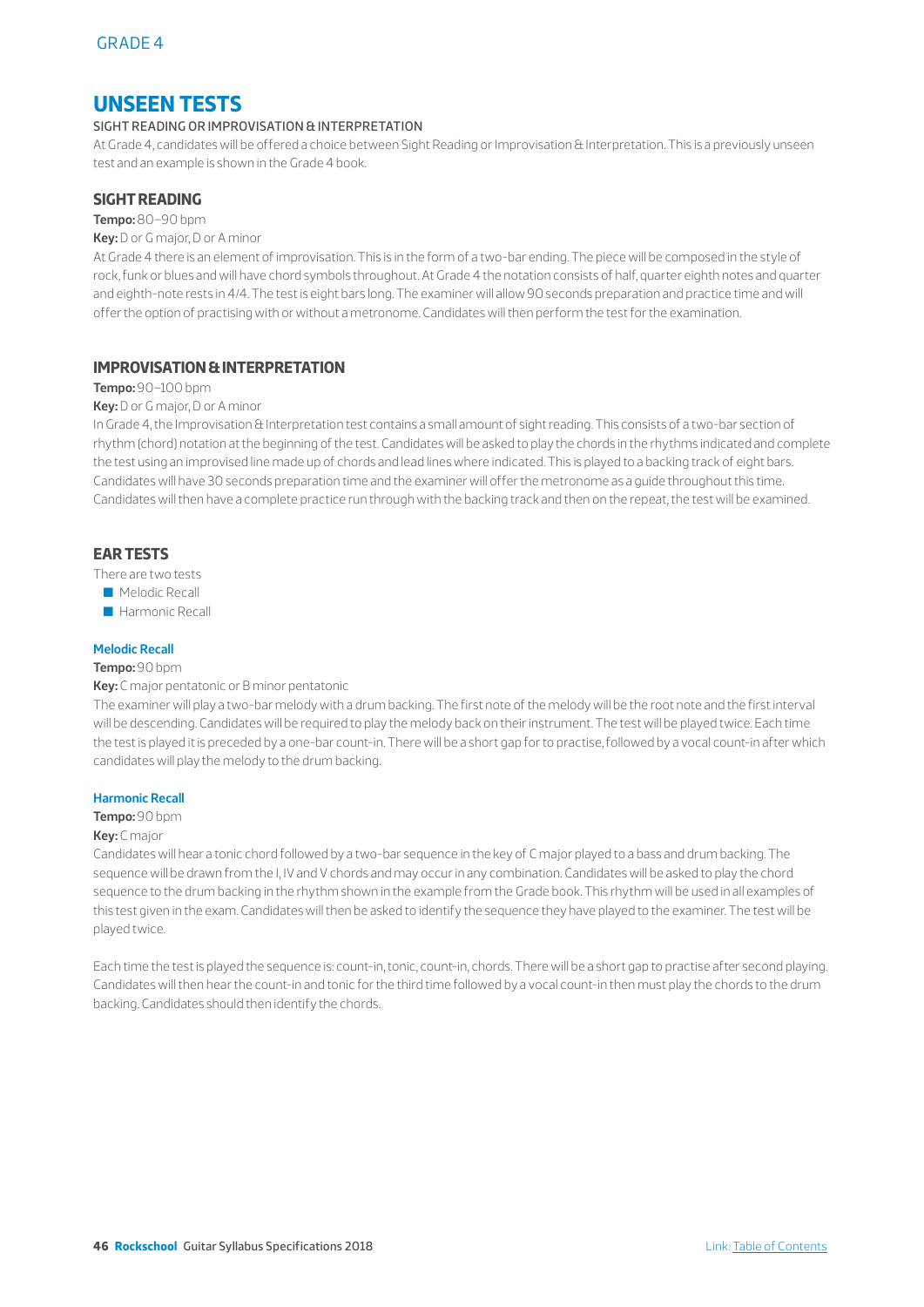# **GENERAL MUSICIANSHIP QUESTIONS**

For this section of the exam candidates choose the piece about which the five questions will be asked. The examiner will ask four music knowledge questions and one instrument knowledge question.

## **MUSIC KNOWLEDGE**

In Grade 4, candidates will be asked to identify:

- $\blacksquare$  The pitch name of notes
- $\blacksquare$  The meaning of the time signature and key signature marking
- Q Repeat marks, first and second time bars, **D.C.**, **D.S.**, **al Coda** and **al Fine** markings
- Q Whole, half, quarter, eighth note, triplet eighth notes and 16th note values
- Q Whole, half, quarter, eighth note and 16th-note rests and rest combinations
- $\blacksquare$  The construction of major, minor or dominant 7 chords
- $\Box$  One type of scale that can be used appropriately in the solo section of the chosen piece

## **INSTRUMENT KNOWLEDGE**

In Grade 4, candidates will be asked to identify:

- $\blacksquare$  Any part or control on their guitar
- $\blacksquare$  The function of the volume and tone controls on their guitar
- $\blacksquare$  The tone settings on the amp for the chosen piece, and why these settings were chosen

# **PERFORMANCE CERTIFICATE**

Candidates choose to play five pieces lasting a maximum of 2 minutes 15 seconds each. There are no other elements in the Performance Certificate examination.

# **FREE CHOICE PIECES**

There is an option of playing free choice pieces in the examination:

- $\blacksquare$  Grade Exam: two free choice pieces
- **Performance Certificate:** three free choice pieces

Criteria for own free choice pieces can be found by visiting the website: www.rslawards.com

For any questions about the appropriateness of the chosen free choice pieces, please email [freechoicepieces@rslawards.com](mailto:freechoicepieces%40rslawards.com?subject=), including a copy of the score and any audio, and a member of the Rockschool team will respond with further guidance.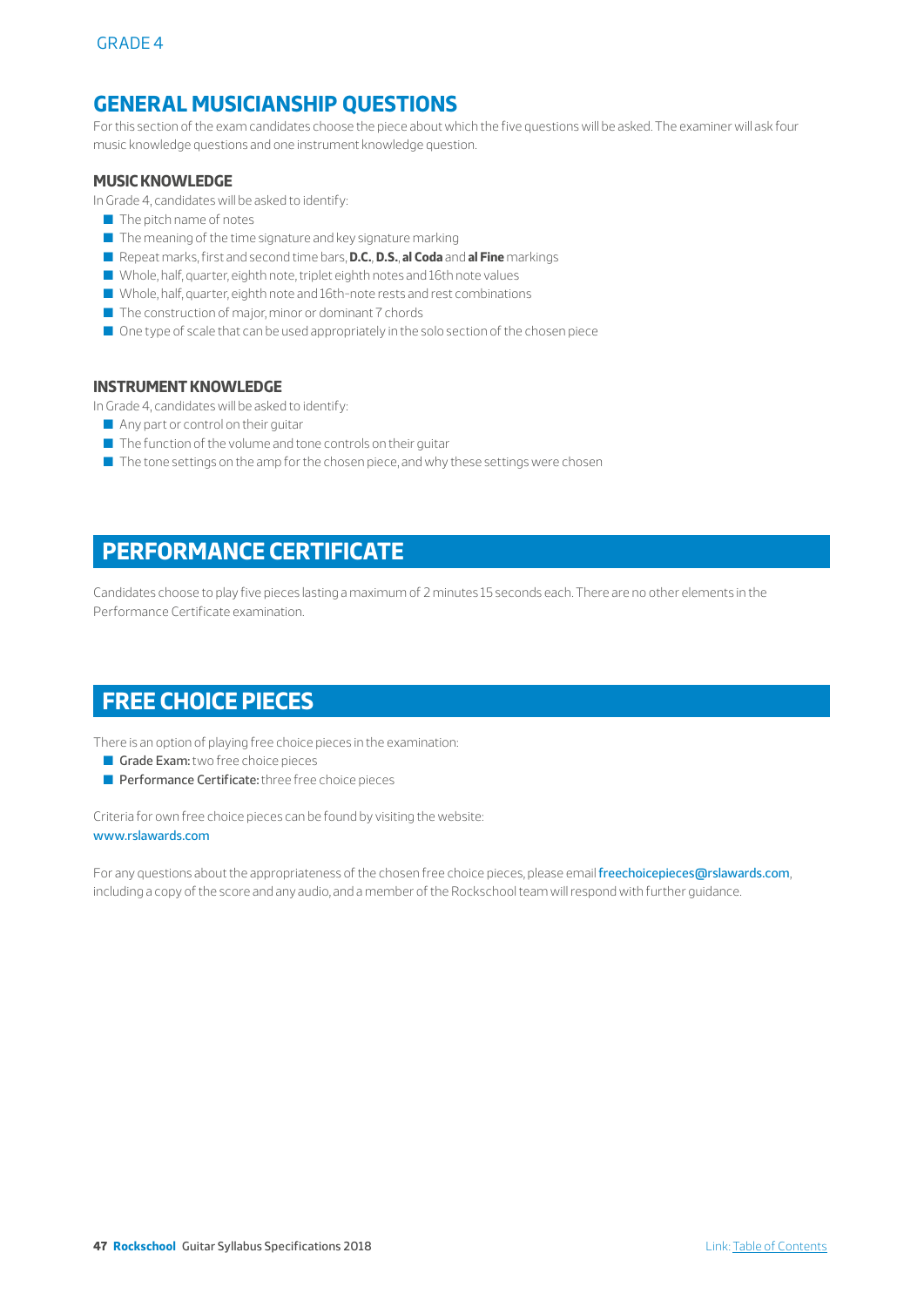# <span id="page-47-0"></span>**GRADE 5**

The Grade 5 Guitar exam is for candidates who have acquired intermediate skills and techniques, and have developed an increasing sense of stylistic conviction. This is demonstrated through instrumental techniques, increasing rhythmic complexity and convincing solo and improvisation work.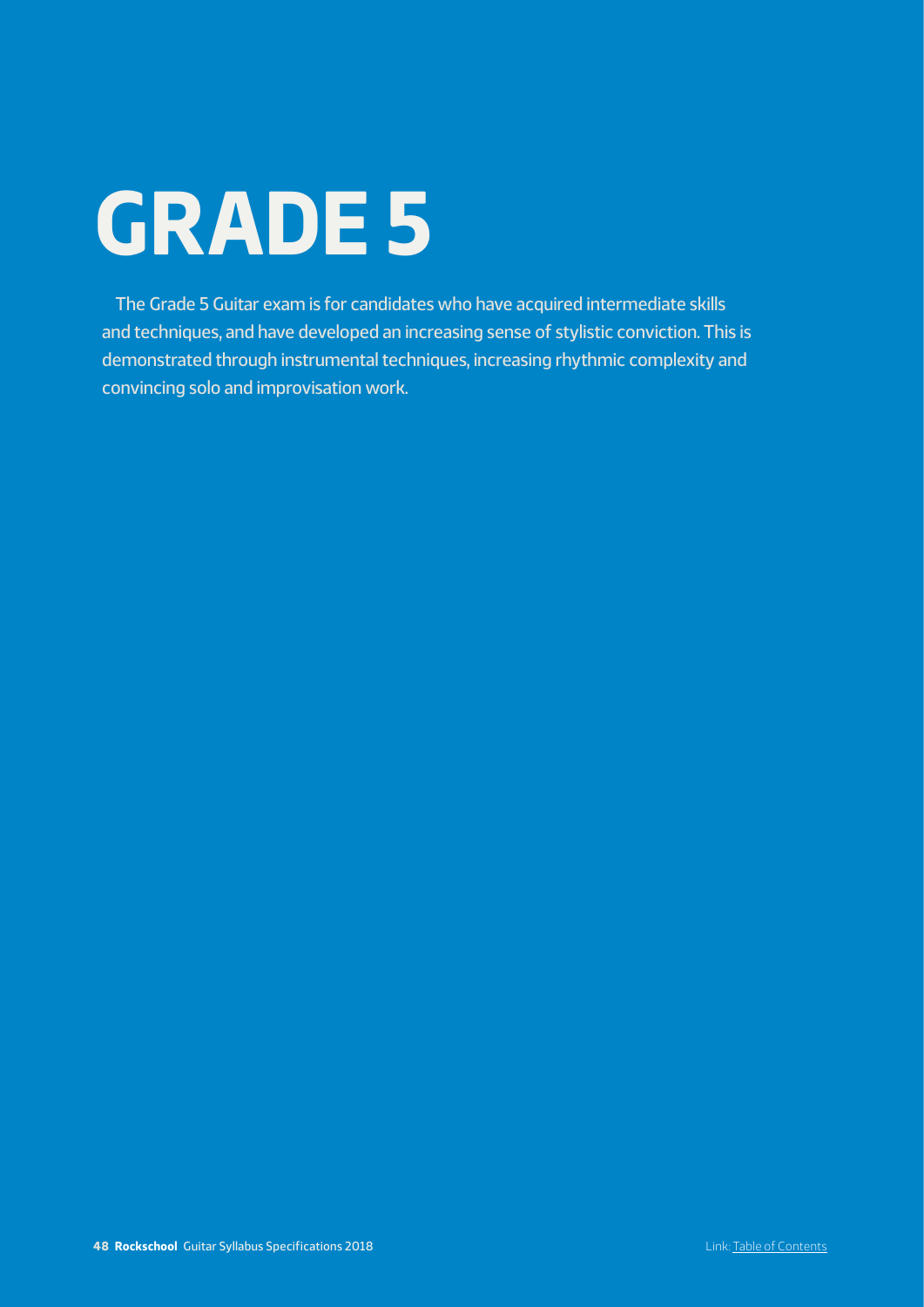# **GRADE EXAM**

## **PREPARED WORK:**

Candidates are required to play three performance pieces and demonstrate a selection of Technical Exercises.

## **UNPREPARED WORK:**

Candidates are required to play either an eight-bar sight reading test or an eight-bar Improvisation and Interpretation test. There are also two ear tests that continue to develop descending melodic recall and rhythmic sense and the final part of the exam is a set of five questions based on the candidate's choice of piece. These explore theory and instrument knowledge.

# **EXAM STRUCTURE**

The Grade 5 exam lasts 26 minutes and will be taken in the following structure:

- **1.** Pieces or Technical Exercises. Candidates may choose to play either their pieces or their technical exercises first
- **2.** Technical Exercises or Pieces. Candidates will perform the element not chosen above
- **3.** Sight Reading or Improvisation & Interpretation. Candidates are given a previously unseen test to practice and play
- **4.** Ear Tests. Candidates respond to two tests. One is melodic and one is rhythmic
- **5.** General Musicianship Questions. Candidates answer five questions related to a piece of their choice

# **PIECES**

At Grade 5 the pieces last up to a maximum of 2 minutes 30 seconds.

## **SETTING THE LEVEL OF THE BACKING TRACK**

*Before playing the first piece all the way through, the examiner will make sure the volume of the backing track is correct for the*  candidate by asking them to play along to the backing track for the first few bars. Once the correct level has been agreed, the examiner *will begin again and conduct all three pieces. Note that this is only done for the first piece.*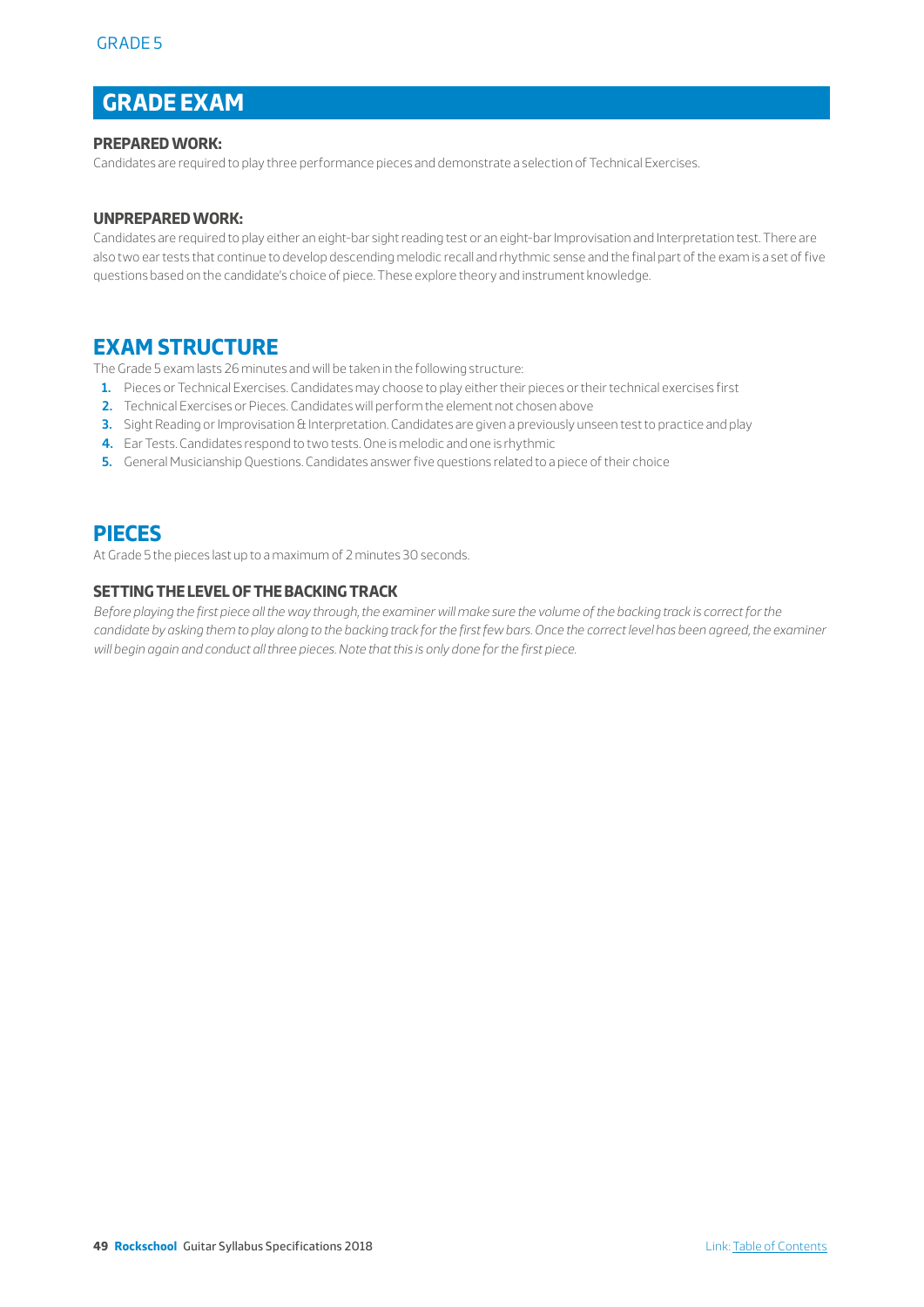# **TECHNICAL WORK**

At Grade 5 there are four groups of technical work. The examiner will ask for a selection from each group, and before starting this section candidates will be asked whether they would like to play the exercises along with the click or hear a single bar of click before commencing the test.

## **GROUP A: SCALES (TWO OCTAVES IN EIGHTH NOTES)**

#### **Tempo:** 80 bpm

To be prepared in two positions. The first position is to be prepared on the E string from the starting notes F, G and A. The second position is to be prepared on the A string from the starting notes B, C and D. Candidates may have to make adjustments for open strings in fingerings of some scales.

- Major: F,G,A (6th string) B,C,D (5th string)
- Natural minor: F,G,A (6th string) B,C,D (5th string)
- Minor pentatonic: F,G,A (6th string) B,C,D (5th string)
- Major pentatonic: F,G,A (6th string) B,C,D (5th string)
- Blues: F,G,A (6th string) B,C,D (5th string)
- **Harmonic minor:** F,G,A (6th string) B,C,D (5th string)

## **GROUP B: ARPEGGIOS (TWO OCTAVES IN EIGHTH NOTES)**

**Tempo:** 80 bpm

- Major: F,G,A (6th string) B,C,D (5th string)
- Minor: F,G,A (6th string) B,C,D (5th string)

## **GROUP C: CHORDS**

Major and minor triads played in three inversions on the top three strings in the key of C. To be played in a continuous sequence.

## **GROUP D: RIFF**

**Tempo:** 100 bpm

In the exam candidates will be asked to play the riff from the Grade 5 book to a backing track. . The riff shown in bars 1 and 2 should be played in the same shape in bars 3–8. The root note of the pattern to be played is shown in the music in each of the subsequent bars.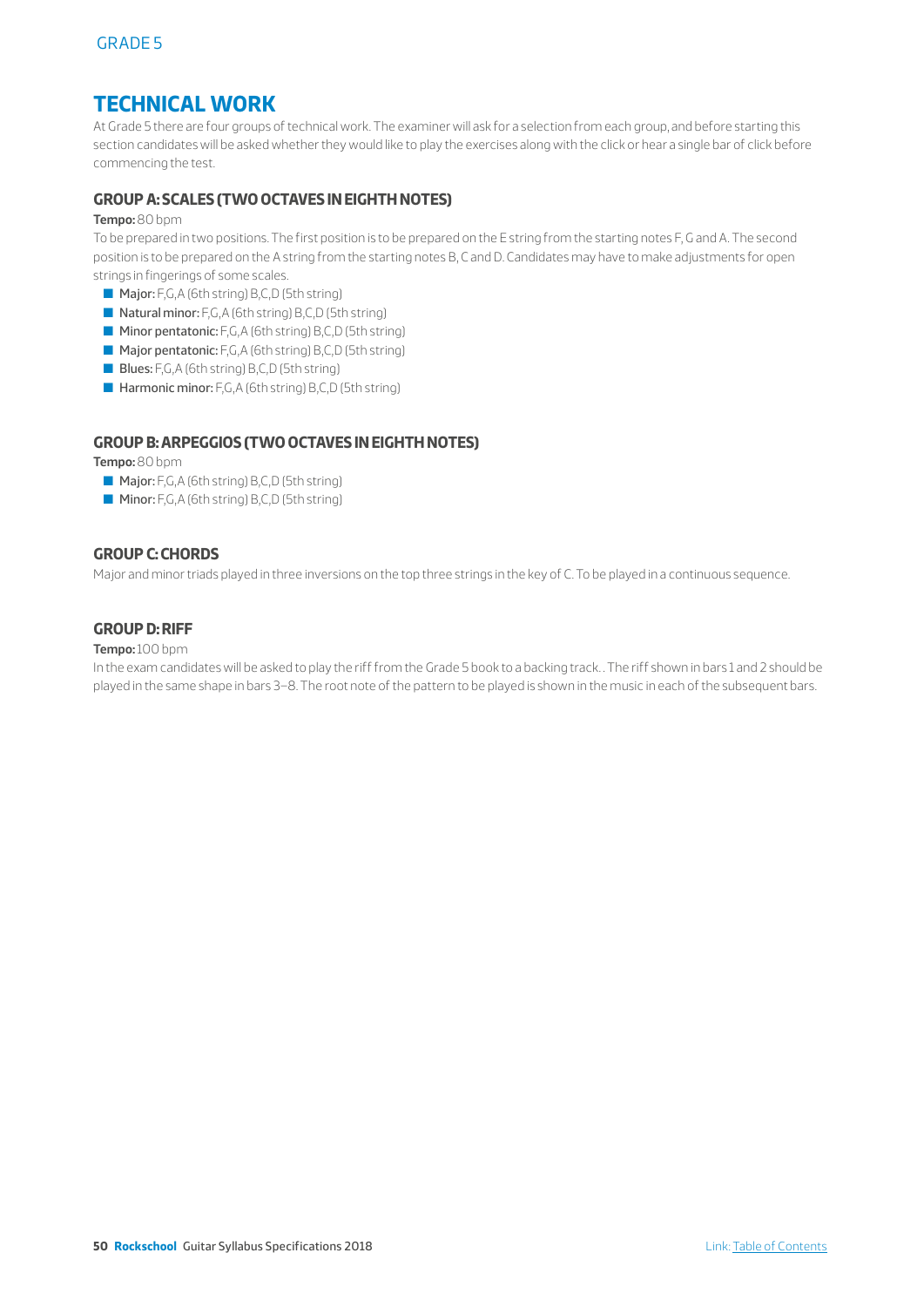# **UNSEEN TESTS**

## **SIGHT READING OR IMPROVISATION & INTERPRETATION**

At Grade 5, candidates will be offered the choice between Sight Reading or Improvisation & Interpretation. This is a previously unseen test. An example is shown in the Grade 5 book.

## **SIGHT READING**

**Key:** F and G major, E and G minor

#### **Tempo:** 90 bpm

At Grade 5 there is an element of improvisation. This is in the form of a two-bar ending. The piece will be composed in the style of rock, funk or blues and will have chord symbols throughout. At Grade 5 the notation consists of half, quarter eighth notes and quarter note and eighth-note rests in 4/4. The test is eight bars long. The examiner will allow 90 seconds preparation and practice time and will offer the option of practising with or without a metronome. Candidates will then perform the test for the examination.

## **IMPROVISATION & INTERPRETATION**

**Key:** A or G major, E or G minor

#### **Tempo:** 90–100 bpm

In Grade 5, the improvisation and interpretation test contains a small amount of sight reading. This consists of a two-bar section of rhythm (chord) notation at the beginning of the test. Candidates will be asked to play the chords in the rhythm indicated and complete the test using an improvised line made up of chords and lead lines where indicated. This is played to a backing track of eight bars. Candidates will have 30 seconds preparation time and the examiner will offer the metronome as a guide throughout this time. Candidates will then have a complete practice run through with the backing track and then on the repeat, the test will be examined.

## **EAR TESTS**

There are two tests:

- **Melodic Recall**
- **B** Harmonic Recall

#### **MELODIC RECALL**

#### **Tempo:** 90 bpm

#### **Key:** D Major pentatonic or A Minor pentatonic

The examiner will play a two-bar melody with a drum backing. The first note of the melody will be the root note and the first interval will be descending. Candidates will be required to play the melody back on their instrument. The test will be played twice. Each time the test is played it is preceded by a one-bar count-in. There will be a short gap for to practise, followed by a vocal count-in after which candidates will play the melody to the drum backing.

#### **HARMONIC RECALL**

#### **Tempo:** 90 bpm

#### **Key:** G major

Candidates will hear a tonic chord followed by a two-bar sequence in the key of G major played to a bass and drum backing. The sequence will be drawn from the I, IV, V and VIm chords and may occur in any combination. Candidates will be asked to play the chord sequence to the drum backing in the rhythm shown in the example from the grade book. This rhythm will be used in all examples of this test given in the exam. Candidates will then be asked to identify the sequence they have played to the examiner. The test will be played twice.

**Each time the test is played the sequence is:** count-in, tonic, count-in, chords. There will be a short gap to practise after second playing. Candidates will then hear the count-in and tonic for the third time followed by a vocal count-in then must play the chords to the drum backing. Candidates should then identify the chords.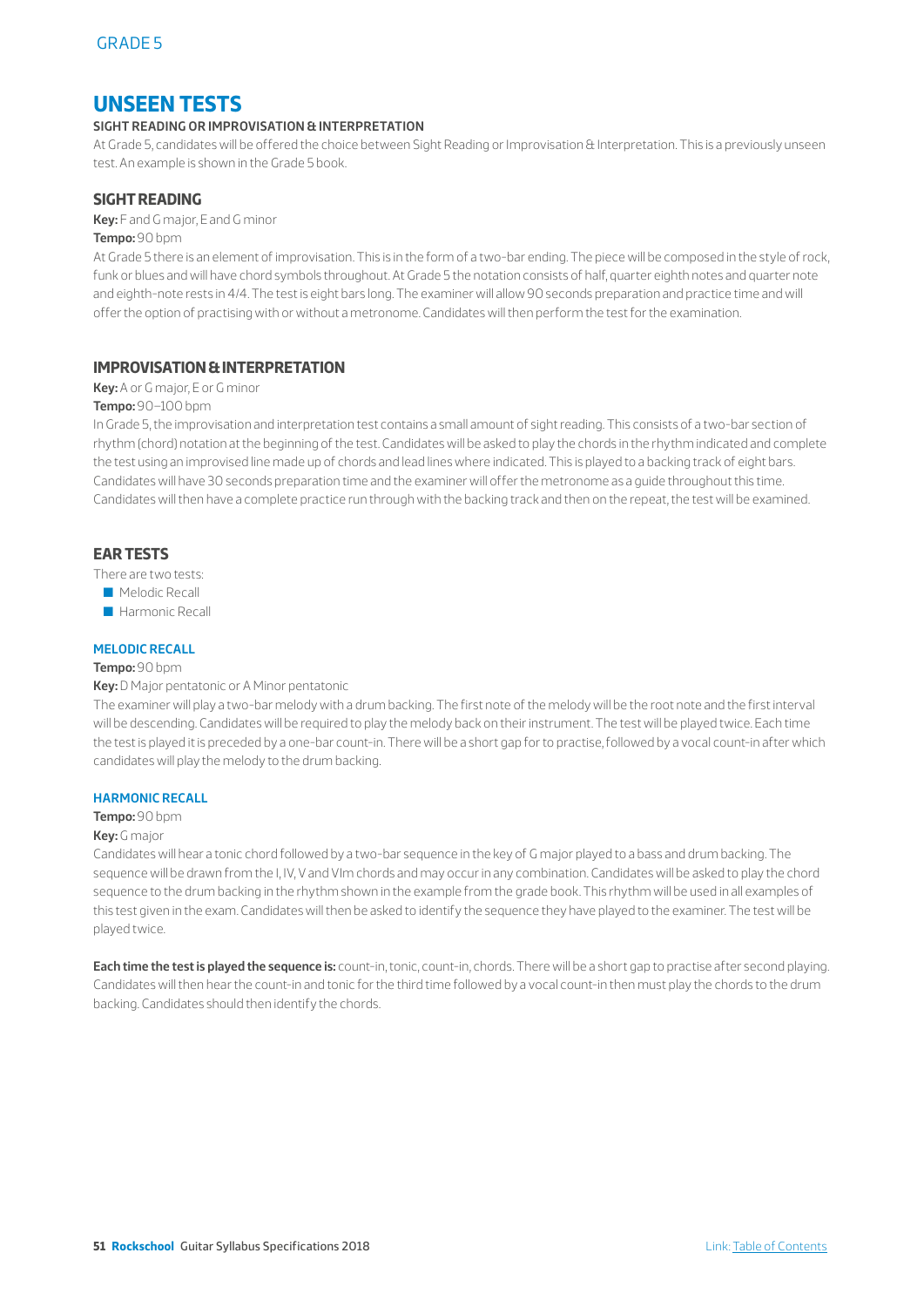# **GENERAL MUSICIANSHIP QUESTIONS**

In this part of the exam candidates will be asked five questions. Four of these questions will be about general music knowledge and the fifth question will be asked about their instrument.

## **MUSIC KNOWLEDGE**

In Grade 5, candidates will be asked to identify:

- $\blacksquare$  The names of pitches
- The meaning of accidentals:  $\sharp$  (sharp),  $\flat$  (flat) and  $\natural$  (natural) signs
- $\blacksquare$  The meaning of the time signature, key signature and swing time markings
- Q Repeat marks, first and second time bars, **D.C.**, **D.S.**, **al Coda** and **al Fine** markings
- Q Hammer-ons, pull-offs, accents and *vibrato* markings
- The construction of minor 7, major 7 or dominant 7 chords
- $\blacksquare$  One type of scale that can be used appropriately in the solo section of the chosen piece

## **INSTRUMENT KNOWLEDGE**

In Grade 5, candidates will be asked to identify:

- $\blacksquare$  Any part or control on their guitar
- $\blacksquare$  The function of the volume and tone controls on their guitar
- $\blacksquare$  The tone settings on the amp for the chosen piece, and why these settings were chosen

# **PERFORMANCE CERTIFICATE**

# **EXAM STRUCTURE**

Candidates choose to play five pieces lasting a maximum of 2 minutes 30 seconds each. There are no other elements in the Performance Certificate examination.

# **FREE CHOICE PIECES**

There is an option of playing free choice pieces in the examination:

- Grade Exam: two free choice pieces
- **Performance Certificate:** three free choice pieces

Criteria for own free choice pieces can be found by visiting the website: www.rslawards.com

For any questions about the appropriateness of the chosen free choice pieces, please email [freechoicepieces@rslawards.com](mailto:freechoicepieces%40rslawards.com?subject=), including a copy of the score and any audio, and a member of the Rockschool team will respond with further guidance.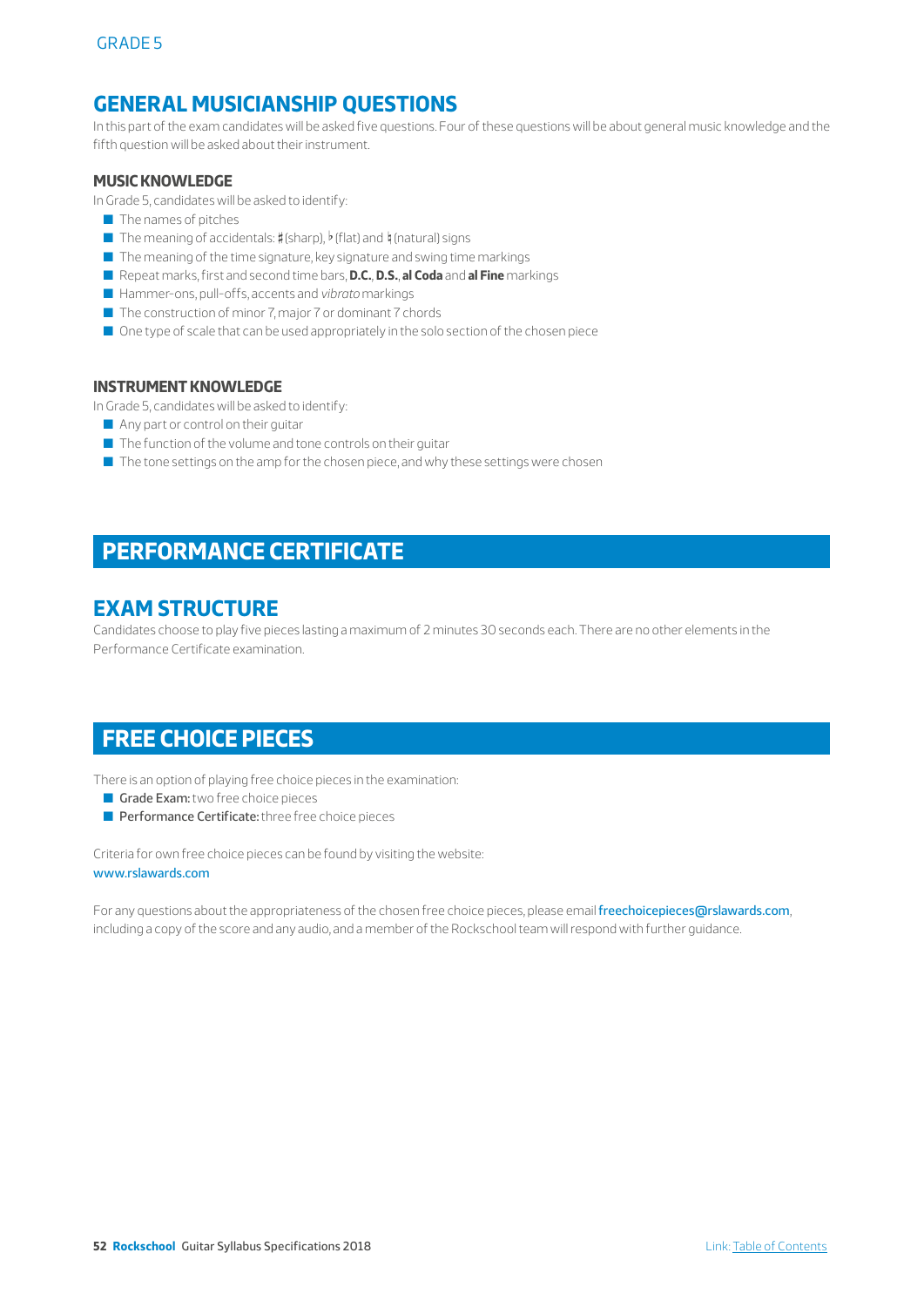# <span id="page-52-0"></span>**GRADE 6**

The Grade 6 Guitar exam is for candidates who have begun to develop advanced technical control and have a competent grasp of stylistic techniques. At Grade 6 this is shown through mature stylistic conviction, execution of rhythmic complexity, creative and stylistic solo and improvisation work as well as a secure sense of communication and performance.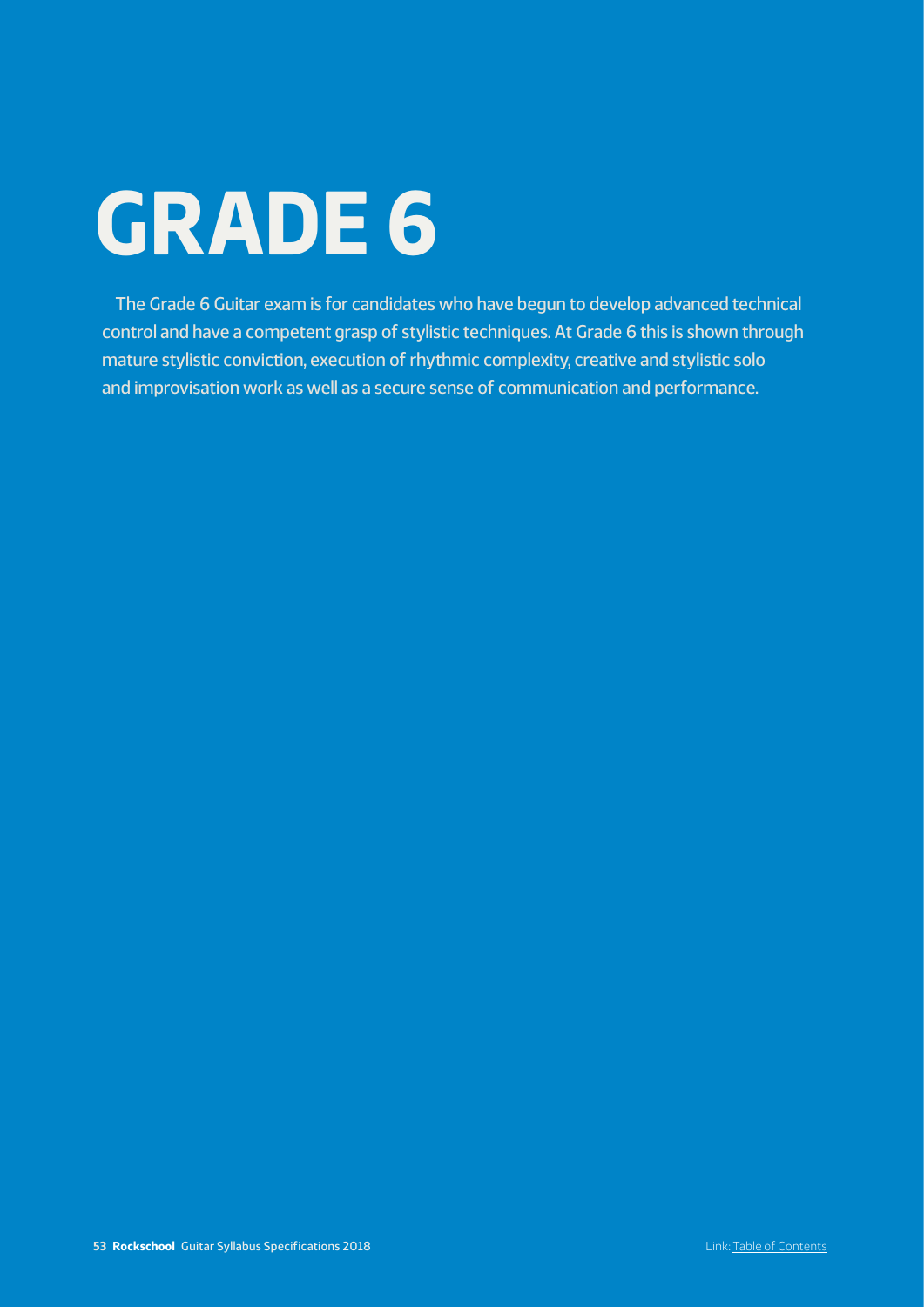# **GRADE EXAM**

## **PREPARED WORK:**

Candidates are required to play three performance pieces and demonstrate a selection of Technical Exercises.

## **UNPREPARED WORK:**

Candidates are required to play a twelve-bar Quick Study Piece. There are also two ear tests that develop more complex melodic recall and rhythmic sense and the final part of the exam is a set of five questions based on the candidate's choice of piece. These explore and demonstrate theory and instrument knowledge.

# **EXAM STRUCTURE**

The Grade 6 exam lasts 30 minutes and will be taken in the following structure:

- **1.** Pieces or Technical Exercises: Candidates may choose to play either their pieces or their technical exercises first
- **2.** Technical Exercises or Pieces: Candidates will perform the element not chosen above
- **3.** Quick Study Piece: Candidates are given a previously unseen test to practice and play
- **4.** Ear Tests: Candidates respond to two tests. One is melodic and one is harmonic
- **5.** General Musicianship Questions: Candidates answer five questions related to a piece of their choice

# **PIECES**

At Grade 6 the pieces last up to a maximum of 2 minutes 45 seconds.

## **SETTING THE LEVEL OF THE BACKING TRACK**

*Before playing the first piece all the way through, the examiner will make sure the volume of the backing track is correct for the*  candidate by asking them to play along to the backing track for the first few bars. Once the correct level has been agreed, the examiner *will begin again and conduct all three pieces. Note that this is only done for the first piece.*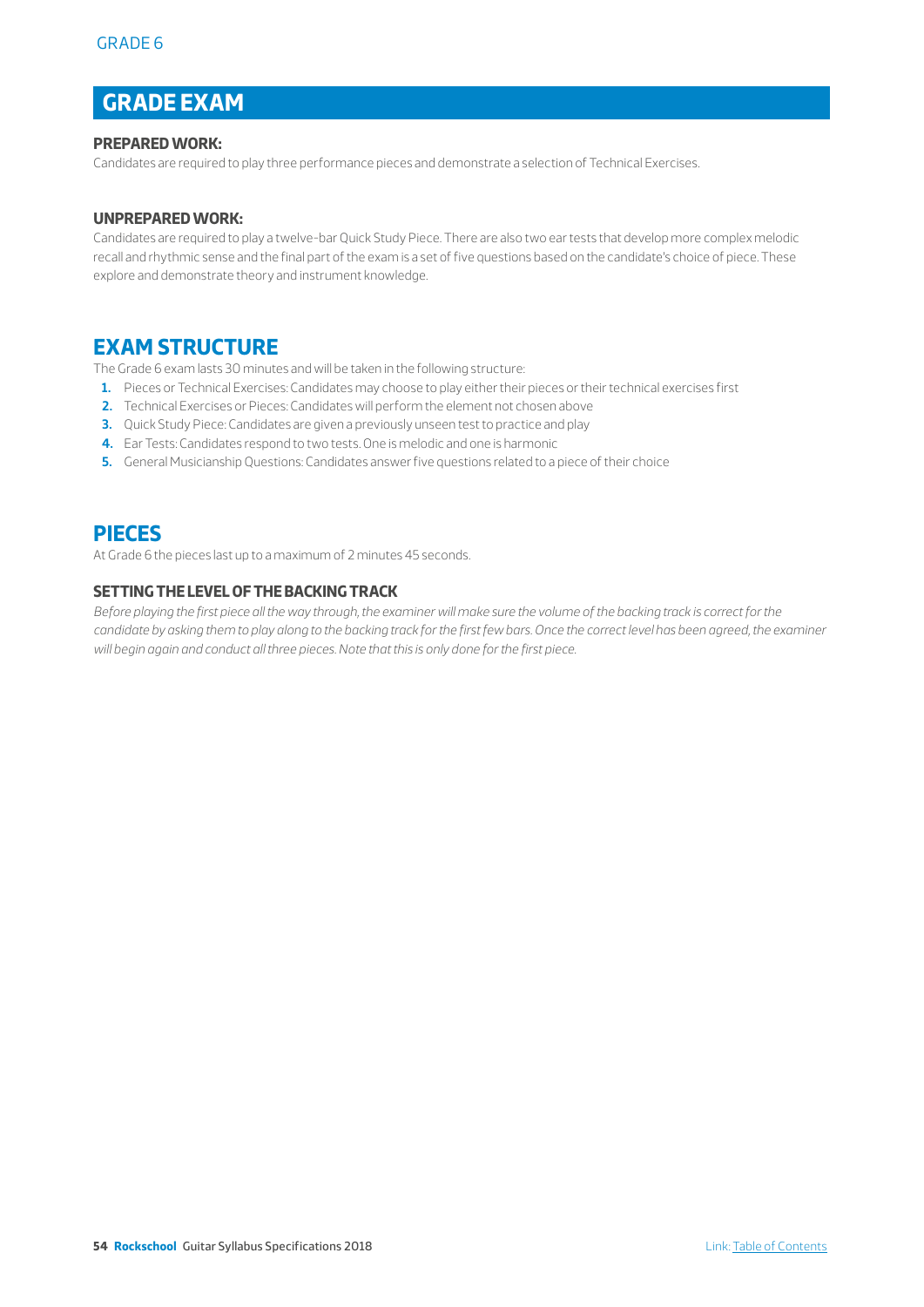# **TECHNICAL WORK**

At Grade 6 there are four groups of technical work. The examiner will ask for a selection from each group, and before starting this section candidates will be asked whether they would like to play the exercises along with the click or hear a single bar of click before commencing the test.

## **GROUP A: SCALES/MODES**

(two octaves in eighth notes) **Tempo:** 100 bpm

#### **Minor pentatonic:**

All five positions to be prepared and played.

 $\Box$  G, B.

#### **Modes:**

To be prepared in two positions. The first position is to be prepared on the E string from the starting notes of G-B chromatically. The second position is to be prepared on the A string from the starting notes of C-E chromatically.

- **Dorian**
- Mixolydian

## **GROUP B: ARPEGGIOS**

(two octaves, two positions in eighth notes)

#### **Tempo:** 100 bpm

The first position is to be prepared on the E string from the starting notes of G-B chromatically. The second position is to be prepared on the A string from the starting notes of C—E chromatically.

- **Major 7th**
- Minor 7th
- **Dominant 7th**

## **GROUP C: CHORDS**

Two positions. The first position is to be prepared on the E string from the starting notes of G-B chromatically. The second position is to be prepared on the A string from the starting notes of C-E chromatically. Chords should be strummed and then picked (arpeggiated).

- $Minor 7b 5$
- **Diminished**

## **GROUP D: STYLISTIC STUDY**

Candidates will prepare a technical study from one group of styles from the list below. The choice of style will determine the style of the Quick Study Piece. Each study concentrates on two stylistic techniques.

- **Rock/Metal:** tapping and *legato*
- **Funk:** *staccato* phrasing and 16th-note strumming
- **L** Jazz/Latin/Blues: string bends and double-stops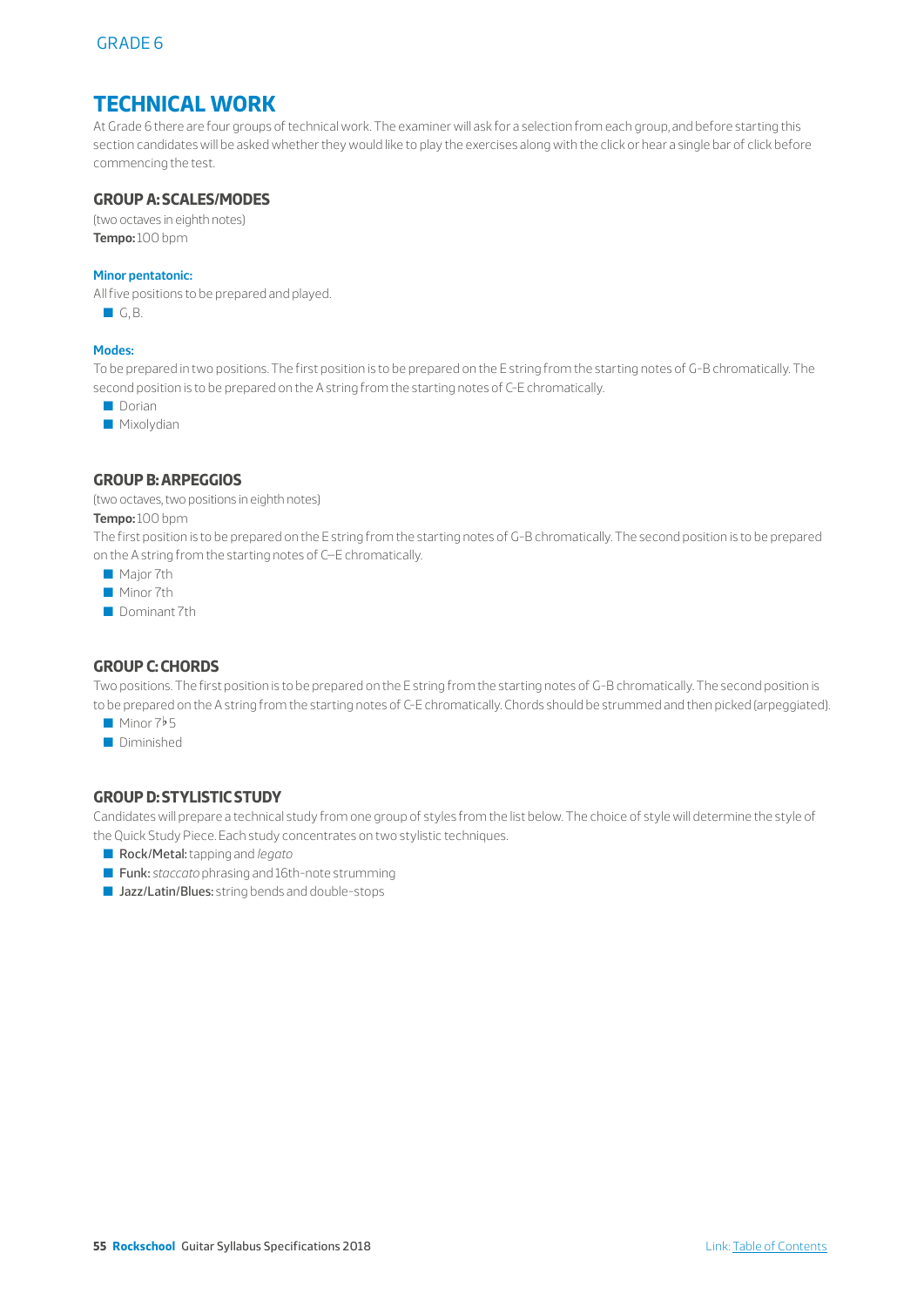# **UNSEEN TESTS**

## **QUICK STUDY PIECE**

At Grade 6, candidates will be asked to prepare and play a short Quick Study Piece. The style of the QSP is determined by the stylistic study selected in the technical exercise section. Candidates will be shown the test and played the track with the notated parts played. Any bars that require improvisation will not be demonstrated. Candidates will then have three minutes to study the test. The backing track will be played twice more. Candidates are allowed to practise during the first run through of the backing track, with the notated parts now absent, before playing it to the examiner on the second playing of the backing track. The QSP is in the form of a lead sheet and it is up to candidates to create their own interpretation of the music in the parts marked for improvisation..

## **EAR TESTS**

There are two tests:

- **Melodic Recall**
- **B** Harmonic Recall

#### **Melodic Recall**

#### **Tempo:** 90 bpm

**Key:** D major pentatonic or D minor pentatonic or G natural minor

The examiner will play a two-bar melody with a drum backing. The first note of the melody will be either the root note or fifth and the first interval will be either ascending or descending. Candidates will play the melody back on their instrument. The test will be played twice.

Each time the test is played the sequence is: count-in, root note, count-in, melody. There will be a short gap to practise after the second playing of the test. Candidates will hear the count-in and root note for the third time, followed by a vocal count-in, and will then play the melody to the bass and drum backing.

#### **Harmonic Recall**

#### **Tempo:** 90 bpm

#### **Key:** D major

The examiner will play a tonic chord followed by a four-bar chord sequence in the key of D major, played to a bass and drum backing. The sequence will be drawn from the I, IIm, IIIm, IV,V and VIm chords and may occur in any combination. The test will also contain V7. Candidates will be asked to play the chord sequence to the drum backing in the rhythm shown in the Grade 6 book. This rhythm will be used in all examples of this test given in the exam. Candidates will then be asked to identify the chord sequence they have played to the examiner. The test will be played twice. Each time the test is played the sequence is: count-in, tonic, count-in, chords. There will be a short gap to practise after the second playing of the test. Candidates will hear the count-in and tonic for the third time, followed by a vocal count-in, then will play the chords to the drum backing.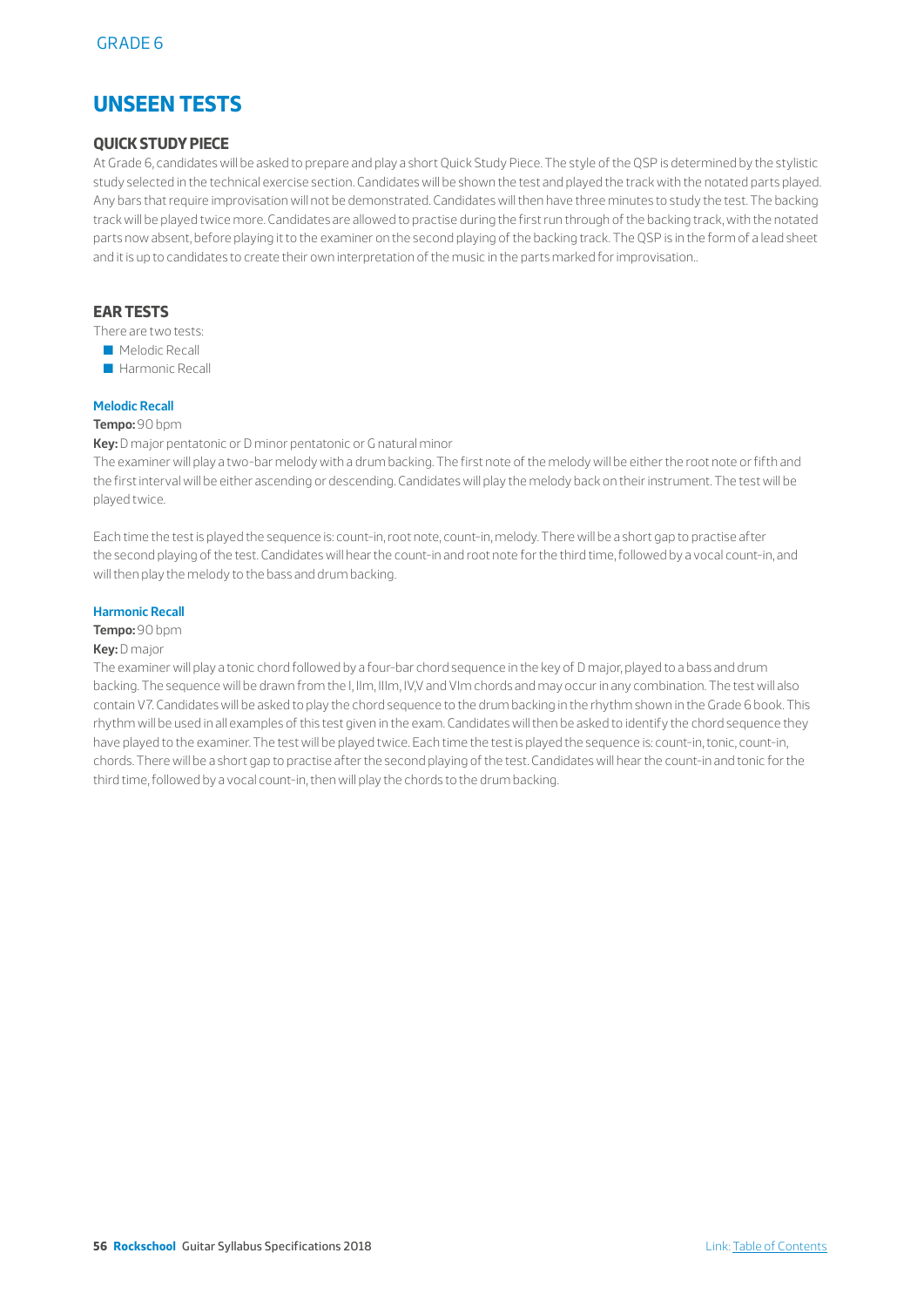# **GENERAL MUSICIANSHIP QUESTIONS**

In this part of the exam candidates will be asked five questions. Four of these questions will be about general music knowledge and the fifth question will be asked about their instrument.

## **MUSIC KNOWLEDGE**

In Grade 6, candidates will be asked to identify:

- $\blacksquare$  The names of pitches
- Q Any expressive musical marking found in the piece such as palm muting, accents, *staccato*, *legato*, *vibrato*
- $\blacksquare$  Any dynamic marking found in the piece
- One type of scale that can be used appropriately in the solo section of the chosen piece and its relation to the underlying harmony of the piece

## **INSTRUMENT KNOWLEDGE**

The examiner will also ask candidates one question regarding their instrument.

In Grade 6, candidates will be asked to explain and demonstrate:

- $\blacksquare$  Where to find the same pitch on two different strings
- $\blacksquare$  The function of the volume and tone controls on their guitar
- $\blacksquare$  The tone set-up required on the amp for the chosen piece
- $\blacksquare$  How to achieve changes in tone in a song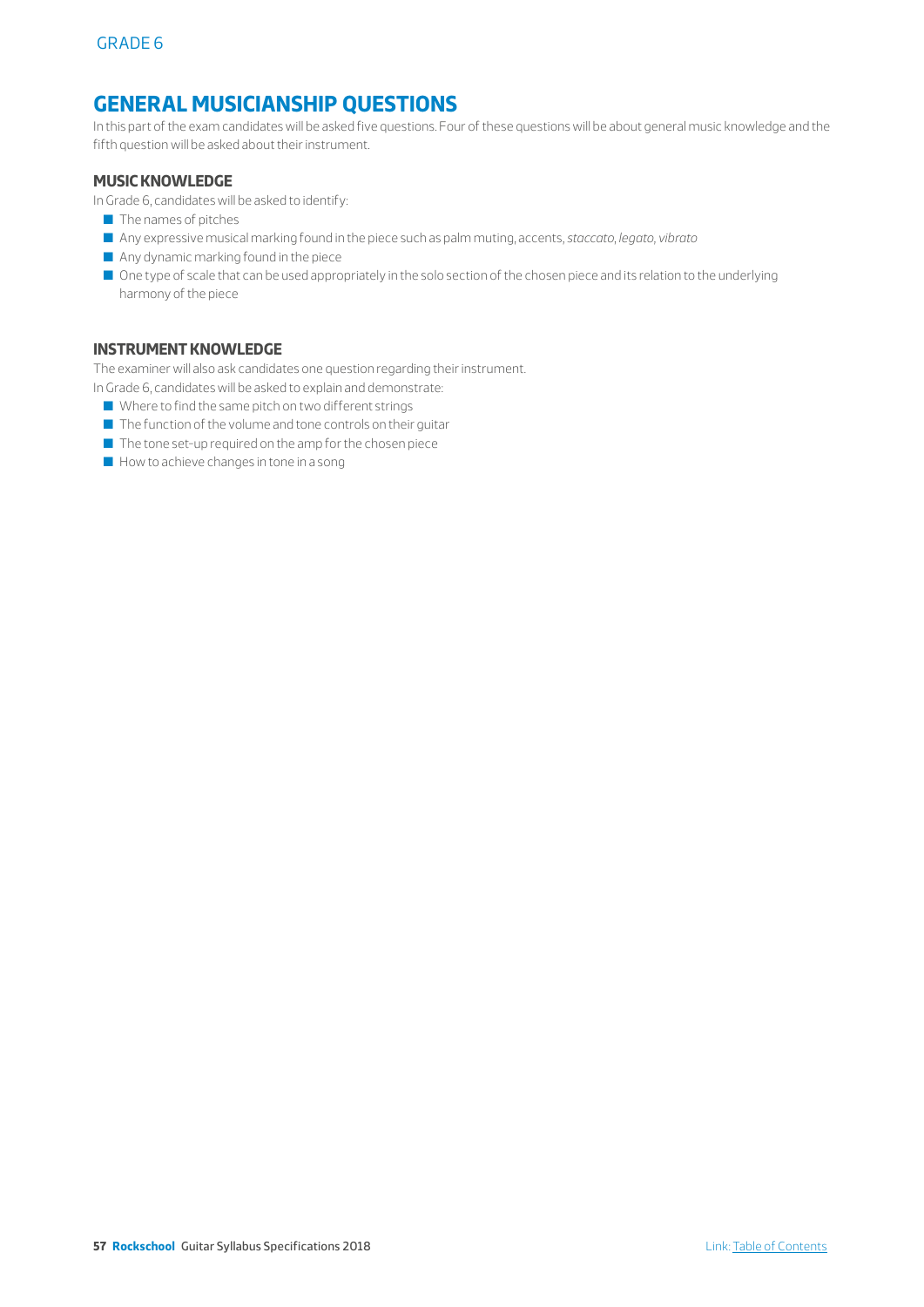# **PERFORMANCE CERTIFICATE**

Candidates choose to play five pieces lasting a maximum of 2 minutes 45 seconds each. There are no other elements in the Performance Certificate examination.

# **FREE CHOICE PIECES**

There is an option of playing free choice pieces in the examination.

- Grade Exam: two free choice pieces
- **Performance Certificate:** three free choice pieces

Criteria for own free choice pieces can be found by visiting the website: www.rslawards.com

For any questions about the appropriateness of the chosen free choice pieces, please email *[freechoicepieces@rslawards.com](mailto:freechoicepieces%40rslawards.com?subject=)*, including a copy of the score and any audio, and a member of the Rockschool team will respond with further guidance.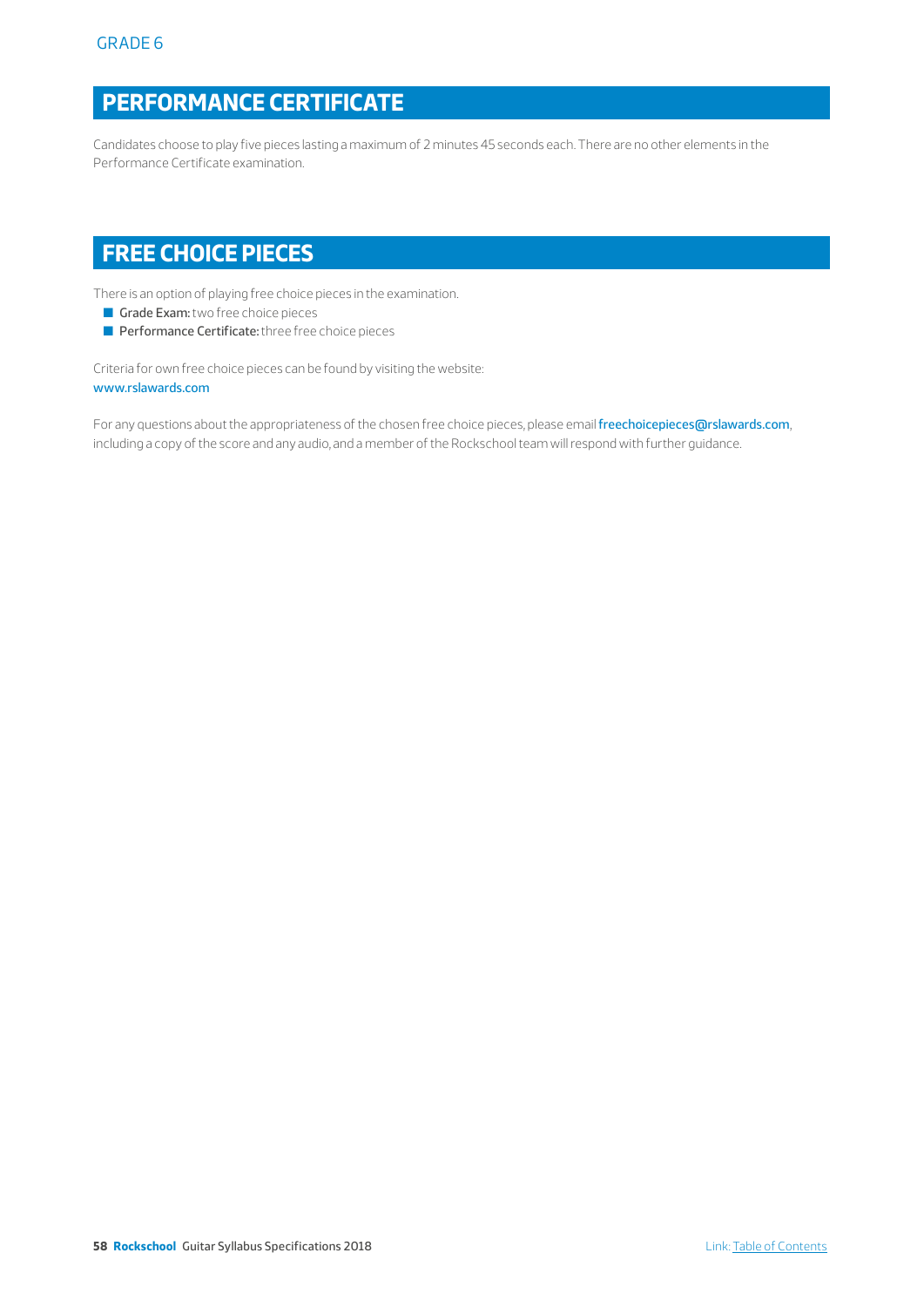# <span id="page-58-0"></span>**GRADE 7**

The Grade 7 Guitar exam is for candidates who have a developed and advanced technical control and a thorough grasp of extended stylistic techniques. At Grade 7 this is shown through mature stylistic conviction, execution of rhythmic complexity, mature and creative stylistic solo and improvisation work as well as a commanding sense of communication and performance.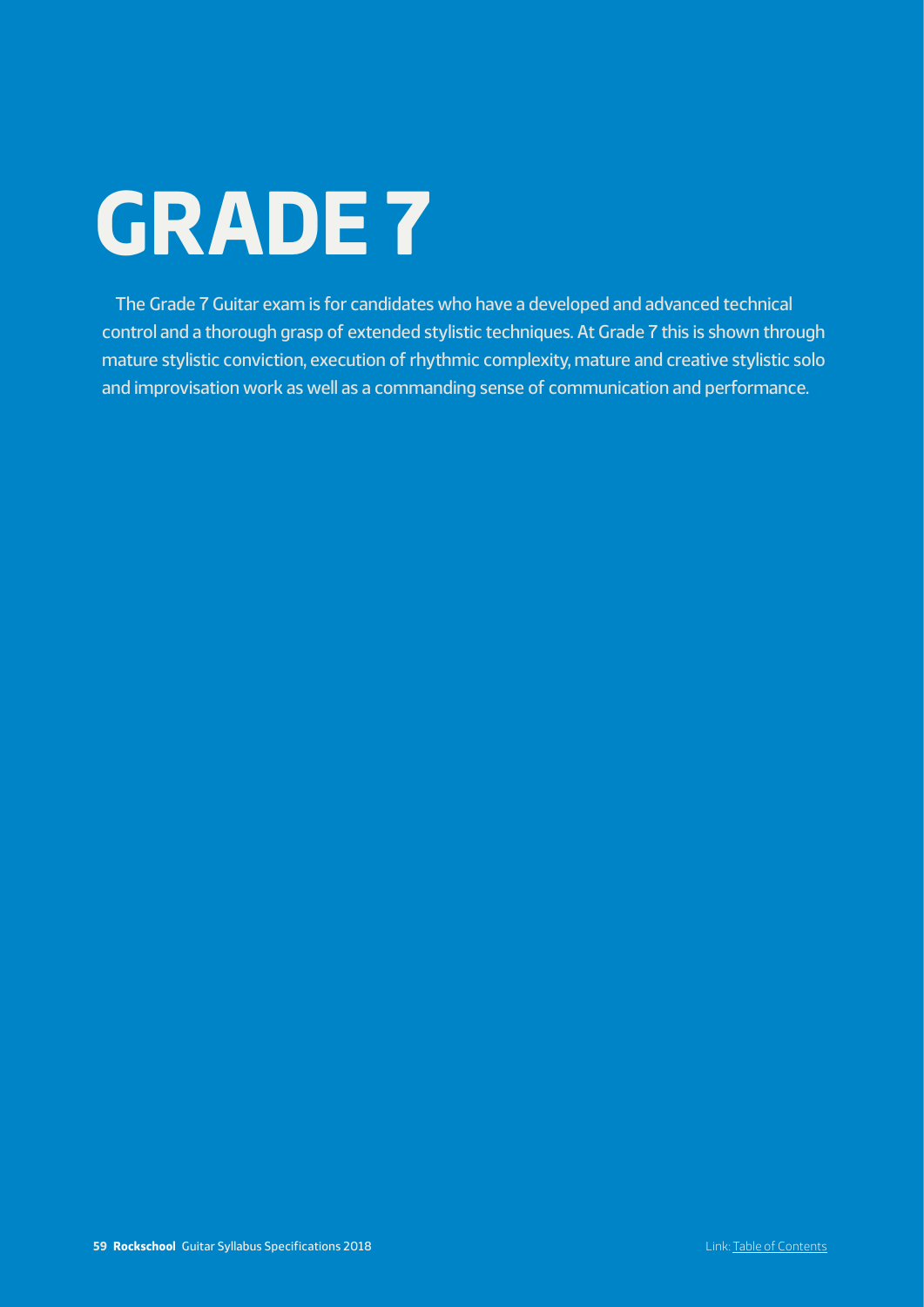# **GRADE EXAM**

## **PREPARED WORK:**

Candidates are required to play three performance pieces and demonstrate a selection of Technical Exercises.

## **UNPREPARED WORK:**

Candidates are required to play a twelve-bar Quick Study Piece. There are also two ear tests that develop complex melodic recall and rhythmic sense and the final part of the exam is a set of five questions based on the candidate's choice of piece. These explore and demonstrate theory and instrument knowledge.

# **EXAM STRUCTURE**

The Grade 7 exam lasts 33 minutes and will be taken in the following sequence:

- **1.** Pieces or Technical Exercises: Candidates may choose to play either their pieces or their technical exercises first
- **2.** Technical Exercises or Pieces: Candidates will perform the element not chosen above
- **3.** Quick Study Piece: Candidates are given a previously unseen test to practice and play
- **4.** Ear Tests: Candidates respond to two tests. One is melodic and one is harmonic
- **5.** General Musicianship Questions: Candidates answer five questions related to a piece of their choice

# **PIECES**

At Grade 7 the pieces last up to a maximum of 3 minutes 10 seconds.

## **SETTING THE LEVEL OF THE BACKING TRACK**

*Before playing the first piece all the way through, the examiner will make sure the volume of the backing track is correct for the*  candidate by asking them to play along to the backing track for the first few bars. Once the correct level has been agreed, the examiner *will begin again and conduct all three pieces. Note that this is only done for the first piece.*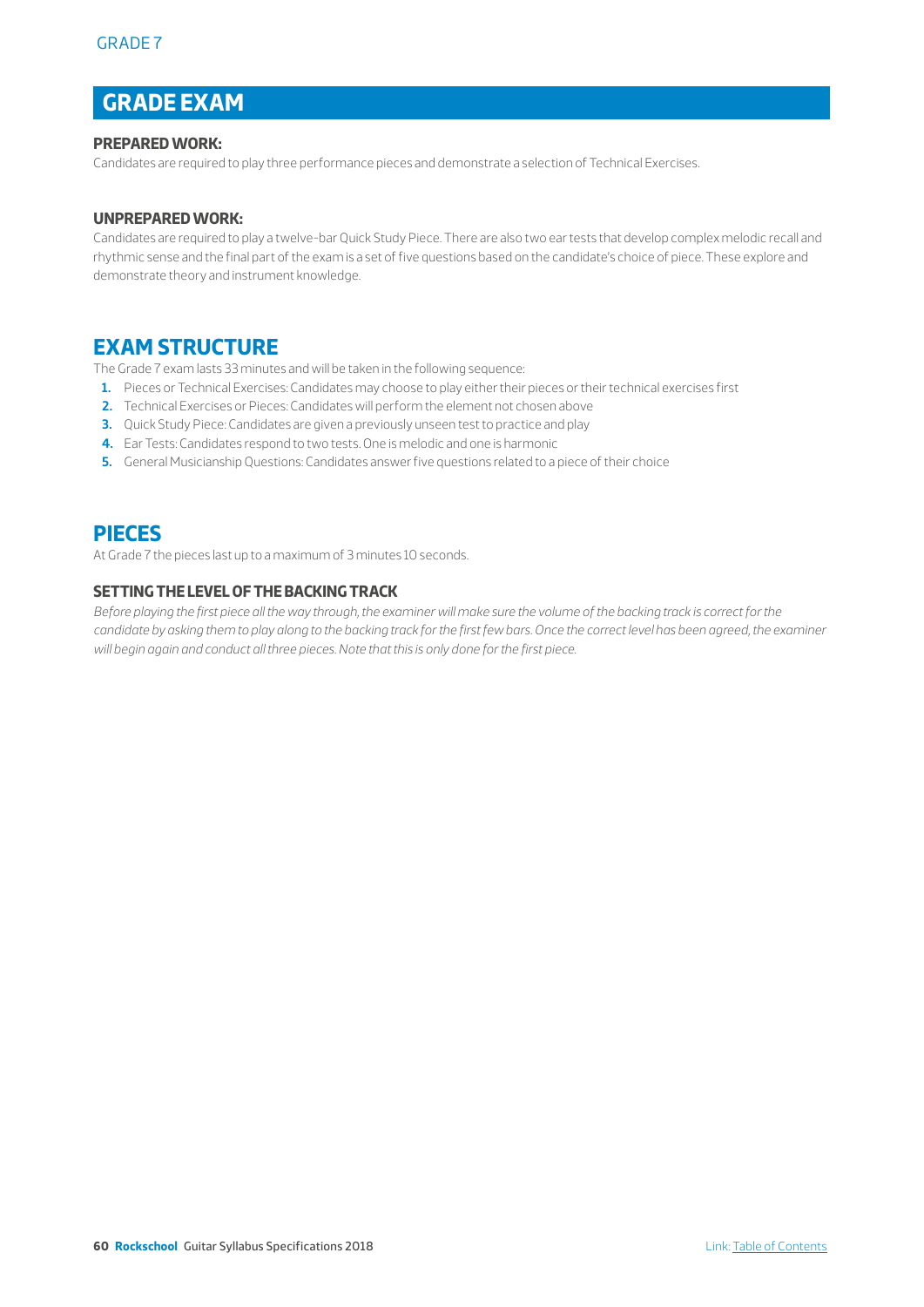# **TECHNICAL WORK**

At Grade 7 there are four groups of technical work. The examiner will ask for a selection from each group, and before starting this section candidates will be asked whether they would like to play the exercises along with the click or hear a single bar of click before commencing the test.

## **GROUP A: SCALES/MODES (TWO OCTAVES IN EIGHTH NOTES)**

#### **Tempo:** 100BPM

To be prepared in two positions. The first position is to be prepared on the E string from the starting notes of G-B chromatically. The second position is to be prepared on the A string from the starting notes of C-E chromatically.

- $\blacksquare$  Lydian
- **Phrygian**
- **Q** Jazz Melodic Minor

## **GROUP B: ARPEGGIOS (ONE OCTAVE IN EIGHTH NOTES)**

#### **Tempo:** 100BPM

To be prepared in two positions. The first position is to be prepared on the E string from the starting notes of G-B chromatically. The second position is to be prepared on the A string from the starting notes of C-E chromatically.

- Major 9th
- Minor 9th
- **Dominant 9th**

## **GROUP C: CHORDS**

To be prepared in two positions. The first position is to be prepared on the E string from the starting notes of G-B chromatically. The second position is to be prepared on the A string from the starting notes of C-E chromatically. Chords should be strummed and then picked (arpeggiated).

- Major 9th
- Minor 9th
- **Dominant 9th**

## **GROUP D: STYLISTIC STUDY**

Candidates will prepare a technical study from one group of styles from the list below. The choice of style will determine the style of the Quick Study Piece. Each study concentrates on two stylistic techniques.

- $\blacksquare$  Rock/Metal: pinch harmonics and natural harmonics
- **E** Funk: chord embellishments and double-stops
- **L** Jazz/Latin/Blues: crossing strings and octaves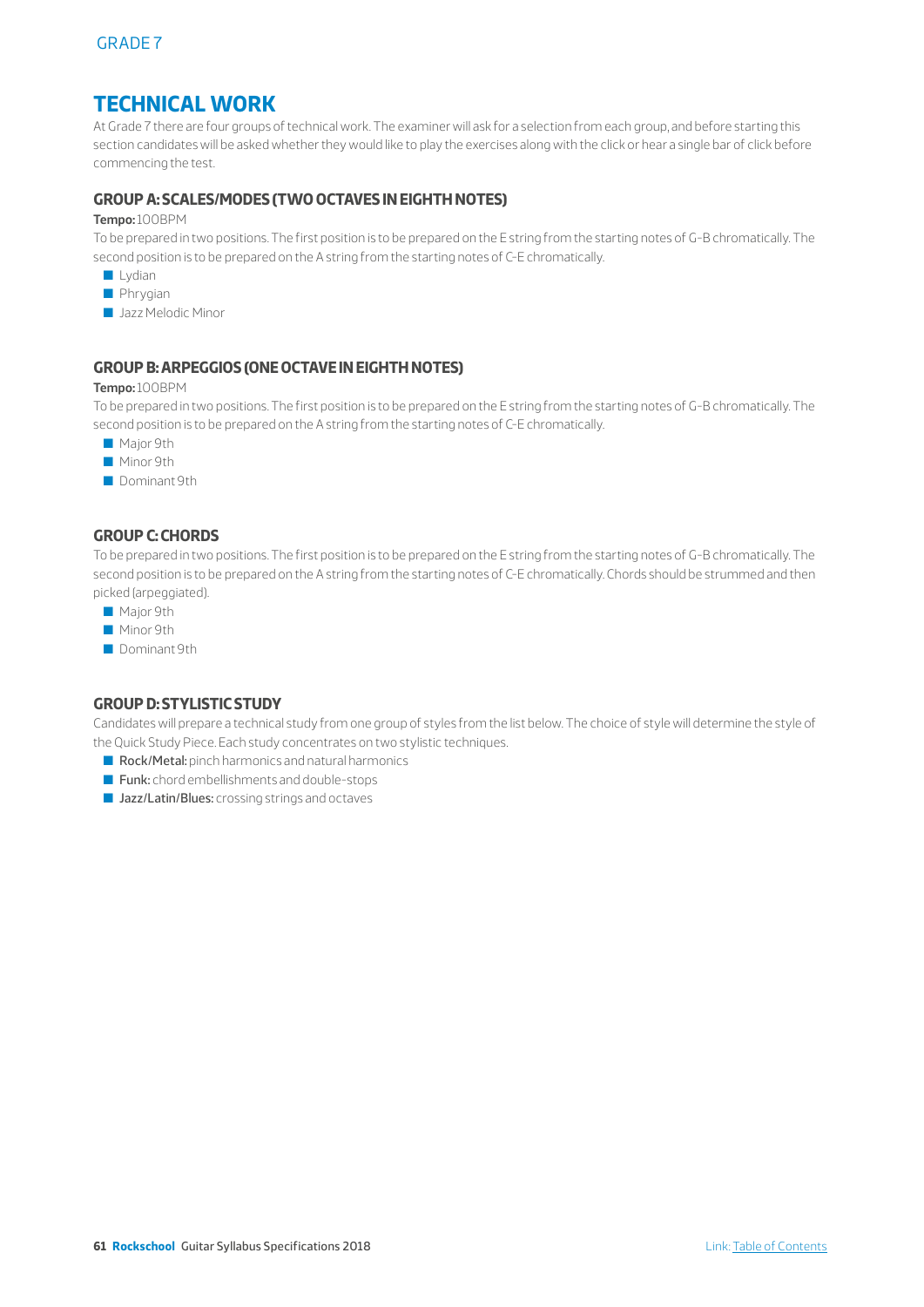# **UNSEEN TESTS**

## **QUICK STUDY PIECE**

At Grade 7, candidates will be asked to prepare and play a short Quick Study Piece. The style of the QSP is determined by the stylistic study selected in the technical exercise section. Candidates will be shown the test and played the track with the notated parts played. Any bars that require improvisation will not be demonstrated. Candidates will then have three minutes to study the test. The backing track will be played twice more. Candidates are allowed to practise during the first run through of the backing track, with the notated parts now absent, before playing it to the examiner on the second playing of the backing track. The QSP is in the form of a lead sheet and it is up to candidates to create their own interpretation of the music in the parts marked for improvisation.

## **EAR TESTS**

There are two tests

- **Melodic Recall**
- **B** Harmonic Recall

## **Melodic Recall**

#### **Tempo:** 90 bpm

**Key:** A major pentatonic or C minor pentatonic or A natural minor The first note of the melody will be either the root note or fifth and the first interval will be either ascending or descending. Candidates will hear the test twice and will then be required to play back the melody on their instrument.

Each time the test is played the sequence is: count-in, root note, count-in, melody. There will be a short gap to practise after the second playing of the test. Candidates will hear the count-in and root note for the third time followed by a vocal count-in and will then play the melody to the bass and drum backing.

#### **Harmonic Recall**

#### **Tempo:** 90 bpm

#### **Key:** A major

The examiner will play a tonic chord followed by a four-bar chord sequence in the key of A major played to a bass and drum backing. The sequence will be drawn from the I, IIm, IIIm, IV,V and VIm chords and may occur in any combination. The test may also contain IIm7, IIIm7 and VIm7. Candidates will be asked to play the chord sequence to the drum backing in the rhythm shown in the Grade 7 book. This rhythm will be used in all examples of this test given in the exam. Candidates will then be asked to identify the chord sequence they have played to the examiner. Candidates will hear the test twice.

Each time the test is played the sequence is: count-in, tonic, count-in, chords. There will be a short gap to practise after the second playing of the test. Candidates will hear the count-in and tonic for the third time, followed by a vocal count-in, after which they will be required to play the chords to the drum backing.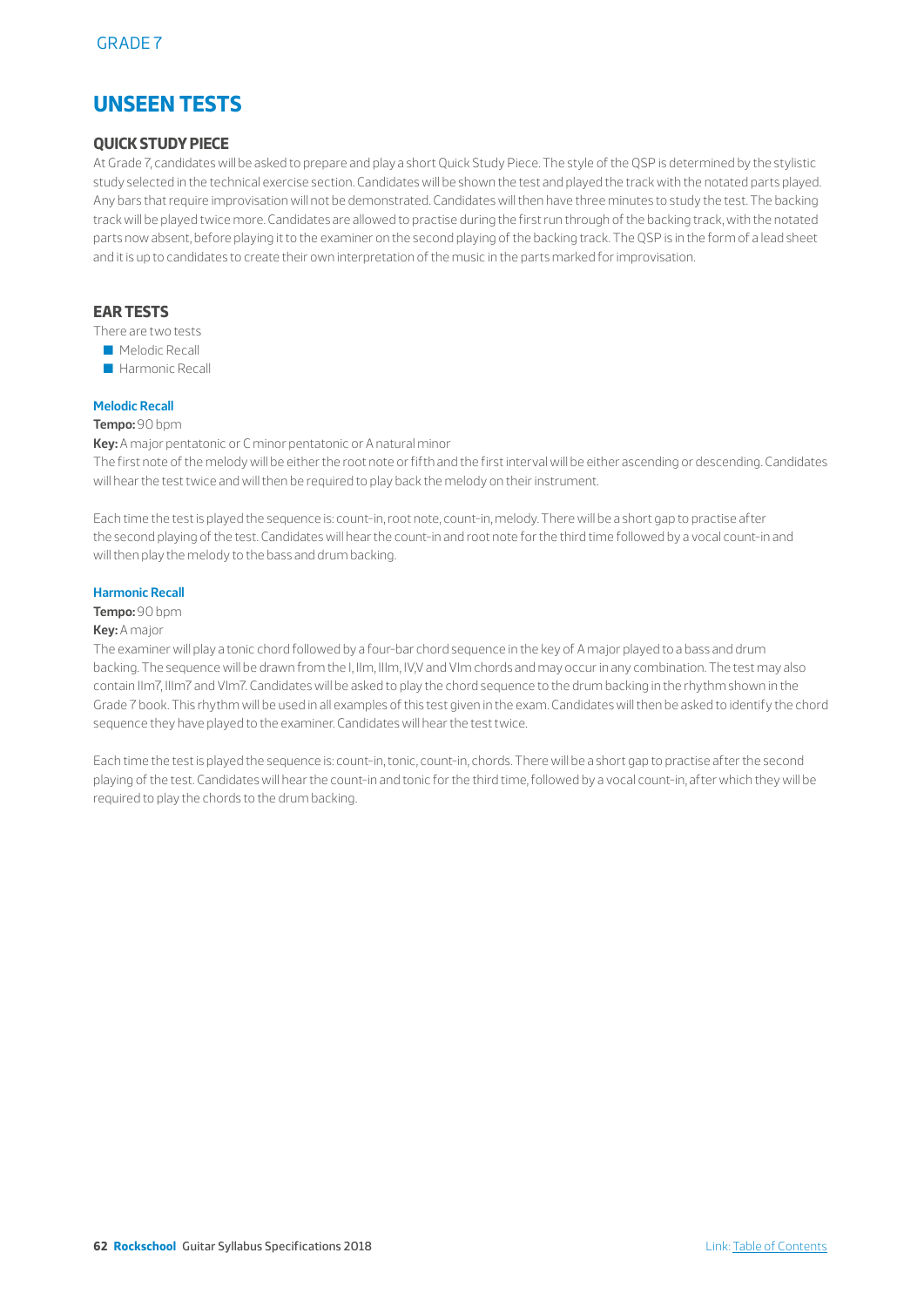# **GENERAL MUSICIANSHIP QUESTIONS**

In this part of the exam candidates will be asked five questions. Four of these questions will be about general music knowledge and the fifth question will be asked about their instrument.

## **MUSIC KNOWLEDGE**

In Grade 7, candidates will be asked to identify:

- $\blacksquare$  The names of pitches
- Q Any expressive musical marking found in the piece such as palm muting, accents, *staccato*, *legato*, *vibrato*
- $\blacksquare$  Any dynamic marking found in the piece
- $\blacksquare$  One type of scale that can be used appropriately in the solo section of the chosen piece and its relation to the underlying harmony of the piece

## **INSTRUMENT KNOWLEDGE**

The examiner will also ask candidates one question regarding their instrument. In Grade 7, candidates will be asked to explain and demonstrate:

- $\blacksquare$  Where to find the same pitch on two different strings
- $\blacksquare$  The function of the volume and tone controls on their guitar
- $\blacksquare$  The set up on the amp for the tone required for the chosen piece
- $\blacksquare$  How to achieve changes in tone in a song

# **PERFORMANCE CERTIFICATE**

Candidates choose to play five pieces lasting a maximum of 3 minutes 10 seconds each. There are no other elements in the Performance Certificate examination.

# **FREE CHOICE PIECES**

There is an option of playing free choice pieces in the examination:

- Grade Exam: two free choice pieces
- **Performance Certificate:** three free choice pieces

Criteria for own free choice pieces can be found by visiting the website: www.rslawards.com

For any questions about the appropriateness of the chosen free choice pieces, please email [freechoicepieces@rslawards.com](mailto:freechoicepieces%40rslawards.com?subject=), including a copy of the score and any audio, and a member of the Rockschool team will respond with further guidance.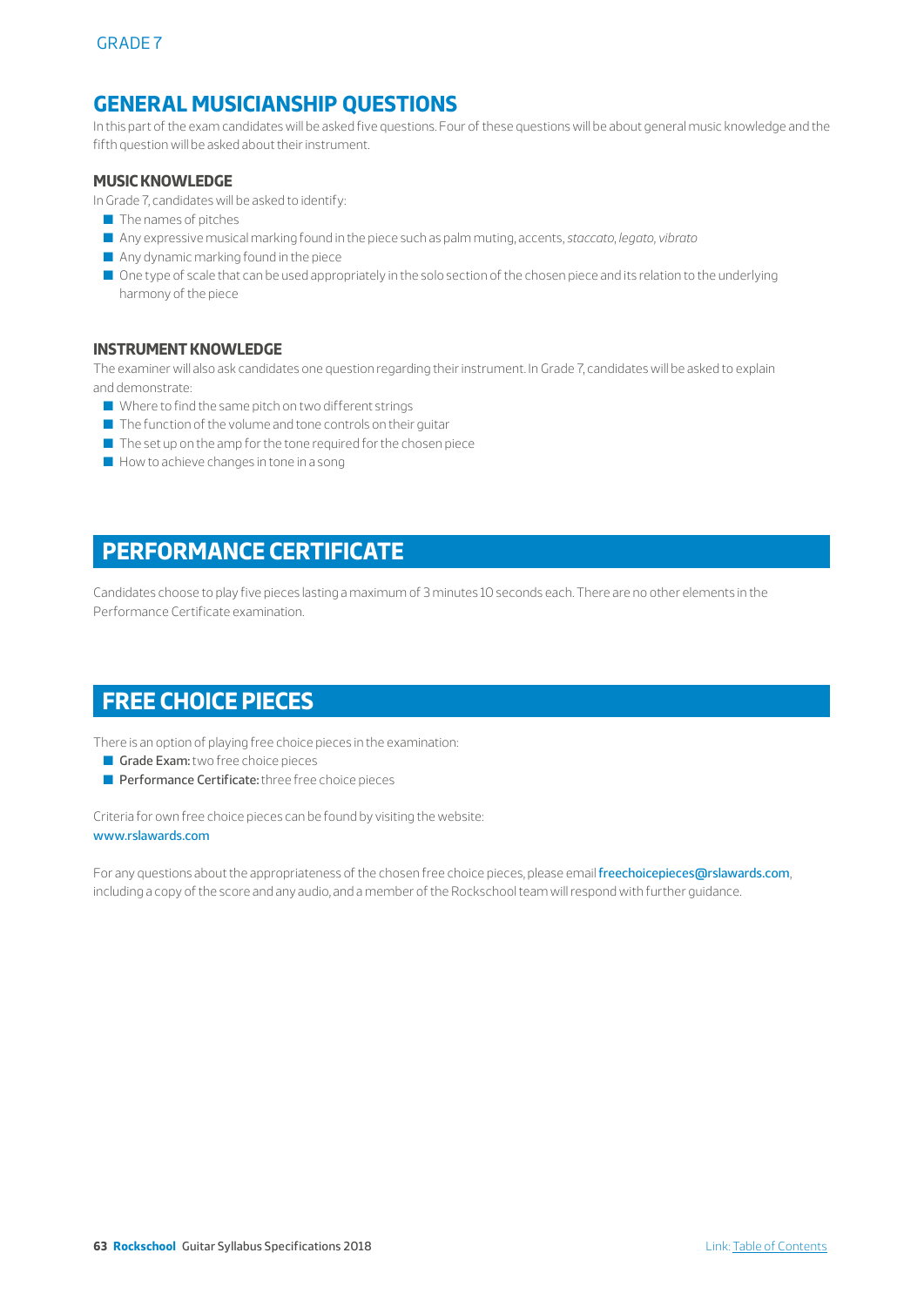# <span id="page-63-0"></span>**GRADE 8**

The Grade 8 Guitar exam is for candidates who have mastered advanced technical control and have a thorough grasp of extended stylistic techniques. At Grade 8 this is shown through mature stylistic conviction, consummate execution of rhythmic complexity, mature and creative stylistic solo and improvisation work as well as a commanding sense of communication and performance.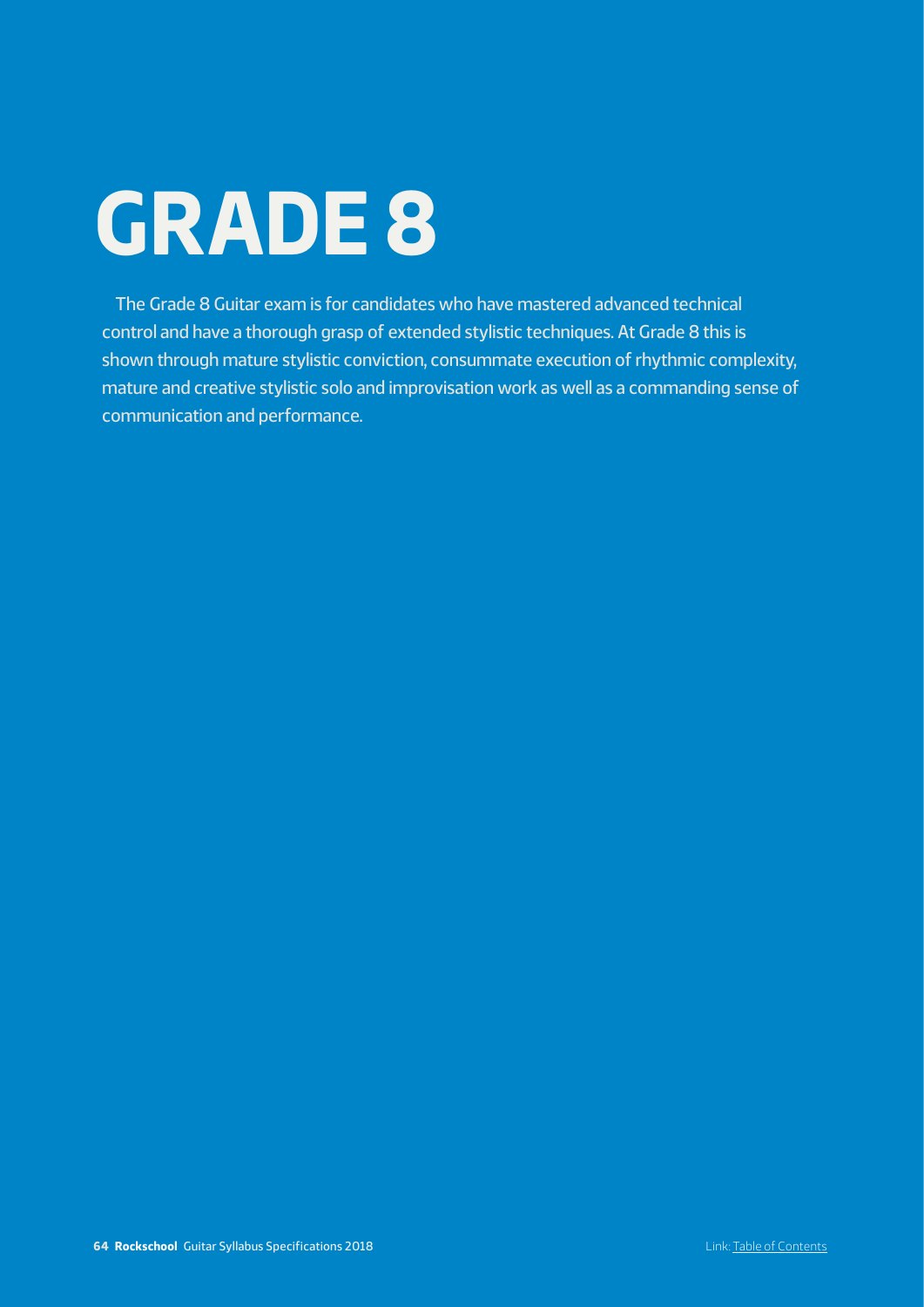# **GRADE EXAM**

## **PREPARED WORK:**

Candidates are required to play three performance pieces and demonstrate a selection of Technical Exercises.

## **UNPREPARED WORK:**

Candidates are required to play a twelve-bar Quick Study Piece. There are also two ear tests that develop advanced melodic recall and rhythmic sense and the final part of the exam is a set of five questions based on the candidate's choice of piece. These explore and demonstrate theory and instrument knowledge.

# **EXAM STRUCTURE**

The Grade 8 exam lasts 33 minutes and will be taken in the following structure:

## **PIECES OR TECHNICAL EXERCISES:**

The candidate chooses to play either their pieces or their technical exercises first:

- **1.** Pieces or Technical Exercises: Candidates may choose to play either their pieces or their technical exercises first
- **2.** Technical Exercises or Pieces: Candidates will perform the element not chosen above
- **3.** Quick Study Piece: Candidates are given a previously unseen test to practice and play
- **4.** Ear Tests: Candidates respond to two tests. One is melodic and one is harmonic
- **5.** General Musicianship Questions: Candidates answer five questions related to a piece of their choice

# **PIECES**

At Grade 8 the pieces last up to a maximum of 3 minutes 45 seconds.

## **SETTING THE LEVEL OF THE BACKING TRACK**

*Before playing the first piece all the way through, the examiner will make sure the volume of the backing track is correct for the candidate by asking them to play along to the backing track for the first few bars. Once the correct level has been agreed, the examiner will begin again and conduct all three pieces. Note that this is only done for the first piece.*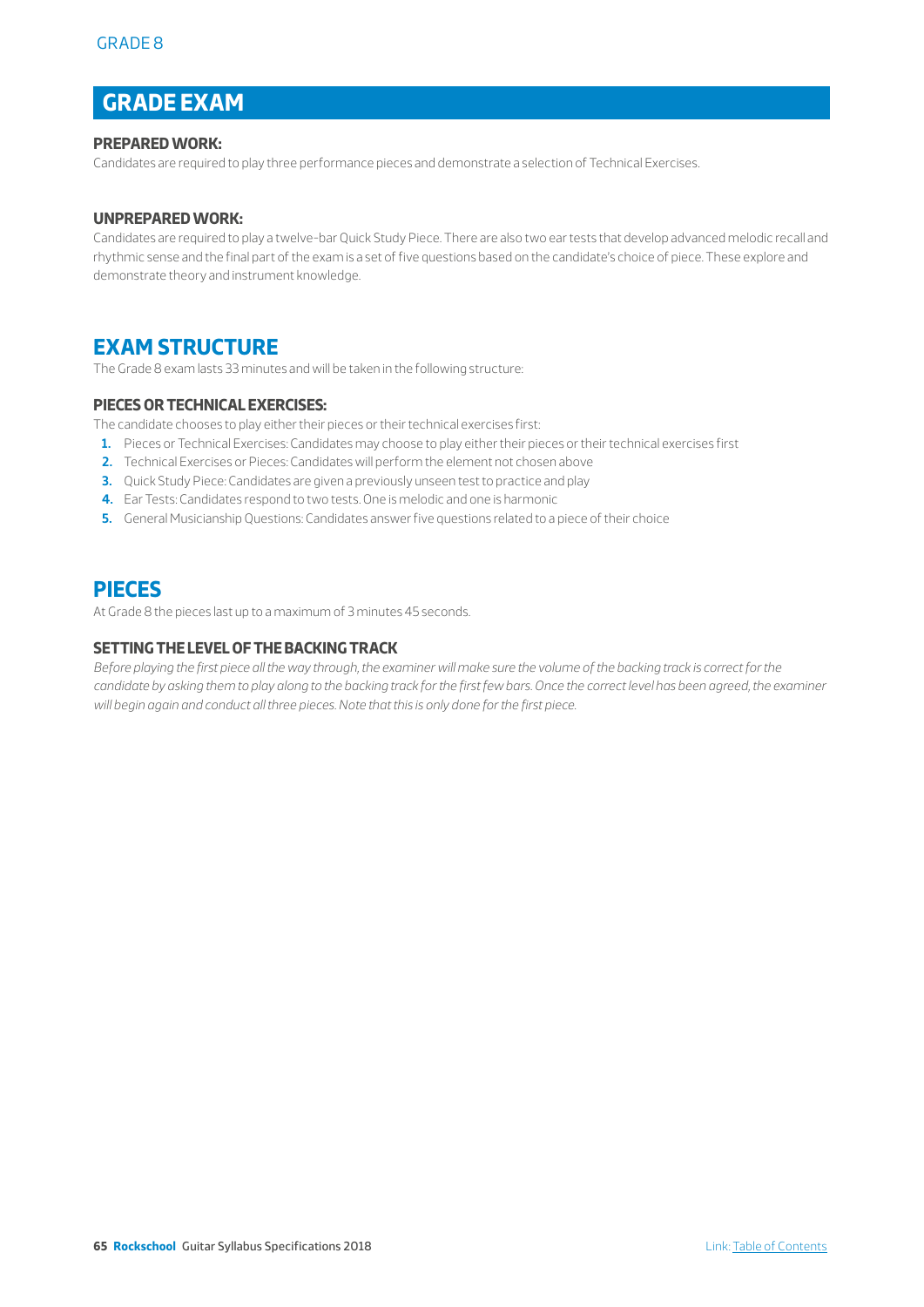# **TECHNICAL WORK**

At Grade 8 there are four groups of technical work. The examiner will ask for a selection from each group, and before starting this section candidates will be asked whether they would like to play the exercises along with the click or hear a single bar of click before commencing the test.

## **GROUP A: SCALES/MODES**

(two octaves in eighth notes)

#### **Tempo:** 100 bpm

To be prepared in two positions. The first position is to be prepared on the E string from the starting notes of G-B chromatically. The second position is to be prepared on the A string from the starting notes of C-E chromatically.

- Whole Tone
- Diminished
- Altered

## **GROUP B: ARPEGGIOS**

(one octave in eighth notes)

**Tempo:** 100 bpm

To be prepared in two positions. The first position is to be prepared on the E string from the starting notes of G-B chromatically. The second position is to be prepared on the A string from the starting notes of C-E chromatically.

- Dominant 7#5
- Dominant  $7b\,5$
- $M$  Minor 7 $b$  5
- Dominant 7#9
- $\Box$  Dominant  $7b9$
- Diminichad

## **GROUP C: CHORDS**

To be prepared in two positions. The first position is to be prepared on the E string from the starting notes of G-B chromatically. The second position is to be prepared on the A string from the starting notes of C-E chromatically. Chords should be strummed and then picked (arpeggiated).

- Dominant 7#5
- Dominant  $7b\,5$
- Dominant 7#9
- Dominant  $7b9$

## **GROUP D: STYLISTIC STUDY**

Candidates will prepare a technical study from one group of styles from the list below. The choice of style will determine the style of the Quick Study Piece. Each study concentrates on two stylistic techniques.

- Rock/Metal: crossing strings and alternate picking
- **Funk:** chord embellishments and muted strings
- Q Jazz/Latin/Blues: *legato* phrasing and alternate picking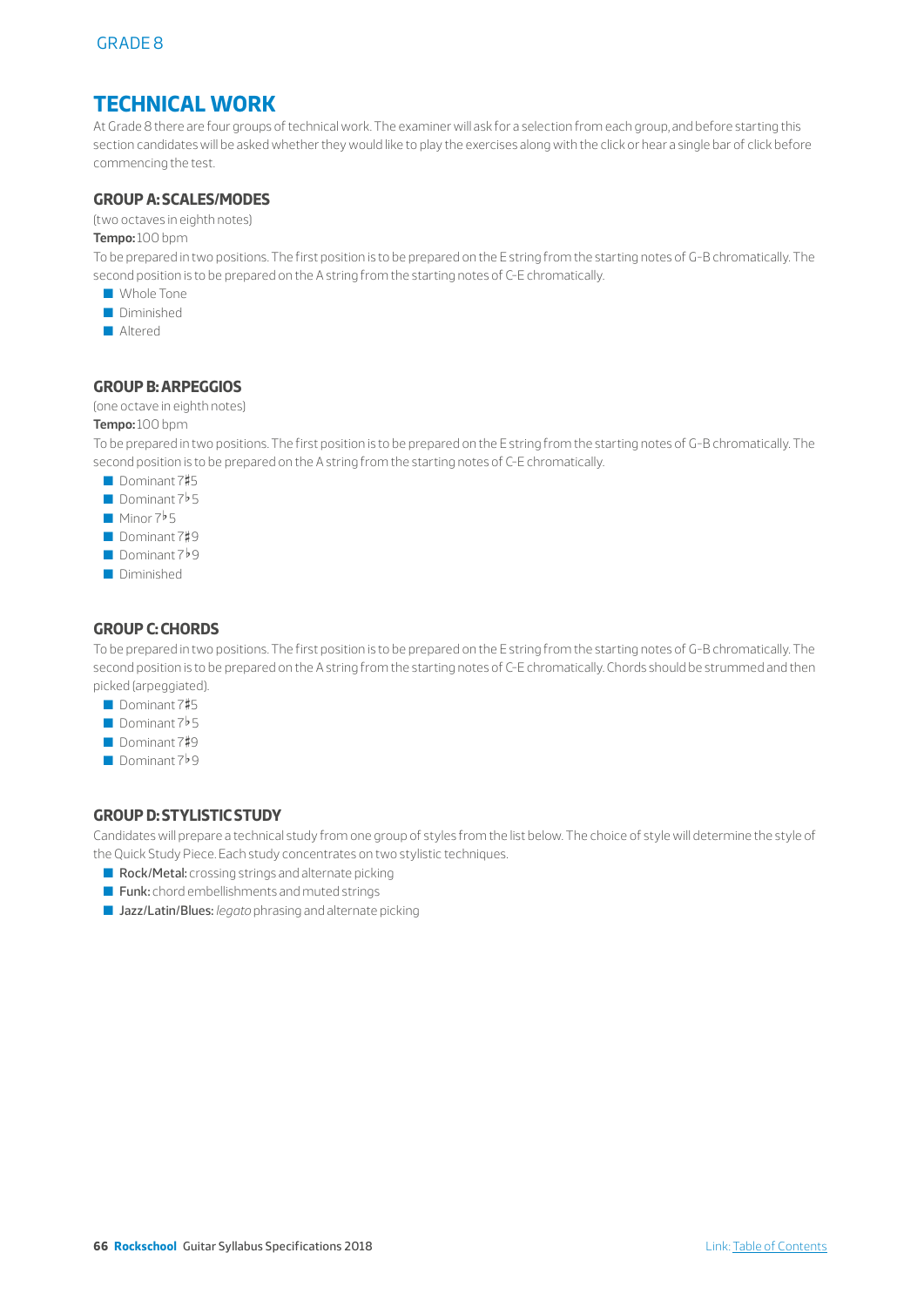# **UNSEEN TESTS**

## **QUICK STUDY PIECE**

At Grade 8, candidates will be asked to prepare and play a short Quick Study Piece. The style of the QSP is determined by the stylistic study selected in the technical exercise section. Candidates will be shown the test and played the track with the notated parts played. Any bars that require improvisation will not be demonstrated. Candidates will then have three minutes to study the test. The backing track will be played twice more. Candidates are allowed to practise during the first run through of the backing track, with the notated parts now absent, before playing it to the examiner on the second playing of the backing track. The QSP is in the form of a lead sheet and it is up to candidates to create their own interpretation of the music in the parts marked for improvisation.

## **EAR TESTS**

There are two tests:

- **Melodic Recall**
- **B** Harmonic Recall

## **Melodic recall**

#### **Tempo:** 90 bpm

**Key:** E major pentatonic or F minor pentatonic or B natural minor The first note of the melody will be either the root, third or fifth note and the first interval will be either ascending or descending. Candidates will hear the test twice before playing the melody back on their instrument.

Each time the test is played the sequence is: count-in, root note, count-in, melody. There will be a short gap to practise after the second playing of the test. Candidates will hear the count-in and root note for the third time, followed by a vocal count-in, and will then be required to play the melody to the bass and drum backing.

#### **Harmonic recall**

#### **Tempo:** 90 bpm

#### **Key:** E major

The examiner will play you a tonic chord followed by a four-bar chord sequence in the key of E major played to a bass and drum backing. The sequence will be drawn from the I, IIm, IIIm, IV,V and VIm chords and may occur in any combination. The test may also contain Imaj7 and IVmaj7. Candidates will be asked to play the chord sequence to the drum backing in the rhythm shown in the Grade 8 book. This rhythm will be used in all examples of this test given in the exam. Candidates will then be asked to identify the chord sequence they have played to the examiner. The test will be played twice.

Each time the test is played the sequence is: count-in, tonic, count-in, chords. There will be a short gap to practise after the second playing of the test. Candidates will hear the count-in and tonic for the third time, followed by a vocal count-in, then will be required to play the chords to the drum backing.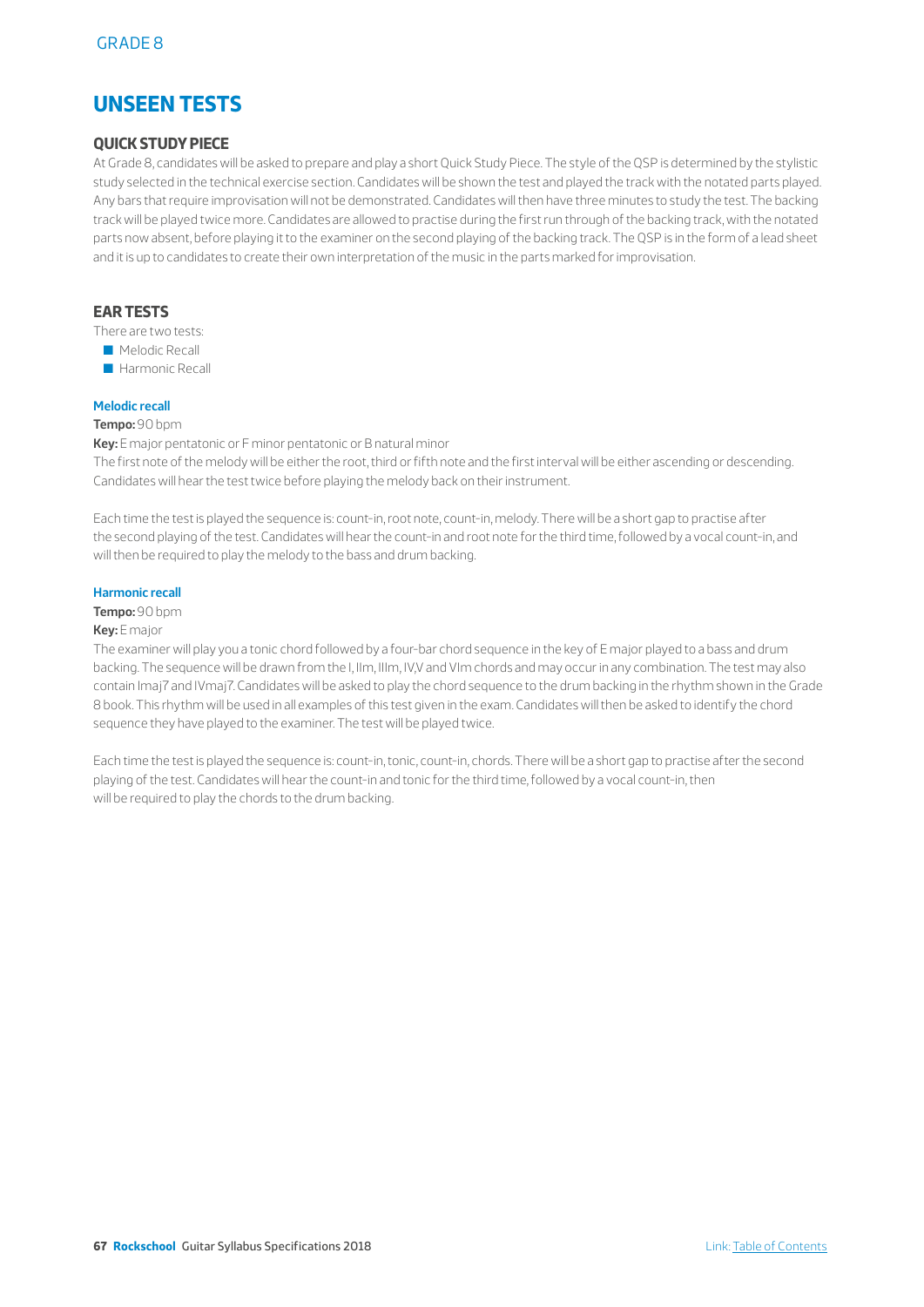# **GENERAL MUSICIANSHIP QUESTIONS**

In this part of the exam candidates will be asked five questions. Four of these questions will be about general music knowledge and the fifth question will be asked about their instrument.

## **MUSIC KNOWLEDGE**

In Grade 8, candidates will be asked to identify:

- $\blacksquare$  The names of pitches
- Q Any expressive musical marking found in the piece such as palm muting, accents, *staccato*, *legato*, *vibrato*
- $\blacksquare$  Any dynamic marking found in the piece
- One type of scale that can be used appropriately in the solo section of the chosen piece and its relation to the underlying harmony of the piece

## **INSTRUMENT KNOWLEDGE**

The examiner will also ask candidates one question regarding their instrument. In Grade 8, candidates will be asked to explain and demonstrate:

- $\blacksquare$  Where to find the same pitch on two different strings
- $\blacksquare$  The function of the volume and tone controls on their guitar
- $\blacksquare$  The set up on the amp for the tone required for the chosen piece
- $\blacksquare$  How to achieve changes in tone in a song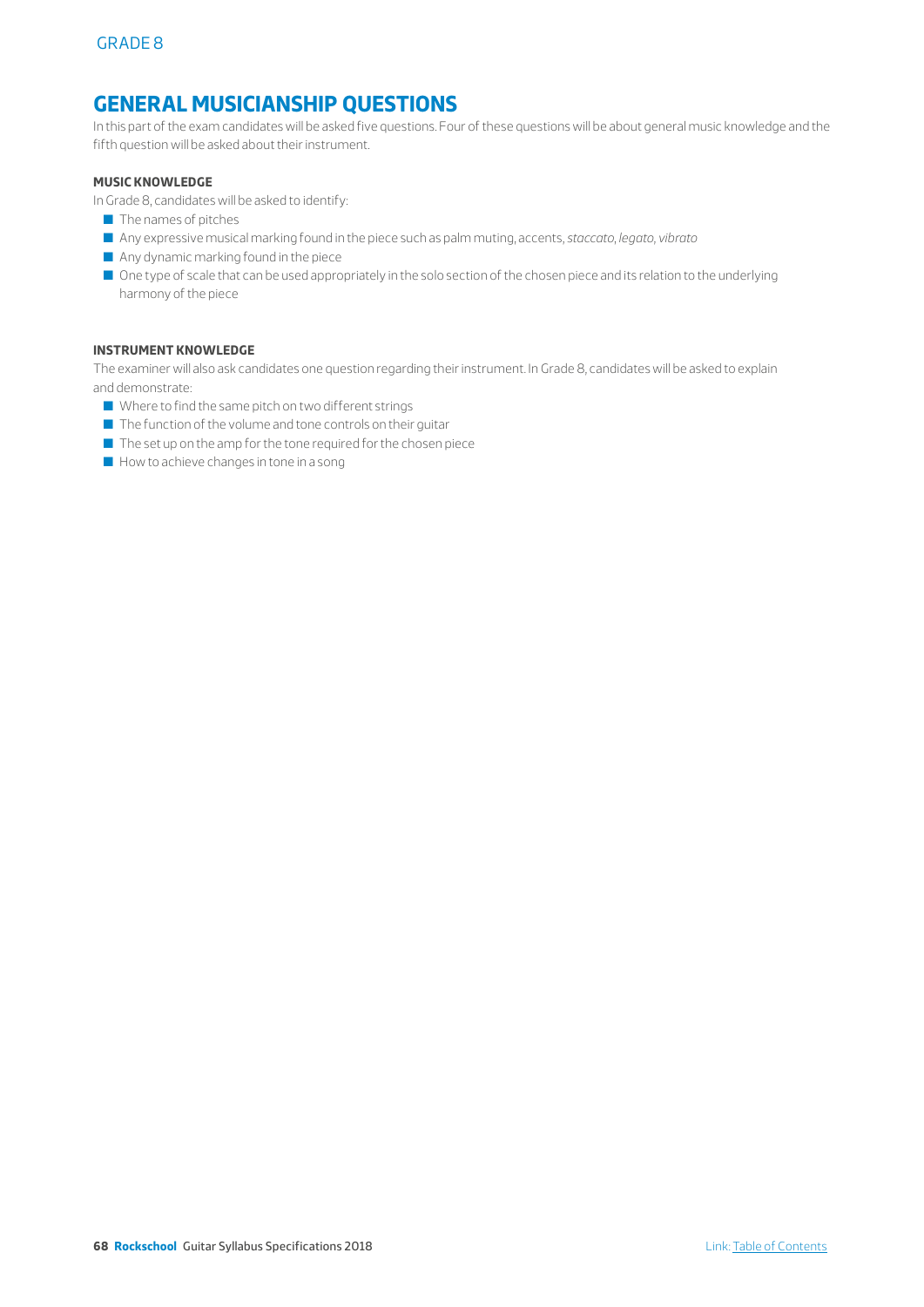# **PERFORMANCE CERTIFICATE**

Candidates choose to play five pieces lasting a maximum of 3 minutes 45 seconds each. There are no other elements in the Performance Certificate examination.

# **FREE CHOICE PIECES**

There is an option of playing free choice pieces in the examination.

- Grade Exam: two free choice pieces
- **Performance Certificate:** three free choice pieces

Criteria for own free choice pieces can be found by visiting the website: www.rslawards.com

For any questions about the appropriateness of the chosen free choice pieces, please email [freechoicepieces@rslawards.com](mailto:freechoicepieces%40rslawards.com?subject=), including a copy of the score and any audio, and a member of the Rockschool team will respond with further guidance.